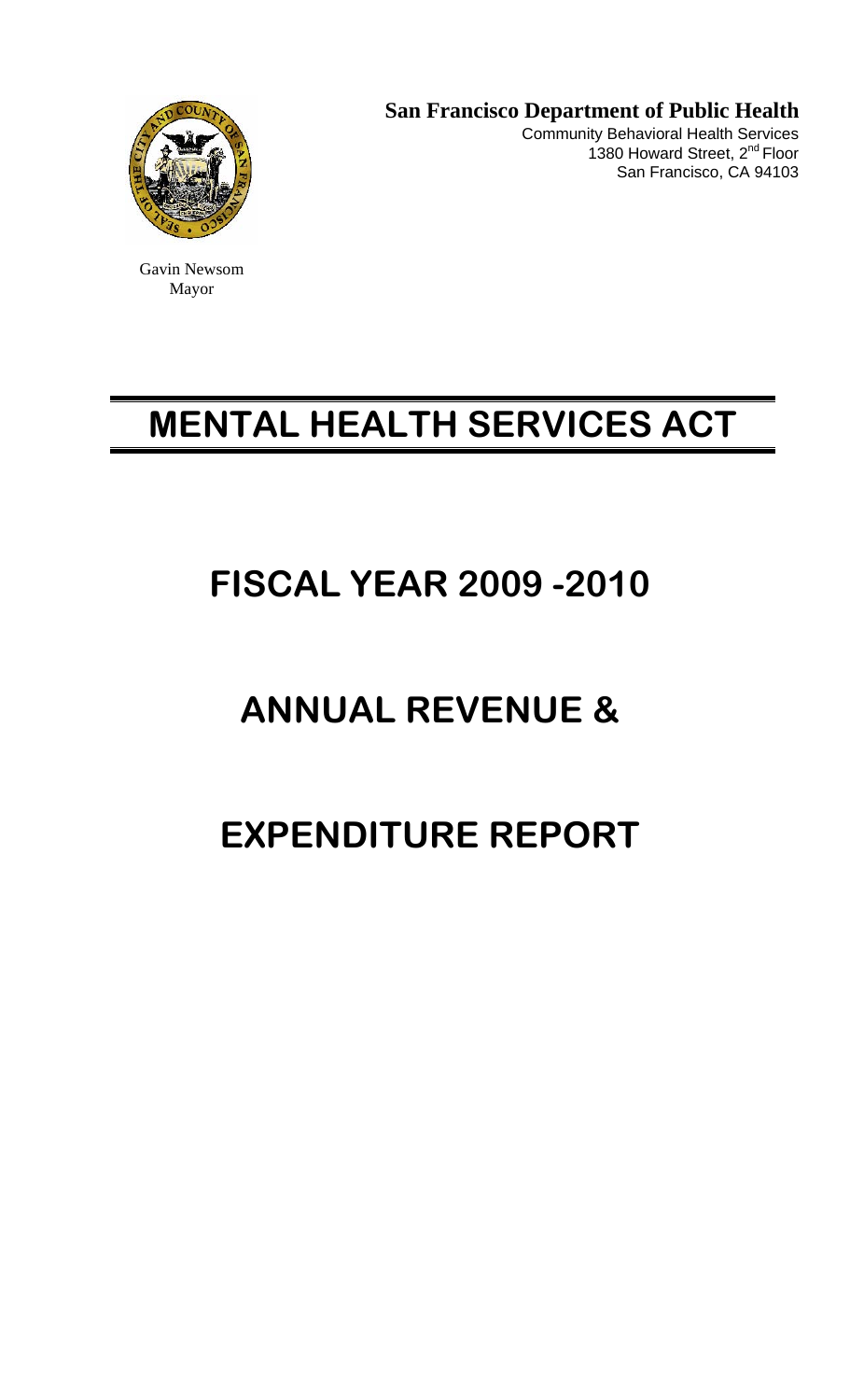Annual MHSA Revenue and Expenditure Report for FY 09-10

## **COUNTY CERTIFICATION**

**County** San Francisco

## **County Mental Health Director**

Name: Jo Robinson, MFT

Phone: 415-255-3440

E-mail: Jo.Robinson@sfdph.org

**Mailing Address Community Behavioral Health Services** 1380 Howard Street, 5<sup>th</sup> Floor San Francisco, CA 94103

**Fiscal Manager** 

Name: Maria Iyog-O'Malley

Phone: 415-255-3551

E-mail: Maria.lyog-O'Malley@sfdph.org

I HEREBY CERTIFY to the best of my knowledge and belief the Annual Mental Health Services Act (MHSA) Revenue and Expenditure Report in all aspects is true, correct and in accordance with the law. I am the official responsible for the administration of county mental health services in and for San Francisco County. I certify that the County has complied with all pertinent regulations, laws and statutes for this Annual MHSA Revenue and Expenditure Report for FY 2009-10. The information/data provided in the Annual MHSA Revenue and Expenditure Report is in compliance with California Code of Regulations Title 9, section 3510.

Jo Robinson

Mental Health Director/Designee (PRINT)

Lobose 10

Signature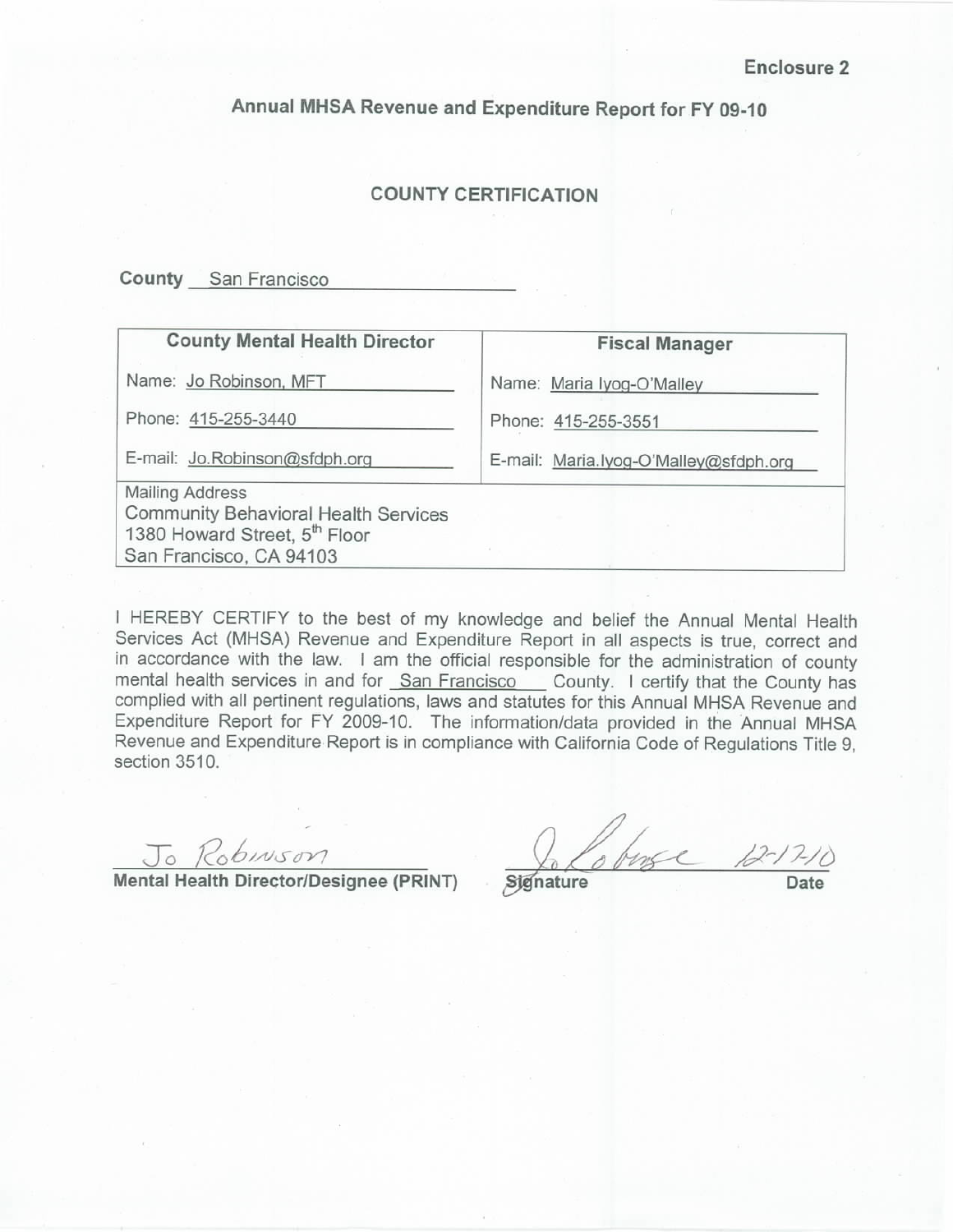#### **County: Date: 12/31/10 San Francisco Annual Mental Health Services Act Revenue and Expenditure Report for Fiscal Year 2009-10 Community Services and Supports (CSS) Programs**

| WP1 CYF<br>Program 1:                 |                                                      |                  |                              |                                    |                |                       |                                      |             |                     |                    |
|---------------------------------------|------------------------------------------------------|------------------|------------------------------|------------------------------------|----------------|-----------------------|--------------------------------------|-------------|---------------------|--------------------|
|                                       | (A)                                                  | (B)              | (C)                          | (D)                                | (E)            | (F)                   | (G)                                  | (H)         | (1)                 | (J)                |
|                                       |                                                      |                  |                              |                                    |                | <b>Funding Source</b> |                                      |             |                     |                    |
| <b>Activity</b>                       | <b>Total Mental</b><br>Health<br><b>Expenditures</b> | <b>MHSA</b>      | <b>State General</b><br>Fund | <b>Other State</b><br><b>Funds</b> | Medi-Cal FFP   | <b>Medicare</b>       | <b>Other Federal</b><br><b>Funds</b> | Realignment | <b>County Funds</b> | <b>Other Funds</b> |
| Program 1                             |                                                      |                  |                              |                                    |                |                       |                                      |             |                     |                    |
| Full Service Partnership (FSP)        |                                                      |                  |                              |                                    |                |                       |                                      |             |                     |                    |
| County                                |                                                      |                  |                              |                                    |                |                       |                                      |             |                     |                    |
| Personnel                             | 643,488                                              | 643,488          |                              |                                    |                |                       |                                      |             |                     |                    |
| Operating                             |                                                      |                  |                              |                                    |                |                       |                                      |             |                     |                    |
| Other                                 |                                                      | C                |                              |                                    |                |                       |                                      |             |                     |                    |
| <b>Total County</b>                   | 643,488                                              | 643,488          |                              | $\Omega$                           |                | $\Omega$              |                                      | $\Omega$    |                     | 0                  |
| <b>Contract Provider</b>              |                                                      |                  |                              |                                    |                |                       |                                      |             |                     |                    |
| Personnel                             | 255,690                                              | 238,681          |                              |                                    |                |                       |                                      |             | 1,084               | 15,926             |
| Operating                             | 104,223                                              | 72,156           |                              |                                    |                |                       |                                      |             | 2,043               | 30,023             |
| Other                                 | 33,826                                               | 27,937           |                              |                                    |                |                       |                                      |             | 375                 | 5,514              |
| <b>Total Contract Provider</b>        | 393,739                                              | 338,774          | $\Omega$                     | $\Omega$                           | n              | $\Omega$              | $\Omega$                             | C           | 3,502               | 51,463             |
| <b>Total FSP</b>                      | 1,037,227                                            | 982,262          | $\Omega$                     | C                                  |                | $\Omega$              | $\Omega$                             | C           | 3,502               | 51,463             |
| General System Development (GSD)      |                                                      |                  |                              |                                    |                |                       |                                      |             |                     |                    |
| County                                |                                                      |                  |                              |                                    |                |                       |                                      |             |                     |                    |
| Personnel                             | 301,221                                              | 301,221          |                              |                                    |                |                       |                                      |             |                     |                    |
| Operating                             |                                                      |                  |                              |                                    |                |                       |                                      |             |                     |                    |
| <b>GSD Housing</b>                    | ŋ                                                    |                  |                              |                                    |                |                       |                                      |             |                     |                    |
| Other                                 |                                                      |                  |                              |                                    |                |                       |                                      |             |                     |                    |
| <b>Total County</b>                   | 301,221                                              | 301,221          |                              | C                                  | $\Omega$       | $\Omega$              | r                                    | $\Omega$    |                     | $\Omega$           |
| <b>Contract Provider</b>              |                                                      |                  |                              |                                    |                |                       |                                      |             |                     |                    |
| Personnel                             | 552,889                                              | 263,308          |                              | 1,117                              | 1,791          |                       |                                      |             | 282,919             | 3,754              |
| Operating                             | 96,304                                               | 88,225           |                              | 37                                 | 60             |                       |                                      |             | 7,878               | 105                |
| <b>GSD Housing</b>                    |                                                      |                  |                              |                                    |                |                       |                                      |             |                     |                    |
| Other                                 | 73,246                                               | 37,527           |                              | 139                                | 222            |                       |                                      |             | 34,896              | 463                |
| <b>Total Contract Provider</b>        | 722,440                                              | 389,059          | $\Omega$                     | 1,293                              | 2,073          | $\Omega$              | $\Omega$                             | $\Omega$    | 325,693             | 4,322              |
| <b>Total GSD</b>                      | 1,023,661                                            | 690,280          | $\mathbf 0$                  | 1,293                              | 2,073          | $\mathbf 0$           | $\Omega$                             | $\Omega$    | 325,693             | 4,322              |
| Outreach and Engagement (O&E)         |                                                      |                  |                              |                                    |                |                       |                                      |             |                     |                    |
| County                                |                                                      |                  |                              |                                    |                |                       |                                      |             |                     |                    |
| Personnel                             | 0<br>n                                               |                  |                              |                                    |                |                       |                                      |             |                     |                    |
| Operating                             |                                                      |                  |                              |                                    |                |                       |                                      |             |                     |                    |
| Other                                 | 0<br>O                                               |                  |                              | $\Omega$                           | $\Omega$       | $\Omega$              | $\Omega$                             |             |                     |                    |
| <b>Total County</b>                   |                                                      | $\Omega$         |                              |                                    |                |                       |                                      | 0           |                     | $\Omega$           |
| <b>Contract Provider</b><br>Personnel | 317,787                                              | 190,030          |                              |                                    |                |                       |                                      |             |                     |                    |
|                                       | 87,555                                               |                  |                              | 6,917                              | 8,132          |                       |                                      | 1,075       | 111,466             | 167<br>28          |
| Operating<br>Other                    | 46,367                                               | 68,043<br>28,986 |                              | 939<br>943                         | 1,104<br>1,108 |                       |                                      | 122<br>126  | 17,319<br>15,180    | 24                 |
| <b>Total Contract Provider</b>        | 451,709                                              | 287,059          | $\Omega$                     | 8,799                              | 10,345         | 0                     | O                                    | 1,323       | 143,964             | 219                |
| Total O&E                             | 451,709                                              | 287,059          | $\Omega$                     | 8,799                              | 10,345         | $\Omega$              | O                                    | 1,323       | 143,964             | 219                |
| <b>Total Program 1</b>                | 2,512,597                                            | 1,959,601        | $\mathbf{o}$                 | 10,092                             | 12,418         | $\mathbf 0$           | $\mathbf 0$                          | 1,323       | 473,159             | 56,003             |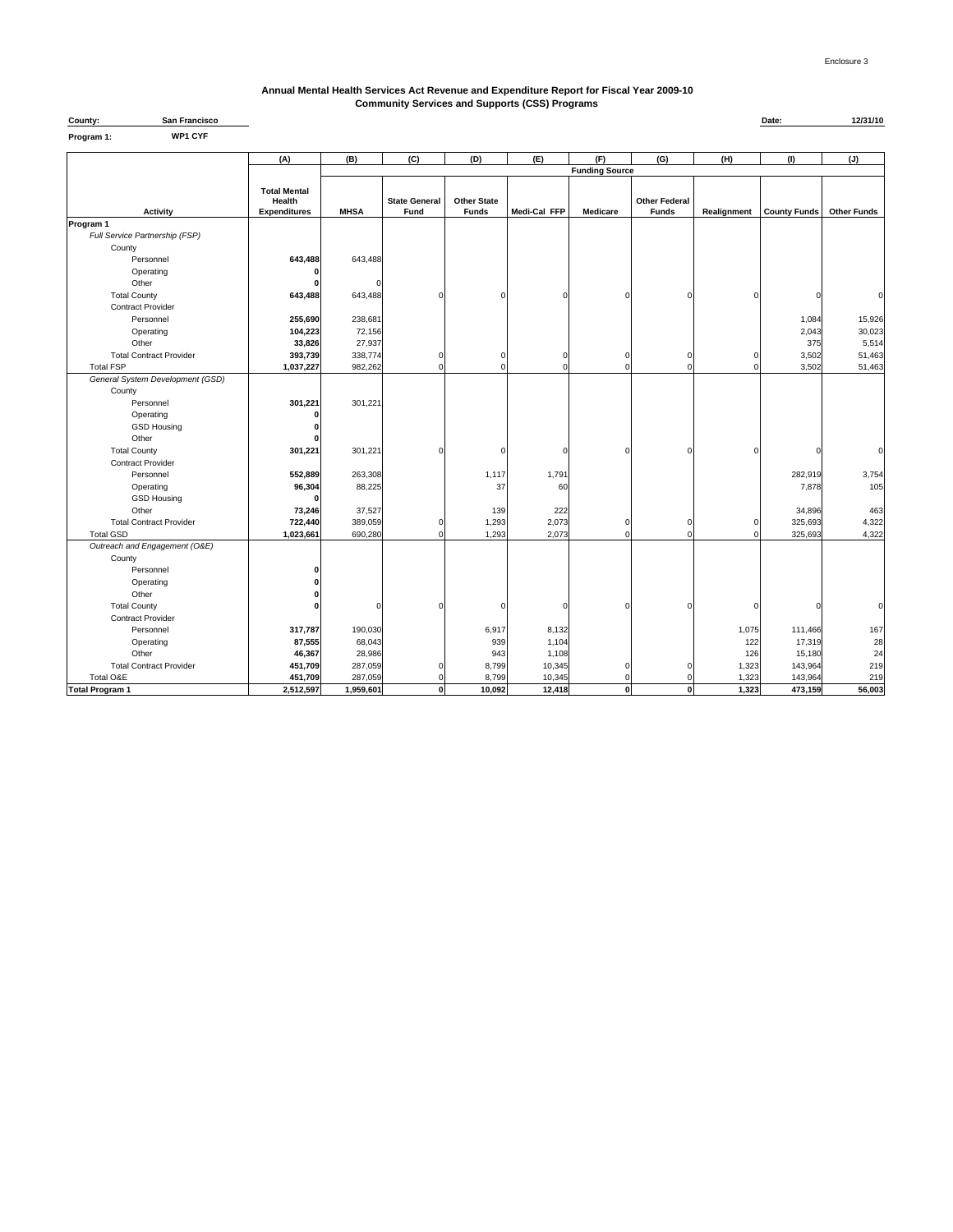### **Annual Mental Health Services Act Revenue and Expenditure Report for Fiscal Year 2009-10 Community Services and Supports (CSS) Programs**

| County:    | <b>San Francisco</b> | Date: |  |
|------------|----------------------|-------|--|
| Program 2: | WP2 TAY              |       |  |

| .                                |                                                      |             |                              |                                    |              |                       |                                      |             |                     |                    |
|----------------------------------|------------------------------------------------------|-------------|------------------------------|------------------------------------|--------------|-----------------------|--------------------------------------|-------------|---------------------|--------------------|
|                                  | (A)                                                  | (B)         | (C)                          | (D)                                | (E)          | (F)                   | (G)                                  | (H)         | (1)                 | (J)                |
|                                  |                                                      |             |                              |                                    |              | <b>Funding Source</b> |                                      |             |                     |                    |
| <b>Activity</b>                  | <b>Total Mental</b><br>Health<br><b>Expenditures</b> | <b>MHSA</b> | <b>State General</b><br>Fund | <b>Other State</b><br><b>Funds</b> | Medi-Cal FFP | Medicare              | <b>Other Federal</b><br><b>Funds</b> | Realignment | <b>County Funds</b> | <b>Other Funds</b> |
| Program 2                        |                                                      |             |                              |                                    |              |                       |                                      |             |                     |                    |
| Full Service Partnership (FSP)   |                                                      |             |                              |                                    |              |                       |                                      |             |                     |                    |
| County                           |                                                      |             |                              |                                    |              |                       |                                      |             |                     |                    |
| Personnel                        | 562,994                                              | 440,639     |                              | 39,758                             | 78,291       |                       |                                      |             | 4,306               |                    |
| Operating                        | 1,041                                                |             |                              | 338                                | 666          |                       |                                      |             | 37                  |                    |
| Other                            | 3,749                                                | 3,749       |                              |                                    |              |                       |                                      |             |                     |                    |
| <b>Total County</b>              | 567,784                                              | 444,388     | $\Omega$                     | 40,096                             | 78,957       | C                     |                                      |             | 4,343               | $\Omega$           |
| <b>Contract Provider</b>         |                                                      |             |                              |                                    |              |                       |                                      |             |                     |                    |
| Personnel                        | 317,883                                              | 267,256     |                              | 10,556                             | 39,693       |                       |                                      |             |                     | 378                |
| Operating                        | 306,992                                              | 290,095     |                              | 3,523                              | 13,248       |                       |                                      |             |                     | 126                |
| Other                            | 71,159                                               | 63,056      |                              | 1,689                              | 6,353        |                       |                                      |             |                     | 61                 |
| <b>Total Contract Provider</b>   | 696,035                                              | 620,407     | $\Omega$                     | 15,768                             | 59,294       | $\Omega$              |                                      |             |                     | 565                |
| <b>Total FSP</b>                 | 1,263,819                                            | 1,064,795   | $\mathbf 0$                  | 55,864                             | 138,251      | $\Omega$              |                                      |             | 4,343               | 565                |
| General System Development (GSD) |                                                      |             |                              |                                    |              |                       |                                      |             |                     |                    |
| County                           |                                                      |             |                              |                                    |              |                       |                                      |             |                     |                    |
| Personnel                        | 179,530                                              | 179,530     |                              |                                    |              |                       |                                      |             |                     |                    |
| Operating<br><b>GSD Housing</b>  |                                                      |             |                              |                                    |              |                       |                                      |             |                     |                    |
| Other                            |                                                      |             |                              |                                    |              |                       |                                      |             |                     |                    |
| <b>Total County</b>              | 179,530                                              | 179,530     | $\sqrt{2}$                   |                                    | $\Omega$     | ſ                     |                                      |             | C                   |                    |
| <b>Contract Provider</b>         |                                                      |             |                              |                                    |              |                       |                                      |             |                     |                    |
| Personnel                        | 350,922                                              | 350,922     |                              |                                    |              |                       |                                      |             |                     |                    |
| Operating                        | 211,743                                              | 211,743     |                              |                                    |              |                       |                                      |             |                     |                    |
| <b>GSD Housing</b>               | 14,993                                               | 14,993      |                              |                                    |              |                       |                                      |             |                     |                    |
| Other                            | 67,623                                               | 67,623      |                              |                                    |              |                       |                                      |             |                     |                    |
| <b>Total Contract Provider</b>   | 645,281                                              | 645,281     | $\mathbf 0$                  | $\Omega$                           | $\Omega$     | $\Omega$              |                                      | C           | $\Omega$            | $\mathbf 0$        |
| <b>Total GSD</b>                 | 824,811                                              | 824,811     | $\Omega$                     | $\Omega$                           | $\Omega$     | O                     |                                      |             | C                   | $\mathbf 0$        |
| Outreach and Engagement (O&E)    |                                                      |             |                              |                                    |              |                       |                                      |             |                     |                    |
| County                           |                                                      |             |                              |                                    |              |                       |                                      |             |                     |                    |
| Personnel                        | O                                                    |             |                              |                                    |              |                       |                                      |             |                     |                    |
| Operating                        |                                                      |             |                              |                                    |              |                       |                                      |             |                     |                    |
| Other                            |                                                      |             |                              |                                    |              |                       |                                      |             |                     |                    |
| <b>Total County</b>              |                                                      |             |                              |                                    | $\Omega$     | n                     |                                      |             | C                   |                    |
| <b>Contract Provider</b>         |                                                      |             |                              |                                    |              |                       |                                      |             |                     |                    |
| Personnel                        |                                                      |             |                              |                                    |              |                       |                                      |             |                     |                    |
| Operating                        |                                                      |             |                              |                                    |              |                       |                                      |             |                     |                    |
| Other                            |                                                      |             |                              |                                    |              |                       |                                      |             |                     |                    |
| <b>Total Contract Provider</b>   |                                                      | Λ           | $\Omega$                     |                                    |              | $\Omega$              |                                      |             | C                   | $\mathbf 0$        |
| Total O&E                        |                                                      |             | $\Omega$                     |                                    |              |                       |                                      |             |                     | $\Omega$           |
| <b>Total Program 2</b>           | 2,088,630                                            | 1,889,607   | $\mathbf{0}$                 | 55,864                             | 138,251      | $\mathbf 0$           |                                      | $\bf{0}$    | 4,343               | 565                |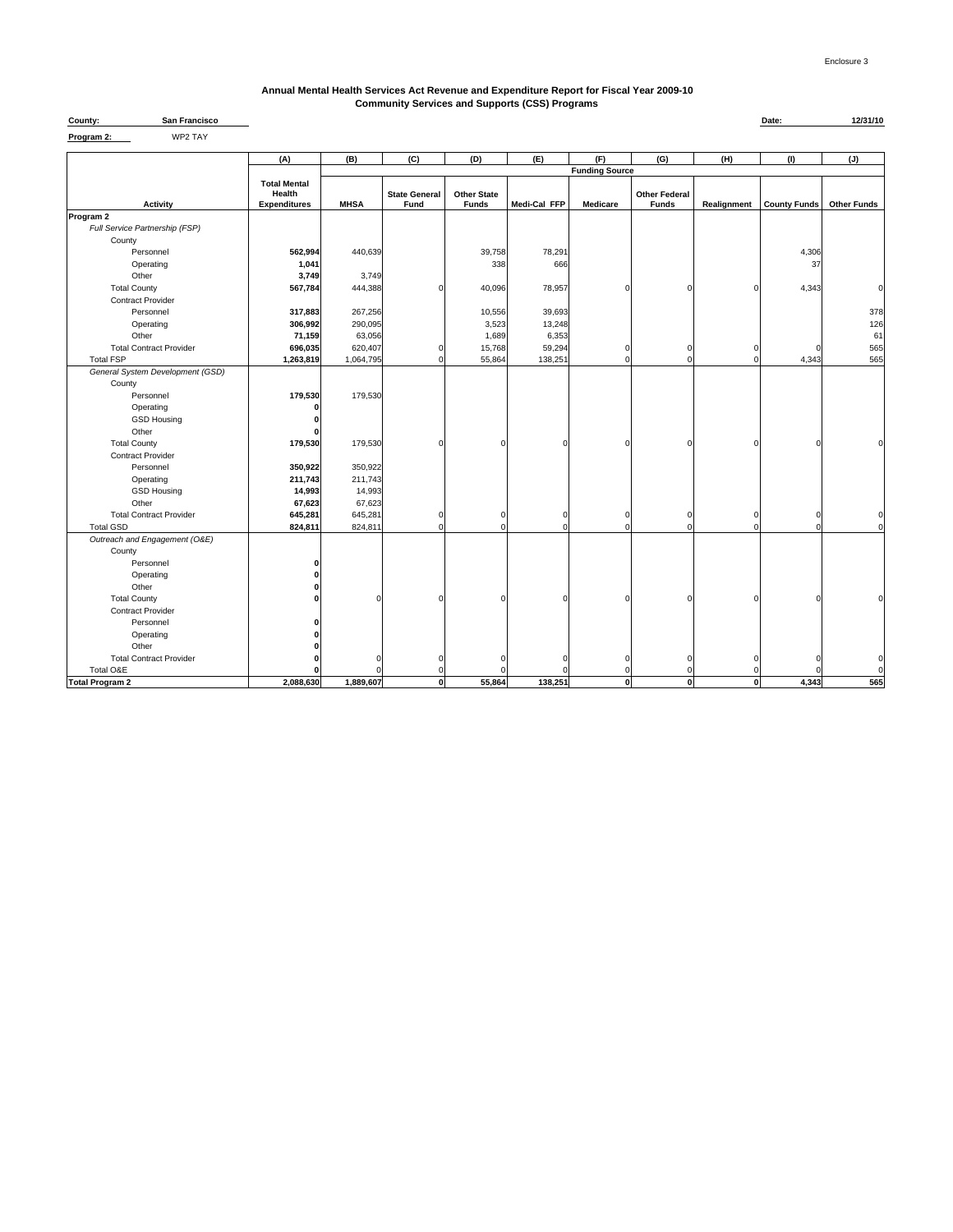### **Annual Mental Health Services Act Revenue and Expenditure Report for Fiscal Year 2009-10 Community Services and Supports (CSS) Programs**

| . <i>.</i>                       |                      |             |                      |                    |              |                       |                      |             |                     |                       |
|----------------------------------|----------------------|-------------|----------------------|--------------------|--------------|-----------------------|----------------------|-------------|---------------------|-----------------------|
|                                  | (A)                  | (B)         | (C)                  | (D)                | (E)          | (F)                   | (G)                  | (H)         | (1)                 | (J)                   |
|                                  |                      |             |                      |                    |              | <b>Funding Source</b> |                      |             |                     |                       |
|                                  | <b>Total Mental</b>  |             |                      |                    |              |                       |                      |             |                     |                       |
|                                  | Health               | <b>MHSA</b> | <b>State General</b> | <b>Other State</b> |              |                       | <b>Other Federal</b> |             |                     |                       |
| Activity<br>Program 3            | <b>Expenditures</b>  |             | Fund                 | <b>Funds</b>       | Medi-Cal FFP | Medicare              | Funds                | Realignment | <b>County Funds</b> | <b>Other Funds</b>    |
| Full Service Partnership (FSP)   |                      |             |                      |                    |              |                       |                      |             |                     |                       |
| County                           |                      |             |                      |                    |              |                       |                      |             |                     |                       |
| Personnel                        | 1,750,795            | 1,750,795   |                      |                    |              |                       |                      |             |                     |                       |
| Operating                        |                      |             |                      |                    |              |                       |                      |             |                     |                       |
| Other                            | 66                   | 66          |                      |                    |              |                       |                      |             |                     |                       |
| <b>Total County</b>              | 1,750,861            | 1,750,861   | $\Omega$             | ſ                  |              | $\Omega$              | $\Omega$             | $\Omega$    | $\Omega$            | $\Omega$              |
| <b>Contract Provider</b>         |                      |             |                      |                    |              |                       |                      |             |                     |                       |
| Personnel                        | 2,104,584            | 1,342,259   |                      |                    | 231,238      | 89                    |                      | 38,926      | 471,159             | 20,914                |
| Operating                        | 1,340,335            | 709,469     |                      |                    | 49,158       | 12                    |                      | 238,370     | 339,350             | 3,976                 |
| Other                            | 468,536              | 163,564     |                      |                    | 33,681       | 12                    |                      | 242,123     | 26,163              | 2,994                 |
| <b>Total Contract Provider</b>   | 3,913,455            | 2,215,292   | $\Omega$             | $\Omega$           | 314,077      | 113                   | n                    | 519,418     | 836,671             | 27,884                |
| <b>Total FSP</b>                 | 5,664,316            | 3,966,153   | $\Omega$             | n                  | 314,077      | 113                   |                      | 519,418     | 836,671             | 27,884                |
| General System Development (GSD) |                      |             |                      |                    |              |                       |                      |             |                     |                       |
| County                           |                      |             |                      |                    |              |                       |                      |             |                     |                       |
| Personnel                        | 603,217              | 603,217     |                      |                    |              |                       |                      |             |                     |                       |
| Operating                        |                      |             |                      |                    |              |                       |                      |             |                     |                       |
| <b>GSD Housing</b>               |                      |             |                      |                    |              |                       |                      |             |                     |                       |
| Other                            | 16,220               | 16,220      |                      |                    |              |                       |                      |             |                     |                       |
| <b>Total County</b>              | 619,437              | 619,437     | $\Omega$             | ſ                  |              | $\Omega$              | $\Omega$             | $\Omega$    | $\Omega$            | $\Omega$              |
| <b>Contract Provider</b>         |                      |             |                      |                    |              |                       |                      |             |                     |                       |
| Personnel                        | 1,100,407            | 552,361     |                      |                    |              |                       |                      |             | 512,257             | 35,789                |
| Operating                        | 377,046              | 149,905     |                      |                    |              |                       |                      |             | 214,694             | 12,448                |
| <b>GSD Housing</b>               | 4,088                | 4,088       |                      |                    |              |                       |                      |             |                     |                       |
| Other                            | 14,153               | 8,828       |                      |                    |              |                       |                      |             |                     | 5,325                 |
| <b>Total Contract Provider</b>   | 1,495,694            | 715,182     | $\Omega$             | $\Omega$           | O            | $\Omega$              | $^{\circ}$           |             | 726,951             | 53,561                |
| <b>Total GSD</b>                 | 2,115,131            | 1,334,619   | $\Omega$             | $\Omega$           | $\Omega$     | $\Omega$              | $\Omega$             |             | 726,951             | 53,561                |
| Outreach and Engagement (O&E)    |                      |             |                      |                    |              |                       |                      |             |                     |                       |
| County                           |                      |             |                      |                    |              |                       |                      |             |                     |                       |
| Personnel                        | 368,439              | 368,439     |                      |                    |              |                       |                      |             |                     |                       |
| Operating                        |                      |             |                      |                    |              |                       |                      |             |                     |                       |
| Other                            |                      |             |                      |                    |              |                       |                      |             |                     |                       |
| <b>Total County</b>              | 368,439              | 368,439     | $\Omega$             | C                  |              | $\Omega$              | $\Omega$             |             | $\Omega$            |                       |
| <b>Contract Provider</b>         |                      |             |                      |                    |              |                       |                      |             |                     |                       |
| Personnel                        |                      |             |                      |                    |              |                       |                      |             |                     |                       |
| Operating<br>Other               |                      |             |                      |                    |              |                       |                      |             |                     |                       |
| <b>Total Contract Provider</b>   |                      |             | $\Omega$             | C                  |              | n                     | $\Omega$             |             | C                   | $\Omega$              |
| Total O&E                        |                      | 368,439     |                      |                    |              |                       |                      |             |                     |                       |
| <b>Total Program 3</b>           | 368,439<br>8,147,886 | 5,669,211   | $\mathbf 0$          | $\bf{0}$           | 314,077      | 113                   | $\mathbf{0}$         | 519,418     | 1,563,622           | $\mathbf 0$<br>81,445 |
|                                  |                      |             |                      |                    |              |                       |                      |             |                     |                       |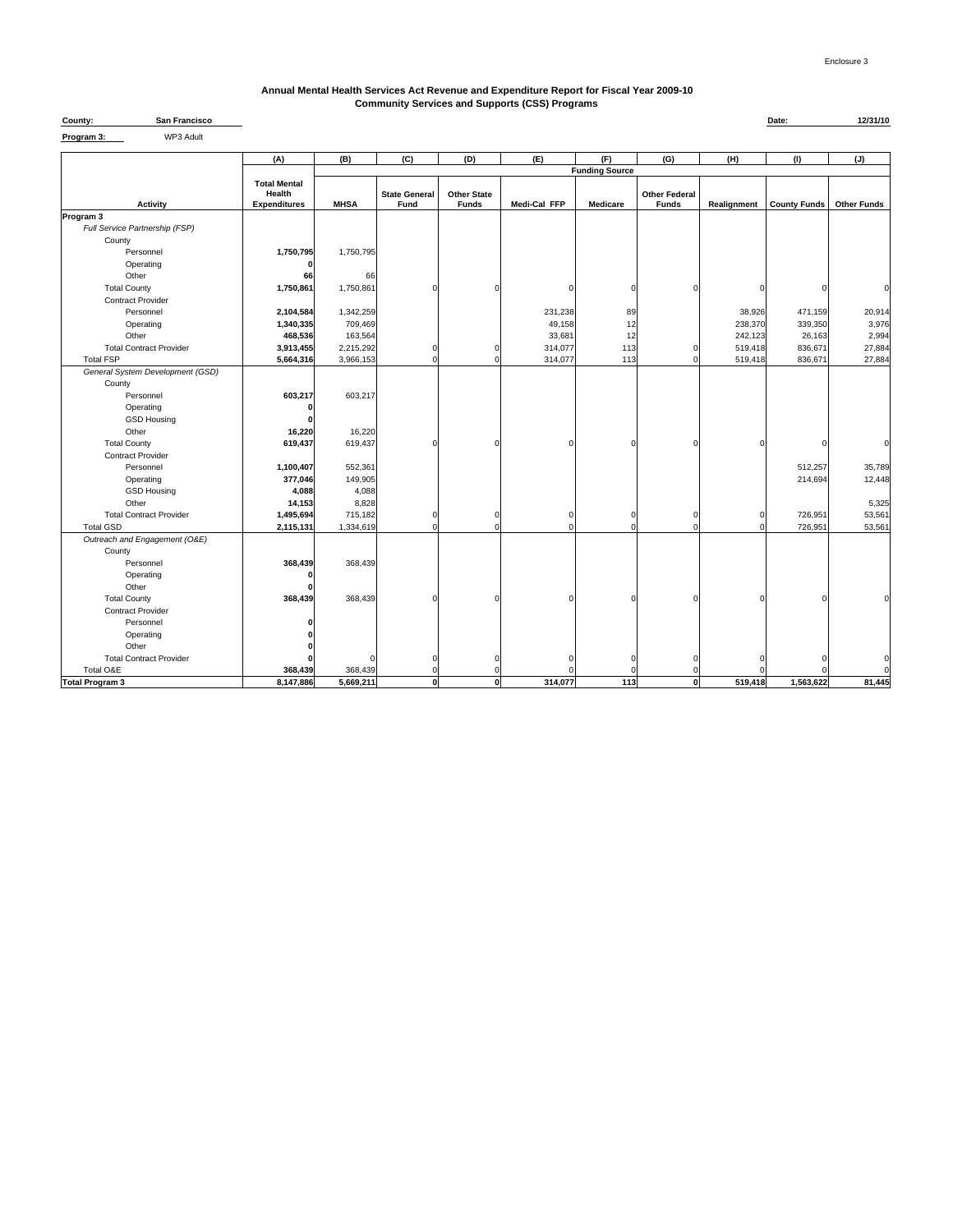### **Annual Mental Health Services Act Revenue and Expenditure Report for Fiscal Year 2009-10 Community Services and Supports (CSS) Programs**

| County:    | <b>San Francisco</b> |  | Date: | 12/31/10 |
|------------|----------------------|--|-------|----------|
| Program 4: | WP4 Older Adult<br>. |  |       |          |

|                                         | (A)                 | (B)         | (C)                  | (D)                | (E)          | (F)                   | (G)                  | (H)         | (1)                 | (J)                |
|-----------------------------------------|---------------------|-------------|----------------------|--------------------|--------------|-----------------------|----------------------|-------------|---------------------|--------------------|
|                                         |                     |             |                      |                    |              | <b>Funding Source</b> |                      |             |                     |                    |
|                                         | <b>Total Mental</b> |             |                      |                    |              |                       |                      |             |                     |                    |
|                                         | Health              | <b>MHSA</b> | <b>State General</b> | <b>Other State</b> |              |                       | <b>Other Federal</b> |             |                     |                    |
| <b>Activity</b><br>Program 4            | <b>Expenditures</b> |             | Fund                 | Funds              | Medi-Cal FFP | <b>Medicare</b>       | Funds                | Realignment | <b>County Funds</b> | <b>Other Funds</b> |
| Full Service Partnership (FSP)          |                     |             |                      |                    |              |                       |                      |             |                     |                    |
| County                                  |                     |             |                      |                    |              |                       |                      |             |                     |                    |
| Personnel                               | 29,995              | 29,995      |                      |                    |              |                       |                      |             |                     |                    |
| Operating                               |                     |             |                      |                    |              |                       |                      |             |                     |                    |
| Other                                   | O                   |             |                      |                    |              |                       |                      |             |                     |                    |
| <b>Total County</b>                     | 29,995              | 29,995      |                      |                    | C            | $\Omega$              |                      |             |                     | 0                  |
| <b>Contract Provider</b>                |                     |             |                      |                    |              |                       |                      |             |                     |                    |
| Personnel                               | 614,248             | 471,586     |                      |                    | 133,156      |                       |                      |             |                     | 9,507              |
| Operating                               | 173,695             | 141,649     |                      |                    | 29,910       |                       |                      |             |                     | 2,135              |
| Other                                   | 94,548              | 73,583      |                      |                    | 19,568       |                       |                      |             |                     | 1,397              |
| <b>Total Contract Provider</b>          | 882,491             | 686,818     |                      |                    | 182,634      | $\mathbf 0$           |                      |             |                     | 13,039             |
| <b>Total FSP</b>                        | 912,486             | 716,813     |                      |                    | 182,634      | $\Omega$              |                      |             |                     | 13,039             |
| General System Development (GSD)        |                     |             |                      |                    |              |                       |                      |             |                     |                    |
| County                                  |                     |             |                      |                    |              |                       |                      |             |                     |                    |
| Personnel                               | 43,991              | 43,991      |                      |                    |              |                       |                      |             |                     |                    |
| Operating                               |                     |             |                      |                    |              |                       |                      |             |                     |                    |
| <b>GSD Housing</b>                      |                     |             |                      |                    |              |                       |                      |             |                     |                    |
| Other                                   |                     |             |                      |                    |              |                       |                      |             |                     |                    |
| <b>Total County</b>                     | 43,991              | 43,991      |                      |                    | C            | $\Omega$              |                      |             |                     | 0                  |
| <b>Contract Provider</b>                |                     |             |                      |                    |              |                       |                      |             |                     |                    |
| Personnel                               | 584,817             | 349,011     |                      |                    |              |                       |                      |             | 225,650             | 10,156             |
| Operating                               | 212,337             | 125,981     |                      |                    |              |                       |                      |             | 83,542              | 2,814              |
| <b>GSD Housing</b>                      |                     | $\Omega$    |                      |                    |              |                       |                      |             |                     |                    |
| Other                                   | 42,603              | 41,043      |                      |                    |              |                       |                      |             |                     | 1,560              |
| <b>Total Contract Provider</b>          | 839,757             | 516,035     | C                    |                    | $\Omega$     | $\mathbf 0$           | $\Omega$             |             | 309,192             | 14,530             |
| <b>Total GSD</b>                        | 883,748             | 560,026     |                      |                    | $\Omega$     | $\Omega$              | n                    |             | 309,192             | 14,530             |
| Outreach and Engagement (O&E)           |                     |             |                      |                    |              |                       |                      |             |                     |                    |
| County                                  |                     |             |                      |                    |              |                       |                      |             |                     |                    |
| Personnel                               |                     |             |                      |                    |              |                       |                      |             |                     |                    |
| Operating                               |                     |             |                      |                    |              |                       |                      |             |                     |                    |
| Other                                   |                     |             |                      |                    |              |                       |                      |             |                     |                    |
| <b>Total County</b>                     |                     | $\Omega$    |                      |                    |              | $\Omega$              |                      |             |                     |                    |
| <b>Contract Provider</b>                |                     |             |                      |                    |              |                       |                      |             |                     |                    |
| Personnel                               |                     |             |                      |                    |              |                       |                      |             |                     |                    |
| Operating                               |                     |             |                      |                    |              |                       |                      |             |                     |                    |
| Other<br><b>Total Contract Provider</b> |                     | $\Omega$    |                      |                    |              | $\mathbf 0$           |                      |             |                     | $\Omega$           |
| Total O&E                               |                     | $\Omega$    |                      |                    |              | $\Omega$              |                      |             |                     |                    |
| <b>Total Program 4</b>                  | 1,796,234           | 1,276,839   | O                    | $\bf{0}$           | 182,634      | $\mathbf{0}$          | $\Omega$             | $\Omega$    | 309,192             | 27,569             |
|                                         |                     |             |                      |                    |              |                       |                      |             |                     |                    |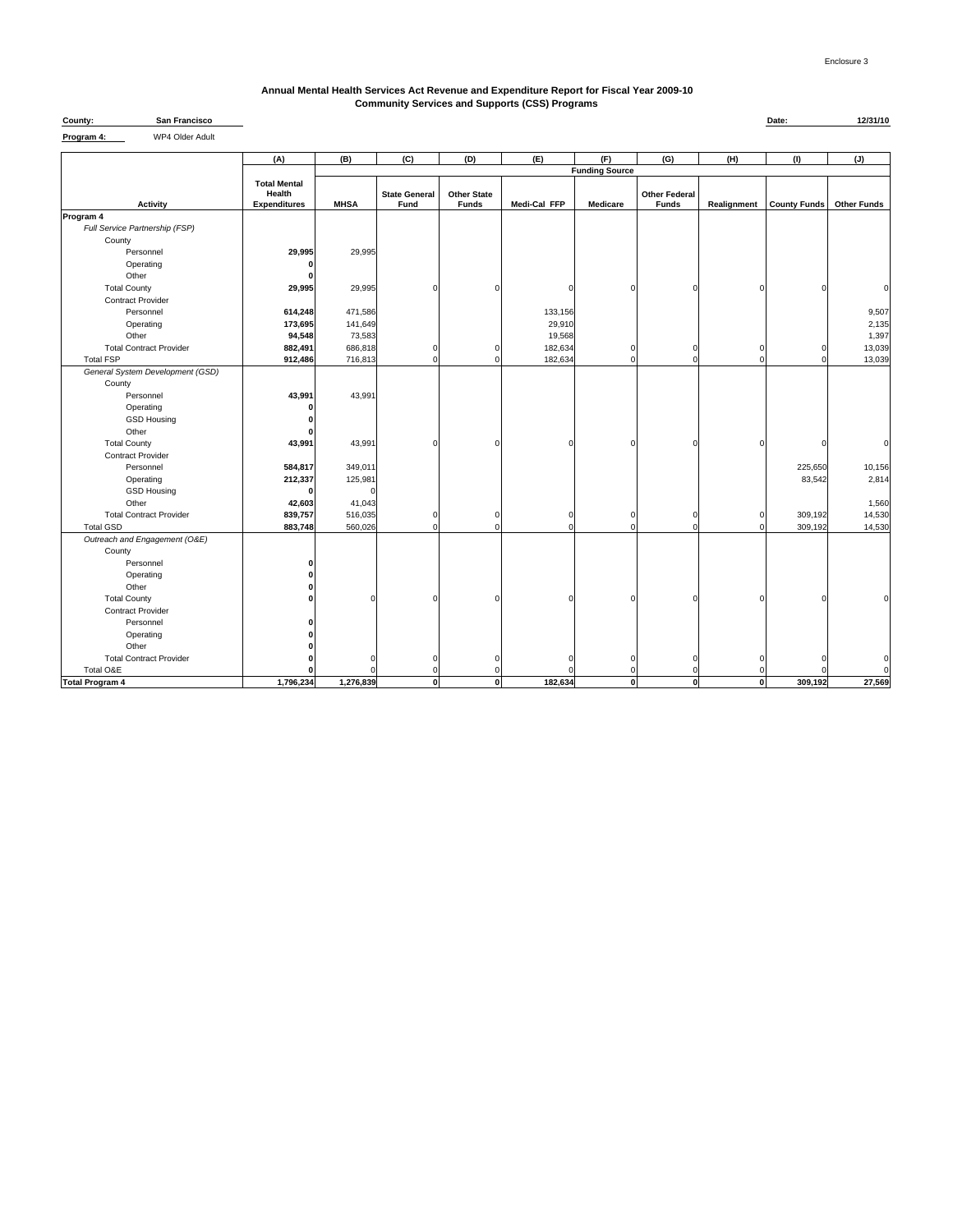#### **Annual Mental Health Services Act Revenue and Expenditure Report for Fiscal Year 2008-09 Community Services and Supports (CSS) Funding Source Summary**

#### **County: Date: 12/31/10 San Francisco**

|                                  | (A)                           | (B)         | (C)                  | (D)                | (E)          | (F)                   | (G)                  | (H)         | (1)                 | (J)                |
|----------------------------------|-------------------------------|-------------|----------------------|--------------------|--------------|-----------------------|----------------------|-------------|---------------------|--------------------|
|                                  |                               |             |                      |                    |              | <b>Funding Source</b> |                      |             |                     |                    |
|                                  | <b>Total Mental</b><br>Health |             | <b>State General</b> | <b>Other State</b> |              |                       | <b>Other Federal</b> |             |                     |                    |
| <b>Activity</b>                  | <b>Expenditures</b>           | <b>MHSA</b> | Fund                 | <b>Funds</b>       | Medi-Cal FFP | Medicare              | <b>Funds</b>         | Realignment | <b>County Funds</b> | <b>Other Funds</b> |
| <b>All Programs</b>              |                               |             |                      |                    |              |                       |                      |             |                     |                    |
| Full Service Partnership (FSP)   |                               |             |                      |                    |              |                       |                      |             |                     |                    |
| County                           |                               |             |                      |                    |              |                       |                      |             |                     |                    |
| Personnel                        | 2,987,272                     | 2,864,917   | $\Omega$             | 39,758             | 78,291       | n                     | $\Omega$             |             | 4,306               |                    |
| Operating                        | 1,041                         |             |                      | 338                | 666          |                       | $\Omega$             |             | 37                  |                    |
| Other                            | 3,815                         | 3,815       | O                    |                    |              |                       | $\Omega$             |             | $\Omega$            |                    |
| <b>Total County</b>              | 2,992,128                     | 2,868,732   | $\Omega$             | 40,096             | 78,957       |                       | $\Omega$             |             | 4,343               | O                  |
| <b>Contract Provider</b>         |                               |             |                      |                    |              |                       |                      |             |                     |                    |
| Personnel                        | 3,292,406                     | 2,319,782   | $\Omega$             | 10,556             | 404,087      | 89                    | $\Omega$             | 38,926      | 472,243             | 46,724             |
| Operating                        | 1,925,245                     | 1,213,369   |                      | 3,523              | 92,316       | 12                    | $\Omega$             | 238,370     | 341,393             | 36,261             |
| Other                            | 668,069                       | 328,140     | $\Omega$             | 1,689              | 59,602       | 12                    | $\Omega$             | 242,123     | 26,538              | 9,965              |
| <b>Total Contract Provider</b>   | 5,885,720                     | 3,861,291   | $\Omega$             | 15,768             | 556,005      | 113                   | $\Omega$             | 519,418     | 840,173             | 92,951             |
| <b>Total FSP</b>                 | 8,877,848                     | 6,730,023   | $\Omega$             | 55,864             | 634,962      | 113                   | $\Omega$             | 519,418     | 844,516             | 92,951             |
| General System Development (GSD) |                               |             |                      |                    |              |                       |                      |             |                     |                    |
| County                           |                               |             |                      |                    |              |                       |                      |             |                     |                    |
| Personnel                        | 1,127,959                     | 1,127,959   | $\Omega$             |                    |              |                       | $\Omega$             |             |                     |                    |
| Operating                        |                               |             | $\Omega$             |                    |              |                       | $\Omega$             |             |                     |                    |
| <b>GSD Housing</b>               |                               |             |                      |                    |              |                       | $\Omega$             |             |                     |                    |
| Other                            | 16,220                        | 16,220      |                      |                    |              |                       | $\Omega$             |             |                     |                    |
| <b>Total County</b>              | 1,144,179                     | 1,144,179   | $\Omega$             |                    |              |                       | $\Omega$             |             |                     | 0                  |
| <b>Contract Provider</b>         |                               |             |                      |                    |              |                       |                      |             |                     |                    |
| Personnel                        | 2,589,036                     | 1,515,602   | 0                    | 1,117              | 1,791        |                       | $\Omega$             |             | 1,020,826           | 49,699             |
| Operating                        | 897,431                       | 575,854     |                      | 37                 | 60           |                       | $\Omega$             |             | 306,114             | 15,367             |
| <b>GSD Housing</b>               | 19,081                        | 19,081      | $\Omega$             | $\Omega$           |              |                       | $\Omega$             |             |                     | $\mathbf 0$        |
| Other                            | 197,625                       | 155,021     | $\Omega$             | 139                | 222          |                       | $\Omega$             |             | 34,896              | 7,347              |
| <b>Total Contract Provider</b>   | 3,703,173                     | 2,265,558   | $\Omega$             | 1,293              | 2,073        |                       | $\Omega$             |             | 1,361,836           | 72,413             |
| <b>Total GSD</b>                 | 4,847,352                     | 3,409,737   | $\Omega$             | 1,293              | 2,073        |                       | $\Omega$             |             | 1,361,836           | 72,413             |
| Outreach and Engagement (O&E)    |                               |             |                      |                    |              |                       |                      |             |                     |                    |
| County                           |                               |             |                      |                    |              |                       |                      |             |                     |                    |
| Personnel                        | 368,439                       | 368,439     | O                    |                    |              |                       | $\mathbf 0$          |             | $\Omega$            | 0                  |
| Operating                        |                               |             |                      |                    |              |                       | $\Omega$             |             |                     |                    |
| Other                            |                               |             | $\Omega$             |                    |              |                       | $\Omega$             |             |                     |                    |
| <b>Total County</b>              | 368,439                       | 368,439     |                      |                    |              |                       | $\Omega$             |             |                     | 0                  |
| <b>Contract Provider</b>         |                               |             |                      |                    |              |                       |                      |             |                     |                    |
| Personnel                        | 317,787                       | 190,030     |                      | 6,917              | 8,132        |                       | $\Omega$             | 1,075       | 111,466             | 167                |
| Operating                        | 87,555                        | 68,043      |                      | 939                | 1,104        |                       |                      | 122         | 17,319              | 28                 |
| Other                            | 46,367                        | 28,986      |                      | 943                | 1,108        |                       | $\Omega$             | 126         | 15,180              | 24                 |
| <b>Total Contract Provider</b>   | 451,709                       | 287,059     |                      | 8,799              | 10,345       |                       | $\Omega$             | 1,323       | 143,964             | 219                |
| Total O&E                        | 820,148                       | 655,498     | $\Omega$             | 8,799              | 10,345       |                       | $\Omega$             | 1,323       | 143,964             | 219                |
| <b>Total CSS Funding Sources</b> | 14,545,347                    | 10,795,259  | $\mathbf{0}$         | 65,956             | 647,380      | 113                   | $\mathbf{0}$         | 520,741     | 2,350,316           | 165,582            |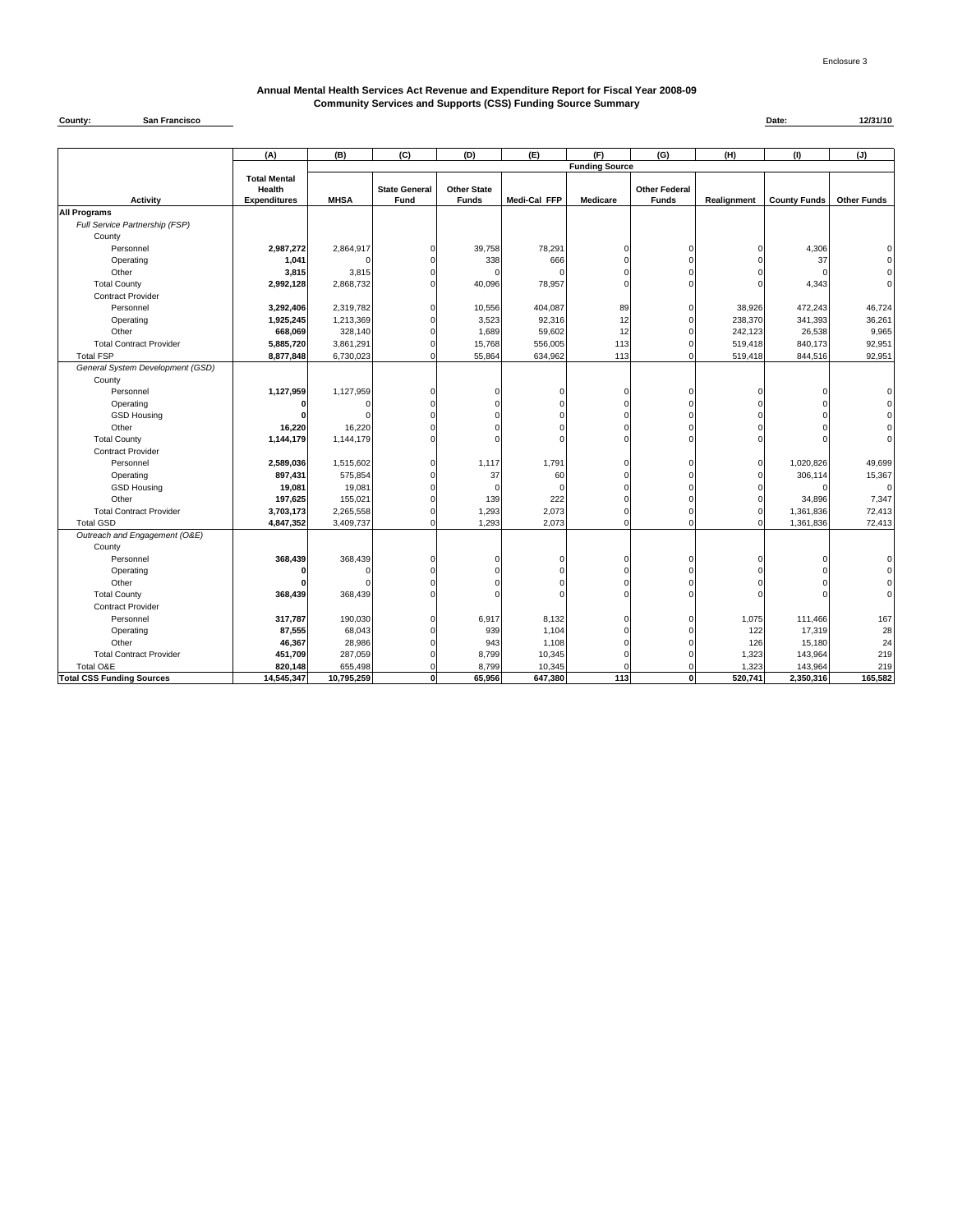### **Annual Mental Health Services Act Revenue and Expenditure Report for Fiscal Year 2009-10 Community Services and Supports (CSS) Program Summary**

#### **County: Date: 12/31/10 San Francisco**

|                                             | (A)                                                  | (B)          | (C)                          | (D)                                | (E)          | (F)                   | (G)                                  | (H)         | (1)                 | (J)                |
|---------------------------------------------|------------------------------------------------------|--------------|------------------------------|------------------------------------|--------------|-----------------------|--------------------------------------|-------------|---------------------|--------------------|
|                                             |                                                      |              |                              |                                    |              | <b>Funding Source</b> |                                      |             |                     |                    |
|                                             | <b>Total Mental</b><br>Health<br><b>Expenditures</b> | <b>MHSA</b>  | <b>State General</b><br>Fund | <b>Other State</b><br><b>Funds</b> | Medi-Cal FFP | Medicare              | <b>Other Federal</b><br><b>Funds</b> | Realignment | <b>County Funds</b> | <b>Other Funds</b> |
| CSS Programs                                |                                                      |              |                              |                                    |              |                       |                                      |             |                     |                    |
| 1 WP1 CYF                                   | 2,512,597                                            | 1,959,601    | $\Omega$                     | 10,092                             | 12,418       | $\Omega$              | $\Omega$                             | 1,323       | 473,159             | 56,003             |
| 2 WP2 TAY                                   | 2,088,630                                            | 1,889,607    | $\mathbf 0$                  | 55,864                             | 138,251      | $\Omega$              |                                      |             | 4,343               | 565                |
| 3 WP3 Adult                                 | 8,147,886                                            | 5,669,211    | $\mathbf 0$                  | C                                  | 314,077      | 113                   | 0                                    | 519,418     | 1,563,622           | 81,445             |
| 4 WP4 Older Adult                           | 1,796,234                                            | 1,276,839    | $\Omega$                     |                                    | 182,634      | $\Omega$              | $\Omega$                             |             | 309,192             | 27,569             |
| 50                                          |                                                      |              | $\Omega$                     |                                    |              | 0                     |                                      |             |                     | $\Omega$           |
| 60                                          |                                                      |              | $\Omega$                     |                                    |              |                       |                                      |             |                     | O                  |
| 70                                          |                                                      |              | $\mathbf 0$                  |                                    |              |                       |                                      |             |                     |                    |
| 80                                          |                                                      |              | $\Omega$                     |                                    |              |                       |                                      |             |                     |                    |
| 90                                          |                                                      |              | $\Omega$                     |                                    |              |                       |                                      |             |                     |                    |
| 100                                         |                                                      |              | $\mathbf 0$                  |                                    |              |                       |                                      |             |                     |                    |
| 110                                         |                                                      |              | $\mathbf 0$                  |                                    |              |                       | $\Omega$                             | $\Omega$    |                     |                    |
| 120                                         |                                                      |              | $\Omega$                     |                                    |              |                       | $\Omega$                             |             |                     |                    |
| 130                                         |                                                      |              | $\mathbf 0$                  |                                    |              |                       |                                      |             |                     |                    |
| 140                                         |                                                      |              | $\Omega$                     |                                    |              |                       | $\Omega$                             | $\Omega$    |                     |                    |
| 150                                         |                                                      | n            | $\Omega$                     |                                    |              |                       | $\Omega$                             |             |                     |                    |
| 160                                         |                                                      |              | $\mathbf 0$                  |                                    |              |                       |                                      |             |                     |                    |
| 170                                         |                                                      |              | $\mathbf 0$                  |                                    |              |                       | $\Omega$                             | $\Omega$    |                     |                    |
| 180                                         |                                                      |              | $\Omega$                     |                                    |              |                       | $\Omega$                             | $\Omega$    |                     |                    |
| 190                                         |                                                      |              | $\Omega$                     |                                    |              |                       |                                      |             |                     |                    |
| 20 0                                        |                                                      |              | $\Omega$                     |                                    |              |                       |                                      |             |                     |                    |
| 210                                         |                                                      |              | $\Omega$                     |                                    |              |                       | $\Omega$                             | $\Omega$    |                     |                    |
| 22 0                                        |                                                      |              | $\Omega$                     |                                    |              |                       | n                                    | $\Omega$    |                     |                    |
| 230                                         |                                                      |              | $\Omega$                     |                                    |              |                       | $\Omega$                             |             |                     |                    |
| 24 0                                        |                                                      |              |                              |                                    |              |                       |                                      |             |                     |                    |
| 25 0                                        |                                                      |              | $\Omega$                     |                                    |              |                       | $\Omega$                             |             |                     |                    |
| 26 0                                        |                                                      |              | $\Omega$                     |                                    |              |                       |                                      |             |                     |                    |
| 270                                         |                                                      |              | $\Omega$                     |                                    |              |                       |                                      |             |                     |                    |
| 28 0                                        |                                                      |              | $\Omega$                     |                                    |              |                       | $\Omega$                             | $\Omega$    |                     |                    |
| 290                                         |                                                      |              | $\Omega$                     |                                    |              |                       | $\Omega$                             |             |                     |                    |
| 30 0                                        |                                                      |              |                              |                                    |              |                       |                                      |             |                     |                    |
| 310                                         |                                                      |              | $\Omega$                     |                                    |              |                       |                                      |             |                     |                    |
| 32 0                                        |                                                      |              | $\Omega$                     |                                    |              |                       |                                      |             |                     |                    |
| 330                                         |                                                      |              | $\Omega$                     |                                    |              |                       |                                      |             |                     |                    |
| 34 0                                        |                                                      |              | $\mathbf 0$                  |                                    |              |                       |                                      |             |                     |                    |
|                                             |                                                      |              | 0                            |                                    |              |                       |                                      |             |                     |                    |
| 35 0<br><b>Total CSS Programs</b>           | 14,545,347                                           | 10,795,259   | $\pmb{0}$                    | 65,956                             | 647,380      | 113                   | 0                                    | 520,741     | 2,350,316           | 165,582            |
|                                             |                                                      |              |                              |                                    |              |                       |                                      |             |                     |                    |
| <b>MHSA Housing Program Assignment(s)</b>   | 0                                                    | $\mathbf{0}$ | $\pmb{0}$                    | $\mathbf 0$                        | $\mathbf 0$  | $\mathbf{0}$          | $\pmb{0}$                            | $\mathbf 0$ | $\mathbf 0$         | $\mathbf 0$        |
| CSS Planning, Evaluation and Administration |                                                      |              |                              |                                    |              |                       |                                      |             |                     |                    |
| Planning                                    |                                                      |              |                              |                                    |              |                       |                                      |             |                     |                    |
| Personnel                                   |                                                      |              |                              |                                    |              |                       |                                      |             |                     |                    |
| Other                                       |                                                      |              |                              |                                    |              |                       |                                      |             |                     |                    |
| <b>Total CSS Planning</b>                   |                                                      | $\Omega$     | $\mathbf 0$                  |                                    |              |                       |                                      |             |                     | $\Omega$           |
| Evaluation                                  |                                                      |              |                              |                                    |              |                       |                                      |             |                     |                    |
| Personnel                                   | 176,242                                              | 176,242      |                              |                                    |              |                       |                                      |             |                     |                    |
| <b>Professional Services</b>                |                                                      |              |                              |                                    |              |                       |                                      |             |                     |                    |
| <b>Operating Costs</b>                      |                                                      |              |                              |                                    |              |                       |                                      |             |                     |                    |
| <b>Total CSS Evaluation</b>                 | 176,242                                              | 176,242      | $\mathbf 0$                  | C                                  |              | n                     |                                      |             |                     |                    |
| Administration                              |                                                      |              |                              |                                    |              |                       |                                      |             |                     |                    |
| Personnel                                   | 1,517,123                                            | 1,517,123    |                              |                                    |              |                       |                                      |             |                     |                    |
| <b>Operating Costs</b>                      | 1,364,668                                            | 1,364,668    |                              |                                    |              |                       |                                      |             |                     |                    |
| City/County Allocated Administration        |                                                      |              |                              |                                    |              |                       |                                      |             |                     |                    |
| <b>Total CSS Administration</b>             | 2,881,791                                            | 2,881,791    | $\Omega$                     |                                    |              |                       |                                      |             |                     |                    |
| Total CSS Planning, Evaluation and Admin.   | 3,058,034                                            | 3,058,034    | $\pmb{0}$                    | $\mathcal{C}$                      |              | $\Omega$              |                                      |             |                     | O                  |
|                                             |                                                      |              |                              |                                    |              |                       |                                      |             |                     |                    |
| <b>Total CSS</b>                            | 17,603,381                                           | 13,853,292   | $\mathbf{0}$                 | 65,956                             | 647,380      | $113$                 | <sub>0</sub>                         | 520,741     | 2,350,316           | 165,582            |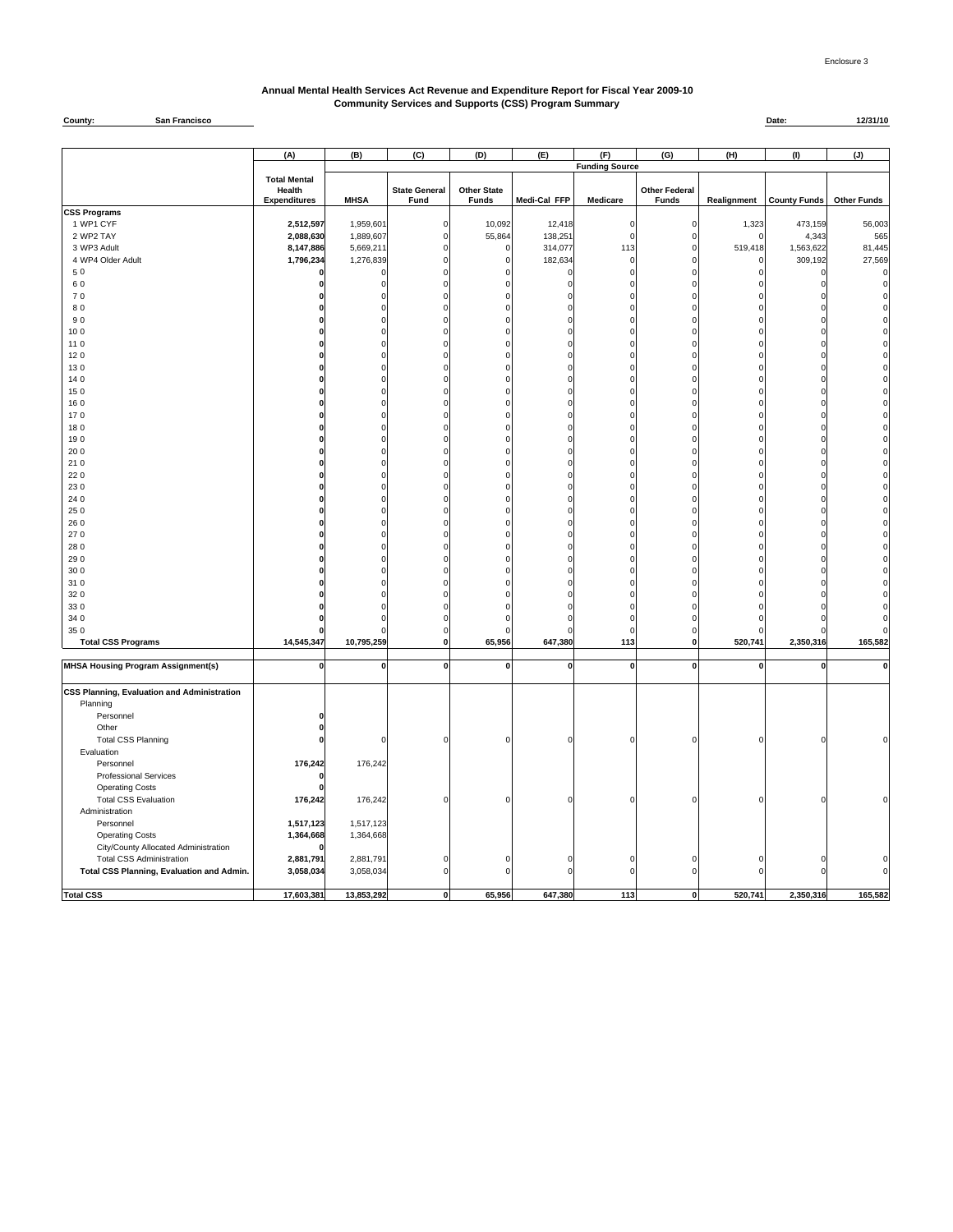| County:    | <b>San Francisco</b>              |
|------------|-----------------------------------|
| Program 1: | <b>Workforce Staffing Support</b> |

|                                        | (A)                                                  | (B)         | (C)                          | (D)                                | (E)          | (F)                   | (G)                                  | (H)         | $\omega$                        | (J)      |
|----------------------------------------|------------------------------------------------------|-------------|------------------------------|------------------------------------|--------------|-----------------------|--------------------------------------|-------------|---------------------------------|----------|
|                                        |                                                      |             |                              |                                    |              | <b>Funding Source</b> |                                      |             |                                 |          |
| <b>Funding Category</b>                | <b>Total Mental</b><br>Health<br><b>Expenditures</b> | <b>MHSA</b> | <b>State General</b><br>Fund | <b>Other State</b><br><b>Funds</b> | Medi-Cal FFP | Medicare              | <b>Other Federal</b><br><b>Funds</b> | Realignment | <b>County Funds Other Funds</b> |          |
| <b>Workforce Staffing Support</b>      | 346,251                                              | 346,251     |                              |                                    |              |                       |                                      |             |                                 |          |
| Training and Technical Assistance      |                                                      |             |                              |                                    |              |                       |                                      |             |                                 |          |
| Mental Health Career Pathways Programs |                                                      |             |                              |                                    |              |                       |                                      |             |                                 |          |
| Residency and Internship Programs      |                                                      |             |                              |                                    |              |                       |                                      |             |                                 |          |
| <b>Financial Incentive Programs</b>    |                                                      |             |                              |                                    |              |                       |                                      |             |                                 |          |
| <b>Total WET Programs</b>              | 346,251                                              | 346,251     |                              |                                    |              |                       |                                      |             |                                 | $\Omega$ |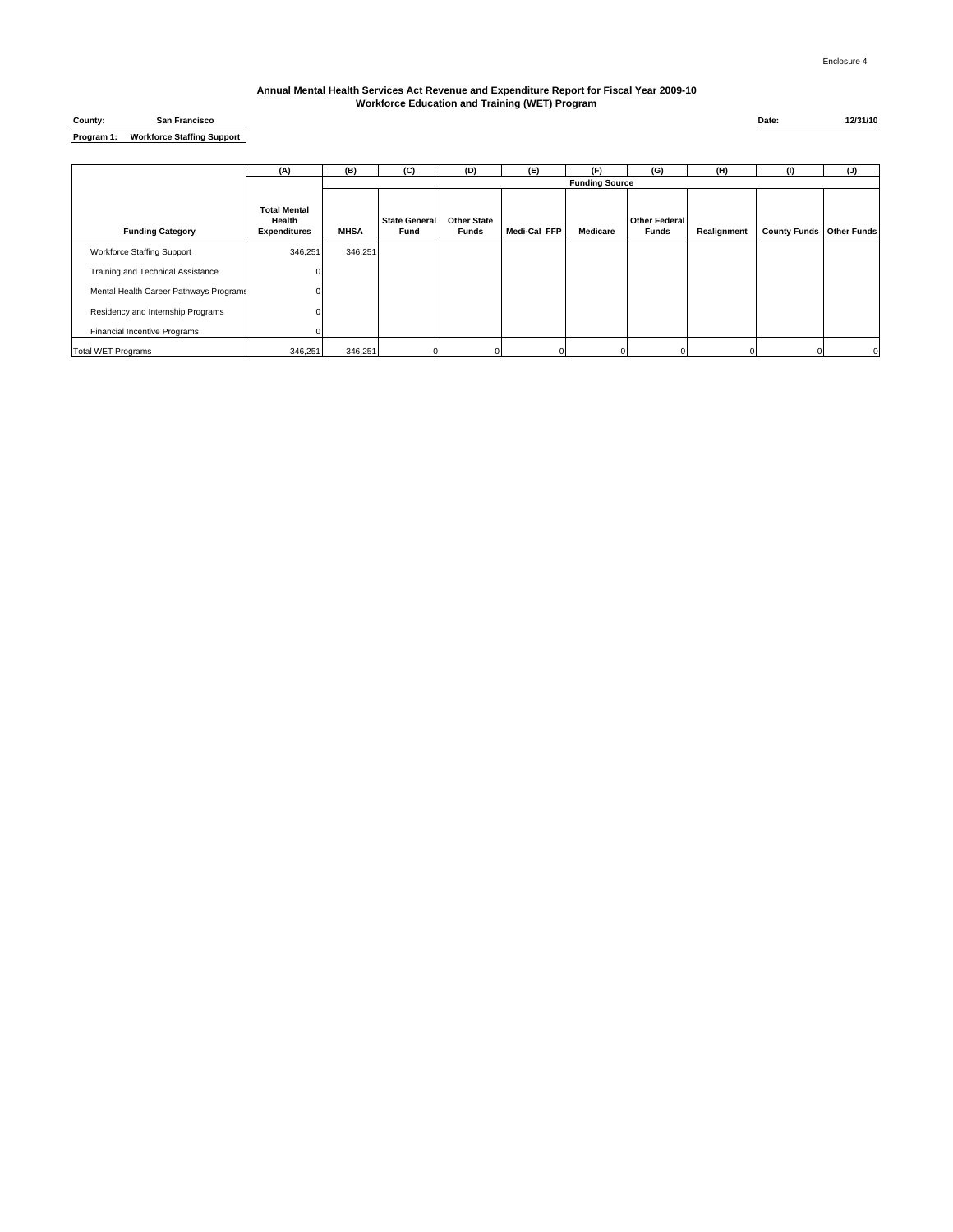| County:    | <b>San Francisco</b>                 |
|------------|--------------------------------------|
| Program 2: | <b>Training &amp; Technical Asst</b> |

|                                        | (A)                                                  | (B)         | (C)                          | (D)                                | (E)          | (F)                   | (G)                                  | (H)         | (1)                             | (J)   |
|----------------------------------------|------------------------------------------------------|-------------|------------------------------|------------------------------------|--------------|-----------------------|--------------------------------------|-------------|---------------------------------|-------|
|                                        |                                                      |             |                              |                                    |              | <b>Funding Source</b> |                                      |             |                                 |       |
| <b>Funding Category</b>                | <b>Total Mental</b><br>Health<br><b>Expenditures</b> | <b>MHSA</b> | <b>State General</b><br>Fund | <b>Other State</b><br><b>Funds</b> | Medi-Cal FFP | Medicare              | <b>Other Federal</b><br><b>Funds</b> | Realignment | <b>County Funds Other Funds</b> |       |
| <b>Workforce Staffing Support</b>      |                                                      |             |                              |                                    |              |                       |                                      |             |                                 |       |
| Training and Technical Assistance      | 136,621                                              | 135,281     |                              |                                    |              |                       |                                      |             |                                 | 1,340 |
| Mental Health Career Pathways Programs |                                                      |             |                              |                                    |              |                       |                                      |             |                                 |       |
| Residency and Internship Programs      |                                                      |             |                              |                                    |              |                       |                                      |             |                                 |       |
| <b>Financial Incentive Programs</b>    |                                                      |             |                              |                                    |              |                       |                                      |             |                                 |       |
| <b>Total WET Programs</b>              | 136,621                                              | 135,281     |                              |                                    |              |                       |                                      |             |                                 | 1,340 |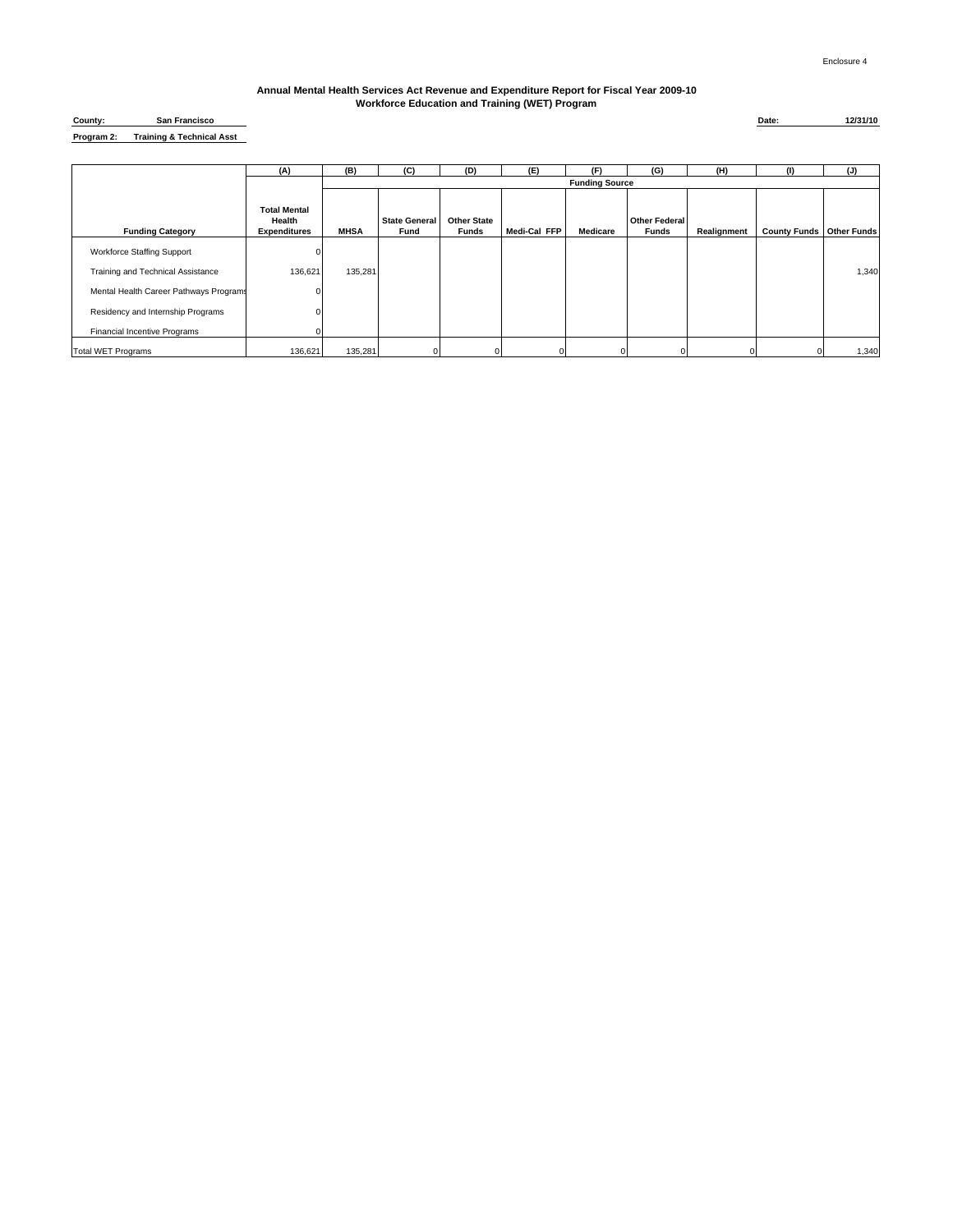| County:    | San Francisco             |
|------------|---------------------------|
| Program 3: | <b>MH Career Pathways</b> |

|                                        | (A)                                                  | (B)         | (C)                          | (D)                                | (E)          | (F)                   | (G)                                  | (H)         | (1)                             | (J)   |
|----------------------------------------|------------------------------------------------------|-------------|------------------------------|------------------------------------|--------------|-----------------------|--------------------------------------|-------------|---------------------------------|-------|
|                                        |                                                      |             |                              |                                    |              | <b>Funding Source</b> |                                      |             |                                 |       |
| <b>Funding Category</b>                | <b>Total Mental</b><br>Health<br><b>Expenditures</b> | <b>MHSA</b> | <b>State General</b><br>Fund | <b>Other State</b><br><b>Funds</b> | Medi-Cal FFP | Medicare              | <b>Other Federal</b><br><b>Funds</b> | Realignment | <b>County Funds Other Funds</b> |       |
| <b>Workforce Staffing Support</b>      |                                                      |             |                              |                                    |              |                       |                                      |             |                                 |       |
| Training and Technical Assistance      |                                                      |             |                              |                                    |              |                       |                                      |             |                                 |       |
| Mental Health Career Pathways Programs | 195,818                                              | 190,208     |                              |                                    |              |                       |                                      |             |                                 | 5,609 |
| Residency and Internship Programs      |                                                      |             |                              |                                    |              |                       |                                      |             |                                 |       |
| Financial Incentive Programs           | n                                                    |             |                              |                                    |              |                       |                                      |             |                                 |       |
| <b>Total WET Programs</b>              | 195,818                                              | 190,208     |                              |                                    |              |                       |                                      |             |                                 | 5,609 |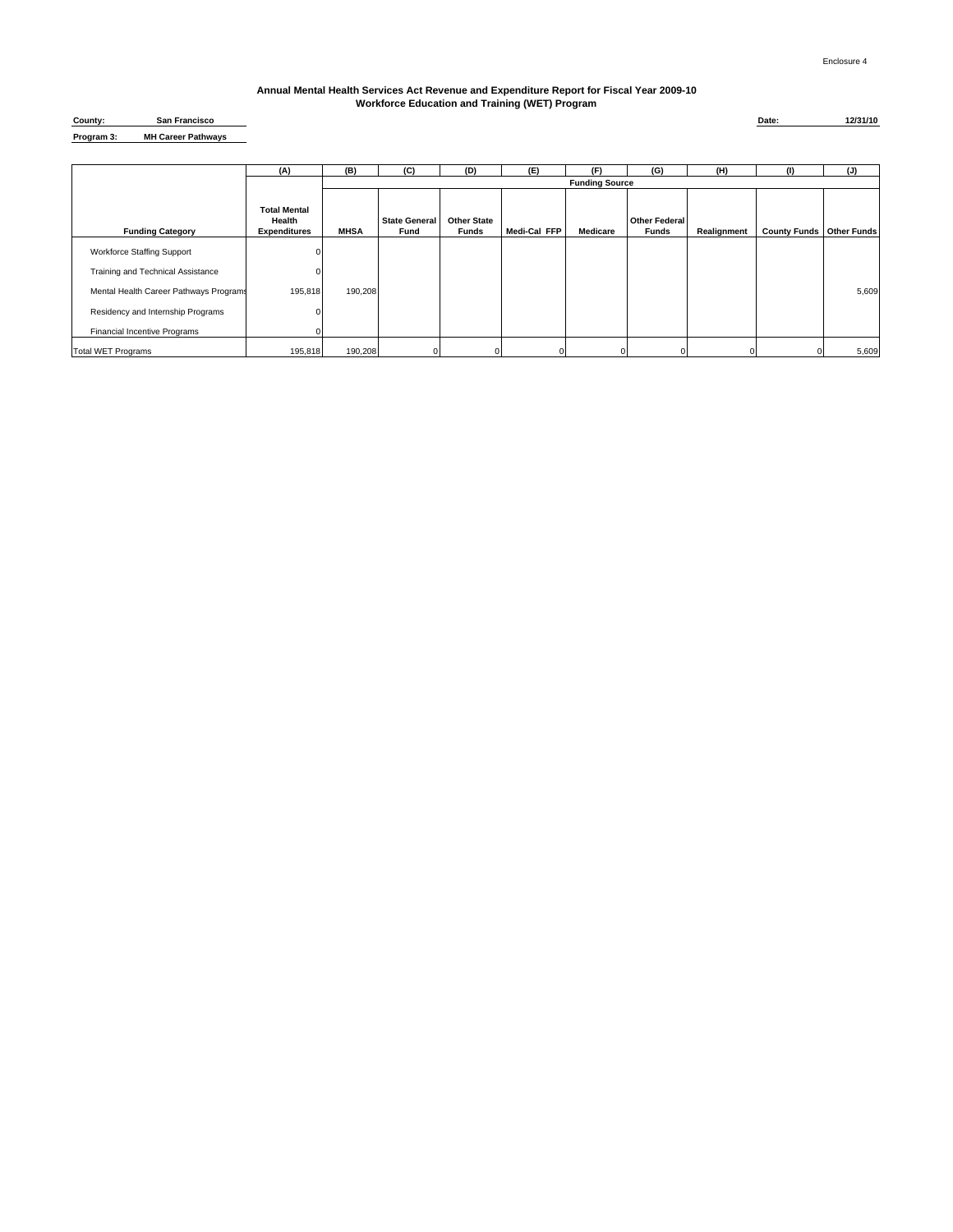#### **Residency & Internship Prog Program 4: County:**

**San Francisco Date: 12/31/10**

**(A) (B) (C) (D) (E) (F) (G) (H) (I) (J) MHSA State General Fund Other State Funds Medi-Cal FFP Medicare Other Federa**<br>**Funds Realignment County Funds Other Funds** Workforce Staffing Support Training and Technical Assistance **Department** CO Mental Health Career Pathways Program Residency and Internship Programs 74,351 72,280 72,280 2,071 2,071 2,071 2,071 2,071 2,071 2,071 2,071 2,071 2,071 2,071 2,071 2,071 2,071 2,071 2,071 2,071 2,071 2,071 2,071 2,071 2,071 2,071 2,071 2,071 2,071 2,071 2,071 Financial Incentive Programs Total WET Programs 74,351 72,280 0 0 0 0 0 0 0 2,071 **Funding Source Funding Category Total Mental Health Expenditures**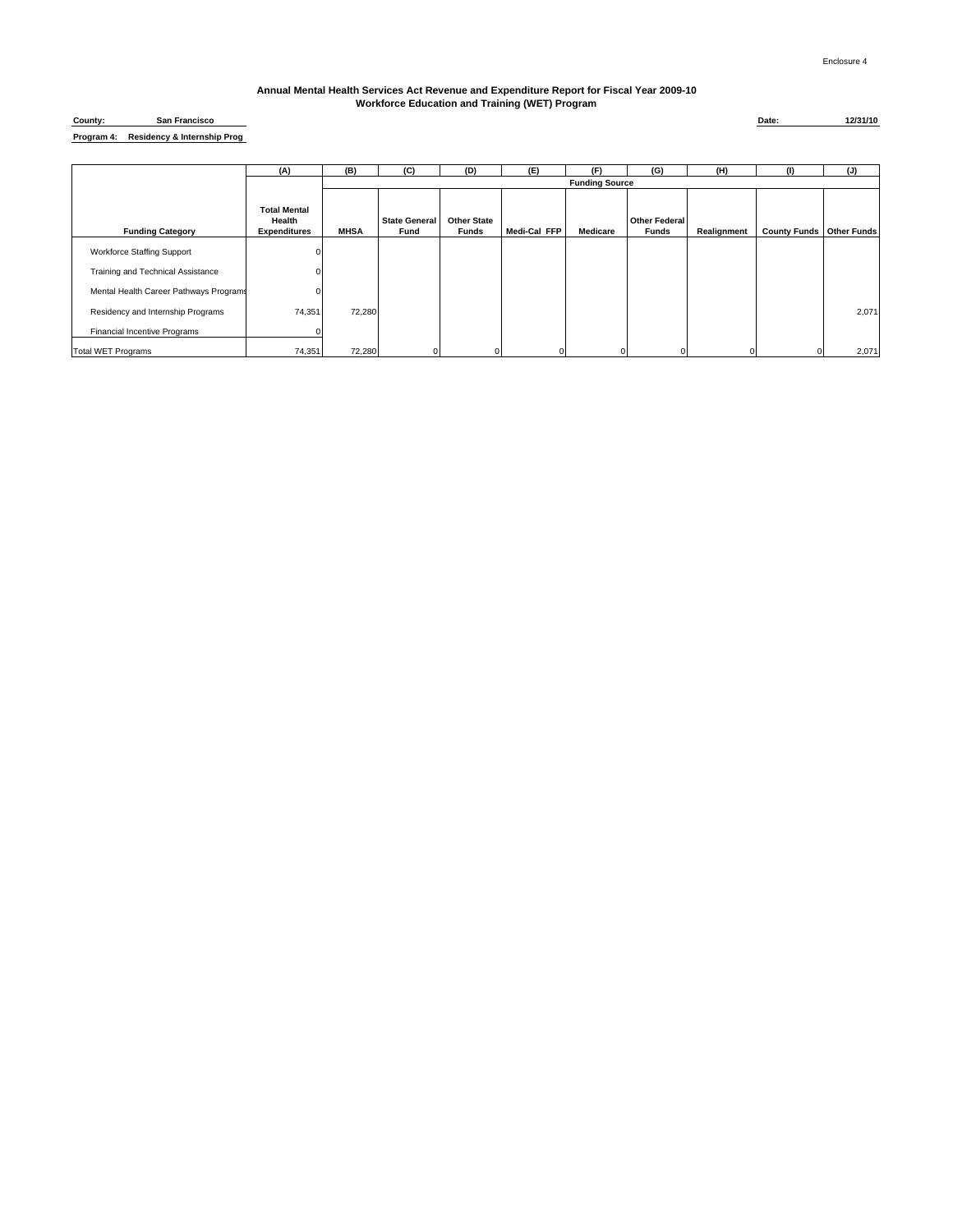#### **County: Date: 12/31/10 San Francisco**

|                                     | (A)                 | (B)         | (C)                  | (D)                | (E)            | (F)                   | (G)                  | (H)          | (1)                               | (J)          |
|-------------------------------------|---------------------|-------------|----------------------|--------------------|----------------|-----------------------|----------------------|--------------|-----------------------------------|--------------|
|                                     |                     |             |                      |                    |                | <b>Funding Source</b> |                      |              |                                   |              |
|                                     | <b>Total Mental</b> |             |                      |                    |                |                       |                      |              |                                   |              |
|                                     | Health              |             | <b>State General</b> | <b>Other State</b> | Medi-Cal       |                       | <b>Other Federal</b> |              |                                   | Other        |
|                                     | <b>Expenditures</b> | <b>MHSA</b> | Fund                 | <b>Funds</b>       | <b>FFP</b>     | Medicare              | <b>Funds</b>         |              | <b>Realignment   County Funds</b> | <b>Funds</b> |
| <b>WET Programs</b>                 |                     |             |                      |                    |                |                       |                      |              |                                   |              |
| 1 Workforce Staffing Support        | 346,251             | 346,251     | 0                    | 0                  | 0              | O                     | 0                    | $\mathbf 0$  | $\epsilon$                        | $\mathbf 0$  |
| 2 Training & Technical Asst         | 136,621             | 135,281     | $\Omega$             | O                  | 0              |                       | $\Omega$             | $\Omega$     |                                   | 1,340        |
| 3 MH Career Pathways                | 195,818             | 190,208     | $\Omega$             | O                  | 0              |                       | $\Omega$             | $\Omega$     |                                   | 5,609        |
| 4 Residency & Internship Prog       | 74,351              | 72,280      | 0                    |                    | 0              |                       | 0                    | $\Omega$     |                                   | 2,071        |
| 50                                  | ŋ                   |             | $\Omega$             | $\Omega$           | 0              |                       | U                    | $\Omega$     |                                   | $\mathbf 0$  |
| 60                                  | 0                   | U           | 0                    | 0                  | 0              |                       | O                    | $\Omega$     |                                   |              |
| 70                                  | U                   | C           | $\Omega$             | $\Omega$           | $\mathbf 0$    |                       | Ò                    | $\Omega$     |                                   | U            |
| 80                                  | o                   | U           | $\Omega$             | $\Omega$           | $\mathbf 0$    |                       | $\Omega$             | 0            |                                   |              |
| 90                                  | o                   | U           | $\Omega$             | O                  | 0              |                       | 0                    | $\Omega$     |                                   |              |
| 100                                 | o                   | U           | $\Omega$             | O                  | 0              |                       | $\Omega$             | $\Omega$     |                                   |              |
| 11 0                                | O                   | U           | $\Omega$             | $\Omega$           | 0              |                       | 0                    | $\Omega$     |                                   |              |
| 120                                 | O                   | n           | 0                    | $\Omega$           | $\mathbf 0$    |                       | 0                    | $\Omega$     |                                   |              |
| 130                                 | O                   |             | O                    | $\Omega$           | $\mathbf 0$    |                       | 0                    | $\Omega$     |                                   |              |
| 14 0                                | o                   | U           | 0                    | 0                  | $\mathbf 0$    |                       | U                    | O            |                                   |              |
| 150                                 | U                   | U           | $\Omega$             | $\Omega$           | $\mathbf 0$    |                       | 0                    | U            |                                   |              |
| 160                                 | O                   | U           | 0                    | $\Omega$           | $\mathbf 0$    |                       | $\Omega$             | $\Omega$     |                                   |              |
| 170                                 | O                   | U           | 0                    | O                  | $\pmb{0}$      |                       | 0                    | $\Omega$     |                                   |              |
| 180                                 | n                   | n           | $\Omega$             | $\Omega$           | $\Omega$       |                       | O                    | $\Omega$     |                                   |              |
| 190                                 | O                   | $\Omega$    | 0                    | $\Omega$           | 0              |                       | $\Omega$             | $\Omega$     | C                                 |              |
| 20 0                                | U                   | n           | $\Omega$             | $\Omega$           | $\mathbf 0$    |                       | U                    | $\Omega$     |                                   |              |
| 210                                 | O                   |             | 0                    | 0                  | $\mathbf 0$    |                       | 0                    | $\Omega$     |                                   |              |
| 220                                 |                     |             | 0                    | O                  | 0              |                       |                      | C            |                                   |              |
| 230                                 | ŋ                   |             | $\Omega$             | O                  | $\Omega$       |                       | n                    | U            |                                   |              |
| 24 0                                | o                   | n           | 0                    | 0                  | 0              |                       | U                    | U            |                                   | C            |
| 25 0                                | o                   | n           | 0                    | 0                  | $\mathbf 0$    | r                     | $\Omega$             | $\Omega$     |                                   | $\mathbf 0$  |
| <b>Total WET Programs</b>           | 753,040             | 744,020     | $\bf{0}$             | $\bf{0}$           | $\mathbf{0}$   | O                     | 0                    | $\bf{0}$     | $\mathbf 0$                       | 9,020        |
|                                     |                     |             |                      |                    |                |                       |                      |              |                                   |              |
| <b>WET Planning</b>                 |                     |             |                      |                    |                |                       |                      |              |                                   |              |
| <b>Workforce Staffing Support</b>   | 0                   |             |                      |                    |                |                       |                      |              |                                   |              |
| Training and Technical Assistance   | 0                   |             |                      |                    |                |                       |                      |              |                                   |              |
| Mental Health Career Pathways P     | 0                   |             |                      |                    |                |                       |                      |              |                                   |              |
| Residency and Internship Prograr    | O                   |             |                      |                    |                |                       |                      |              |                                   |              |
| <b>Financial Incentive Programs</b> | 0                   |             |                      |                    |                |                       |                      |              |                                   |              |
| <b>Total WET Planning</b>           | O                   | $\Omega$    | $\Omega$             | U                  | 0              |                       | n                    | O            |                                   |              |
| <b>WET Administration</b>           |                     |             |                      |                    |                |                       |                      |              |                                   |              |
| Administration                      |                     |             |                      |                    |                |                       |                      |              |                                   |              |
| Personnel                           |                     |             |                      |                    |                |                       |                      |              |                                   |              |
| <b>Operating Costs</b>              | n                   |             |                      |                    |                |                       |                      |              |                                   |              |
| City/County Allocated Admini        | O                   |             |                      |                    |                |                       |                      |              |                                   |              |
| <b>Total WET Administration</b>     | ŋ                   |             | $\Omega$             | U                  | $\Omega$       | n                     | n                    | U            |                                   | 0            |
| <b>Total WET</b>                    | 753,040             | 744,020     | $\bullet$            | 0                  | $\overline{0}$ | 0                     | 0                    | $\mathbf{0}$ | $\mathbf{0}$                      | 9,020        |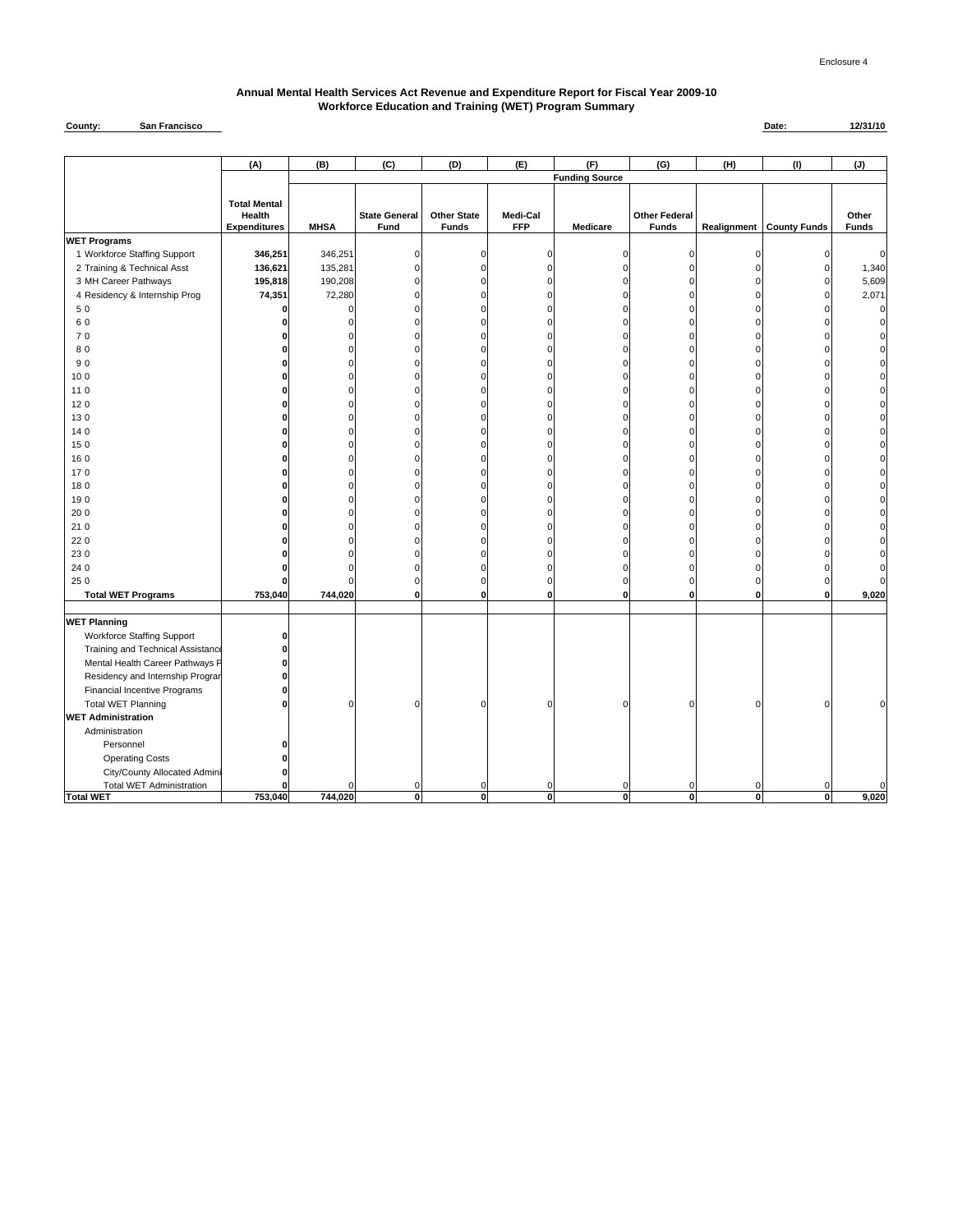#### **Annual Mental Health Services Act Revenue and Expenditure Report for Fiscal Year 2009-10 Capital Facilities (CF) Projects**

#### **Silver Avenue Family Health Center County: Project 1:**

|                                 | (A)                                                  | (B)         | (C)                          | (D)                         | (E)          | (F)                   | (G)                                  | (H) | (1)                             | (J)                |
|---------------------------------|------------------------------------------------------|-------------|------------------------------|-----------------------------|--------------|-----------------------|--------------------------------------|-----|---------------------------------|--------------------|
|                                 |                                                      |             |                              |                             |              | <b>Funding Source</b> |                                      |     |                                 |                    |
| <b>Type of Expenditure</b>      | <b>Total Mental</b><br>Health<br><b>Expenditures</b> | <b>MHSA</b> | <b>State General</b><br>Fund | <b>Other State</b><br>Funds | Medi-Cal FFP | Medicare              | <b>Other Federal</b><br><b>Funds</b> |     | <b>Realignment County Funds</b> | <b>Other Funds</b> |
| Pre-development Costs           | 6,627                                                | 6,627       |                              |                             |              |                       |                                      |     |                                 |                    |
| Building/Land Acquisition       |                                                      |             |                              |                             |              |                       |                                      |     |                                 |                    |
| Renovation                      |                                                      |             |                              |                             |              |                       |                                      |     |                                 |                    |
| Construction                    | 436,102                                              | 436,102     |                              |                             |              |                       |                                      |     |                                 |                    |
| Repair/Replacement Reserve      |                                                      |             |                              |                             |              |                       |                                      |     |                                 |                    |
| Other                           | 102,677                                              | 102,677     |                              |                             |              |                       |                                      |     |                                 |                    |
| <b>Total Capital Facilities</b> | 545,406                                              | 545,406     | 0                            |                             |              |                       |                                      |     |                                 | $\mathbf 0$        |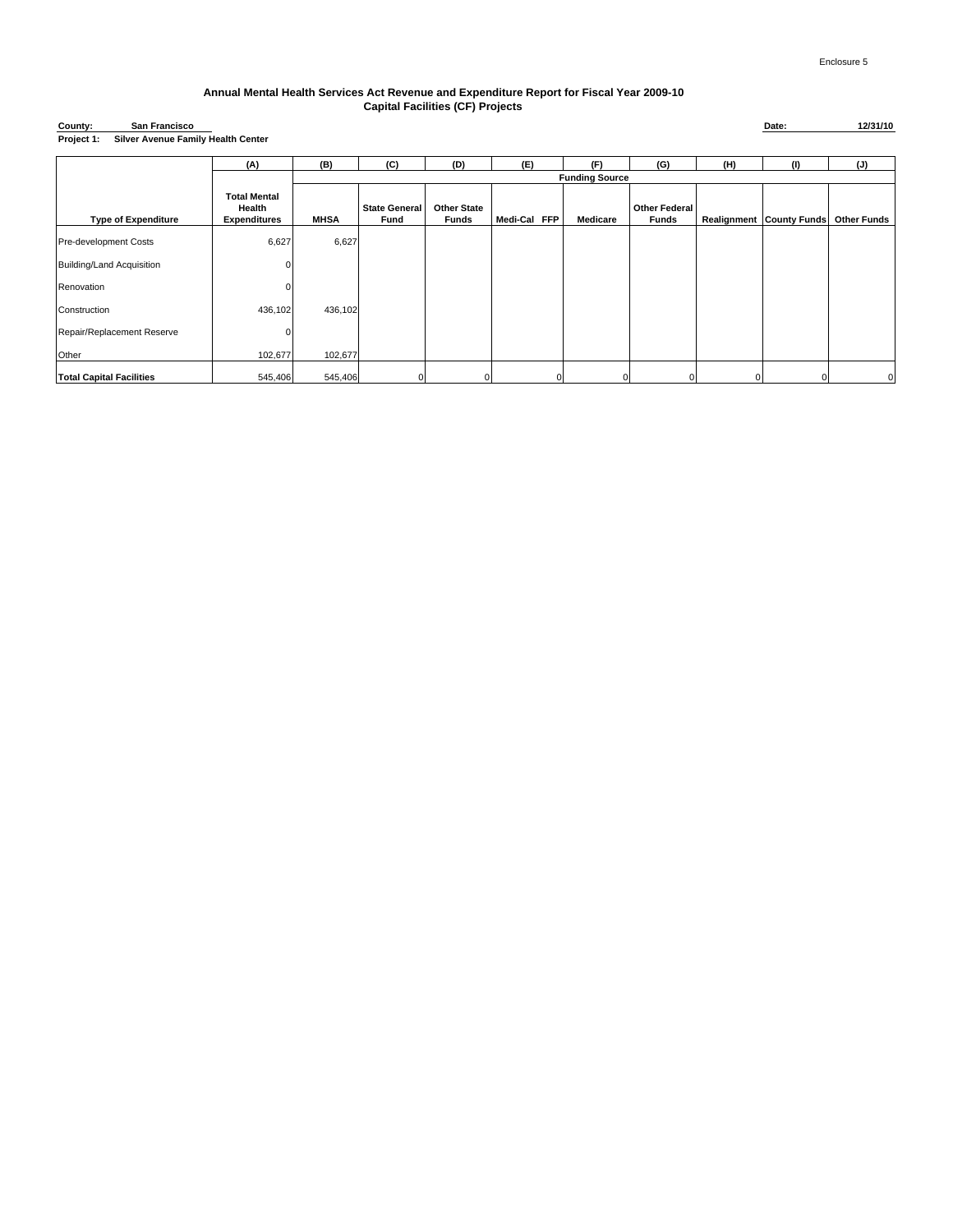#### **Annual Mental Health Services Act Revenue and Expenditure Report for Fiscal Year 2009-10 Capital Facilities (CF) Projects**

| County:    | <b>San Francisco</b>              |
|------------|-----------------------------------|
| Project 2: | <b>Inset Mental Health Clinic</b> |

|                                 | (A)                 | (B)         | (C)                  | (D)                | (E)          | (F)                   | (G)                  | (H)         | (1)                 | (J)                |
|---------------------------------|---------------------|-------------|----------------------|--------------------|--------------|-----------------------|----------------------|-------------|---------------------|--------------------|
|                                 |                     |             |                      |                    |              | <b>Funding Source</b> |                      |             |                     |                    |
|                                 | <b>Total Mental</b> |             |                      |                    |              |                       |                      |             |                     |                    |
|                                 | Health              | <b>MHSA</b> | <b>State General</b> | <b>Other State</b> |              |                       | <b>Other Federal</b> |             |                     |                    |
| <b>Type of Expenditure</b>      | <b>Expenditures</b> |             | Fund                 | Funds              | Medi-Cal FFP | Medicare              | Funds                | Realignment | <b>County Funds</b> | <b>Other Funds</b> |
| Pre-development Costs           | 320                 | 320         |                      |                    |              |                       |                      |             |                     |                    |
| Building/Land Acquisition       | O                   |             |                      |                    |              |                       |                      |             |                     |                    |
| Renovation                      |                     |             |                      |                    |              |                       |                      |             |                     |                    |
| Construction                    |                     |             |                      |                    |              |                       |                      |             |                     |                    |
| Repair/Replacement Reserve      |                     |             |                      |                    |              |                       |                      |             |                     |                    |
| Other                           |                     |             |                      |                    |              |                       |                      |             |                     |                    |
| <b>Total Capital Facilities</b> | 320                 | 320         |                      |                    |              | O                     |                      |             |                     | $\Omega$           |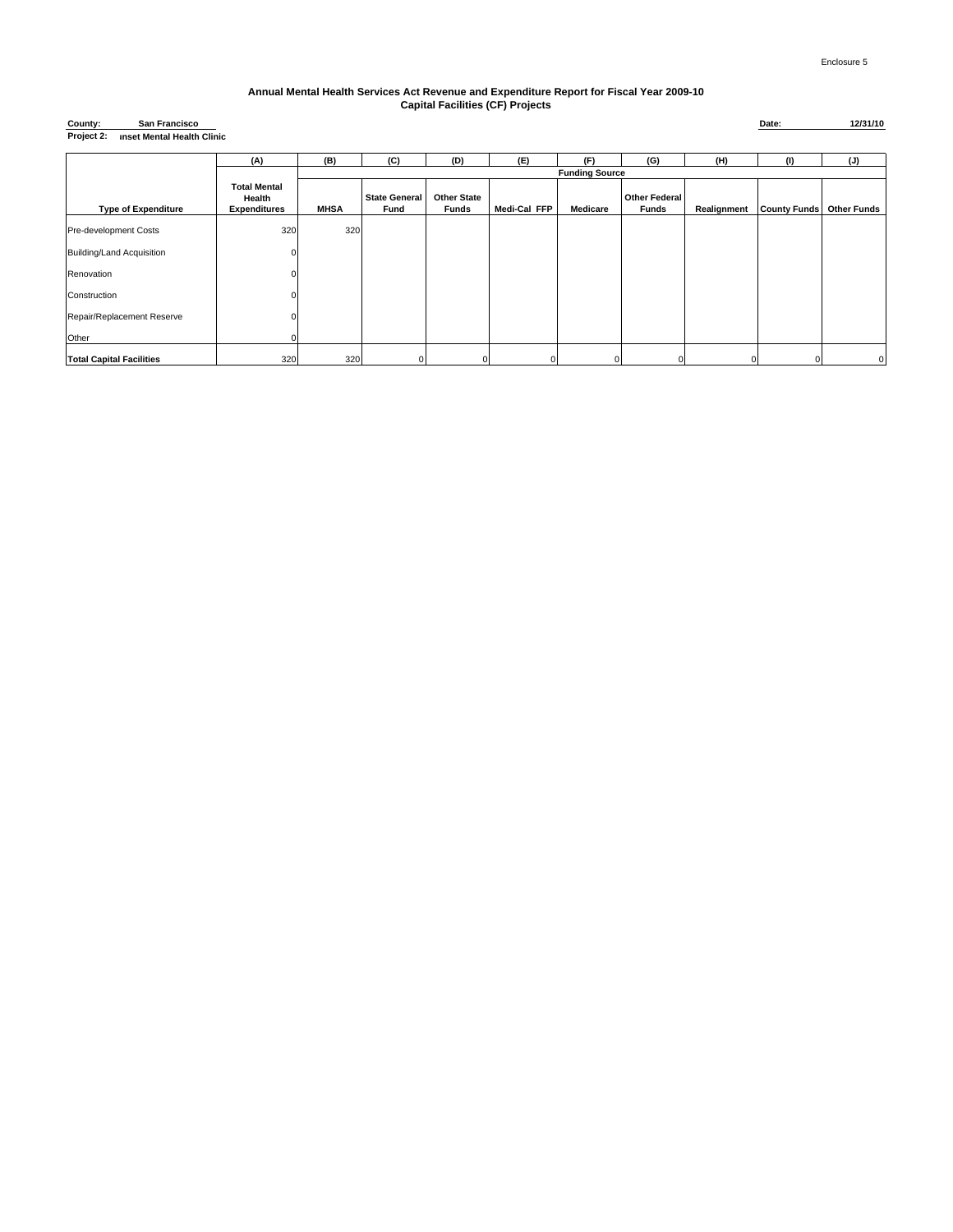#### **Annual Mental Health Services Act Revenue and Expenditure Report for Fiscal Year 2009-10 Capital Facilities (CF) Projects**

| County:<br>San Francisco            |                                                      |             |                              |                             |                        |                       |                               |             | Date:               | 12/31/10           |
|-------------------------------------|------------------------------------------------------|-------------|------------------------------|-----------------------------|------------------------|-----------------------|-------------------------------|-------------|---------------------|--------------------|
| Project 3:<br><b>Redwood Center</b> |                                                      |             |                              |                             |                        |                       |                               |             |                     |                    |
|                                     | (A)                                                  | (B)         | (C)                          | (D)                         | (E)                    | (F)                   | (G)                           | (H)         | (1)                 | (J)                |
|                                     |                                                      |             |                              |                             |                        | <b>Funding Source</b> |                               |             |                     |                    |
| <b>Type of Expenditure</b>          | <b>Total Mental</b><br>Health<br><b>Expenditures</b> | <b>MHSA</b> | <b>State General</b><br>Fund | <b>Other State</b><br>Funds | Medi-Cal<br><b>FFP</b> | Medicare              | <b>Other Federal</b><br>Funds | Realignment | <b>County Funds</b> | <b>Other Funds</b> |
| Pre-development Costs               | 8,480                                                | 8,480       |                              |                             |                        |                       |                               |             |                     |                    |
| Building/Land Acquisition           | n                                                    |             |                              |                             |                        |                       |                               |             |                     |                    |
| Renovation                          | $\Omega$                                             |             |                              |                             |                        |                       |                               |             |                     |                    |
| Construction                        | n                                                    |             |                              |                             |                        |                       |                               |             |                     |                    |
| Repair/Replacement Reserve          | 0Ι                                                   |             |                              |                             |                        |                       |                               |             |                     |                    |
| Other                               | 2,709                                                | 2,709       |                              |                             |                        |                       |                               |             |                     |                    |
| <b>Total Capital Facilities</b>     | 11,189                                               | 11,189      | 01                           | 0                           | $\overline{0}$         |                       | $\mathbf 0$                   | 0           | 0                   | 0                  |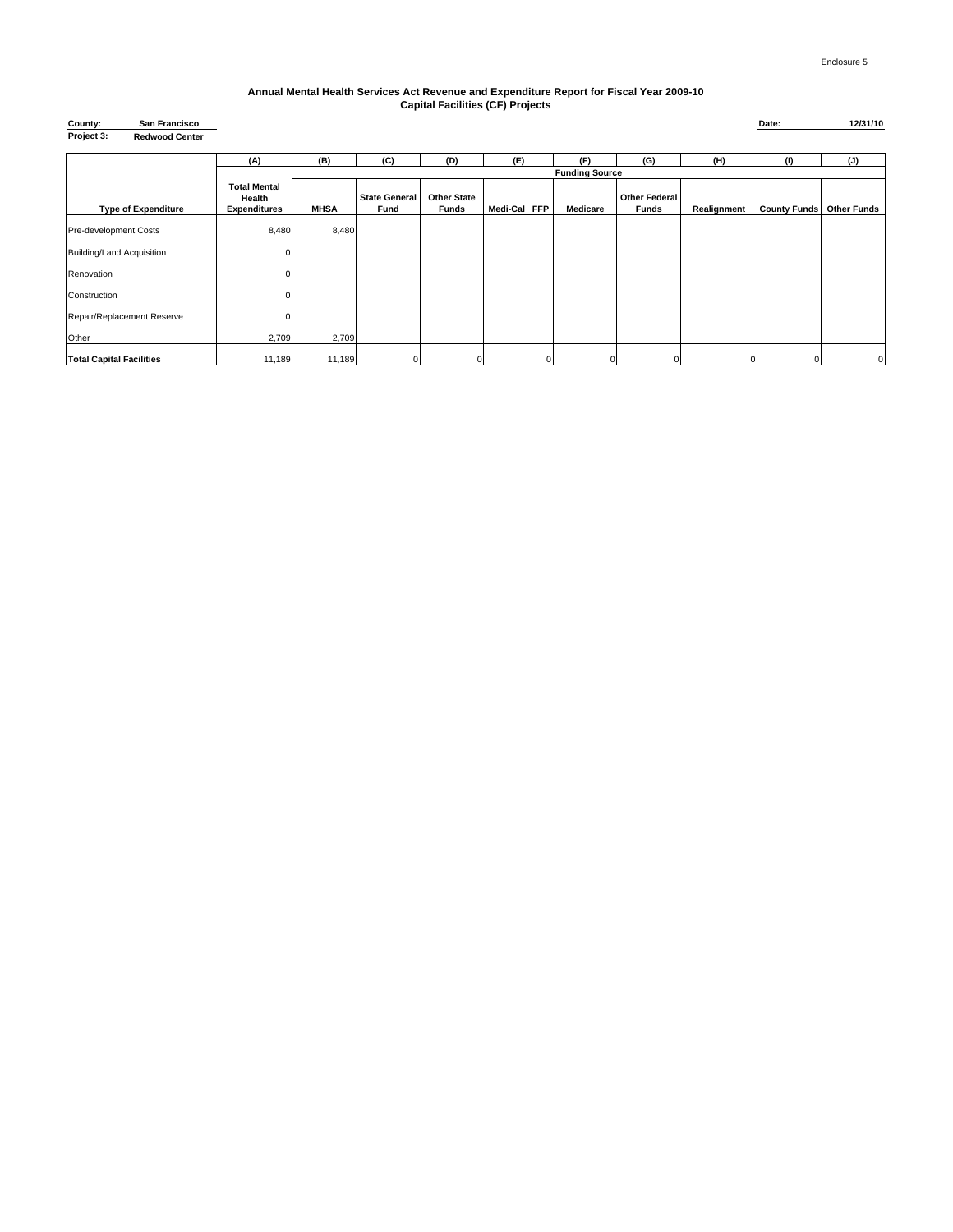#### **Annual Mental Health Services Act Revenue and Expenditure Report for Fiscal Year 2009-10 Capital Facilities (CF) Project Summary**

**County: San Francisco Date: 12/31/10**

|                                                                                                                            | (A)                                                  | (B)         | (C)                          | (D)                         | (E)          | (F)                   | (G)                                  | (H)         | (1)                             | (J)         |
|----------------------------------------------------------------------------------------------------------------------------|------------------------------------------------------|-------------|------------------------------|-----------------------------|--------------|-----------------------|--------------------------------------|-------------|---------------------------------|-------------|
|                                                                                                                            |                                                      |             |                              |                             |              | <b>Funding Source</b> |                                      |             |                                 |             |
|                                                                                                                            | <b>Total Mental</b><br>Health<br><b>Expenditures</b> | <b>MHSA</b> | <b>State General</b><br>Fund | <b>Other State</b><br>Funds | Medi-Cal FFP | Medicare              | <b>Other Federal</b><br><b>Funds</b> | Realignment | <b>County Funds</b> Other Funds |             |
| <b>Capital Facility Projects</b>                                                                                           |                                                      |             |                              |                             |              |                       |                                      |             |                                 |             |
| Silver Avenue Family Health Center                                                                                         | 545,406                                              | 545,406     |                              |                             |              |                       |                                      |             |                                 |             |
| 2 Sunset Mental Health Clinic                                                                                              | 320                                                  | 320         |                              |                             |              |                       |                                      |             |                                 | 0           |
| 3 Redwood Center                                                                                                           | 11,189                                               | 11,189      |                              |                             |              |                       |                                      |             |                                 | 0           |
| 40                                                                                                                         |                                                      |             |                              |                             |              |                       |                                      |             |                                 | 0           |
| 50                                                                                                                         |                                                      |             |                              |                             |              |                       |                                      |             |                                 | 0           |
| <b>Total Capital Facilities</b>                                                                                            | 556,915                                              | 556,915     |                              |                             |              |                       |                                      |             |                                 | $\mathbf 0$ |
| <b>CF Administration</b><br>Personnel<br><b>Operating Costs</b><br>City/County Allocated Administration<br>Total CF Admin. |                                                      |             |                              |                             |              |                       |                                      |             |                                 | $\mathbf 0$ |
| <b>Total CF</b>                                                                                                            | 556,915                                              | 556,915     |                              |                             |              |                       |                                      |             |                                 | 0           |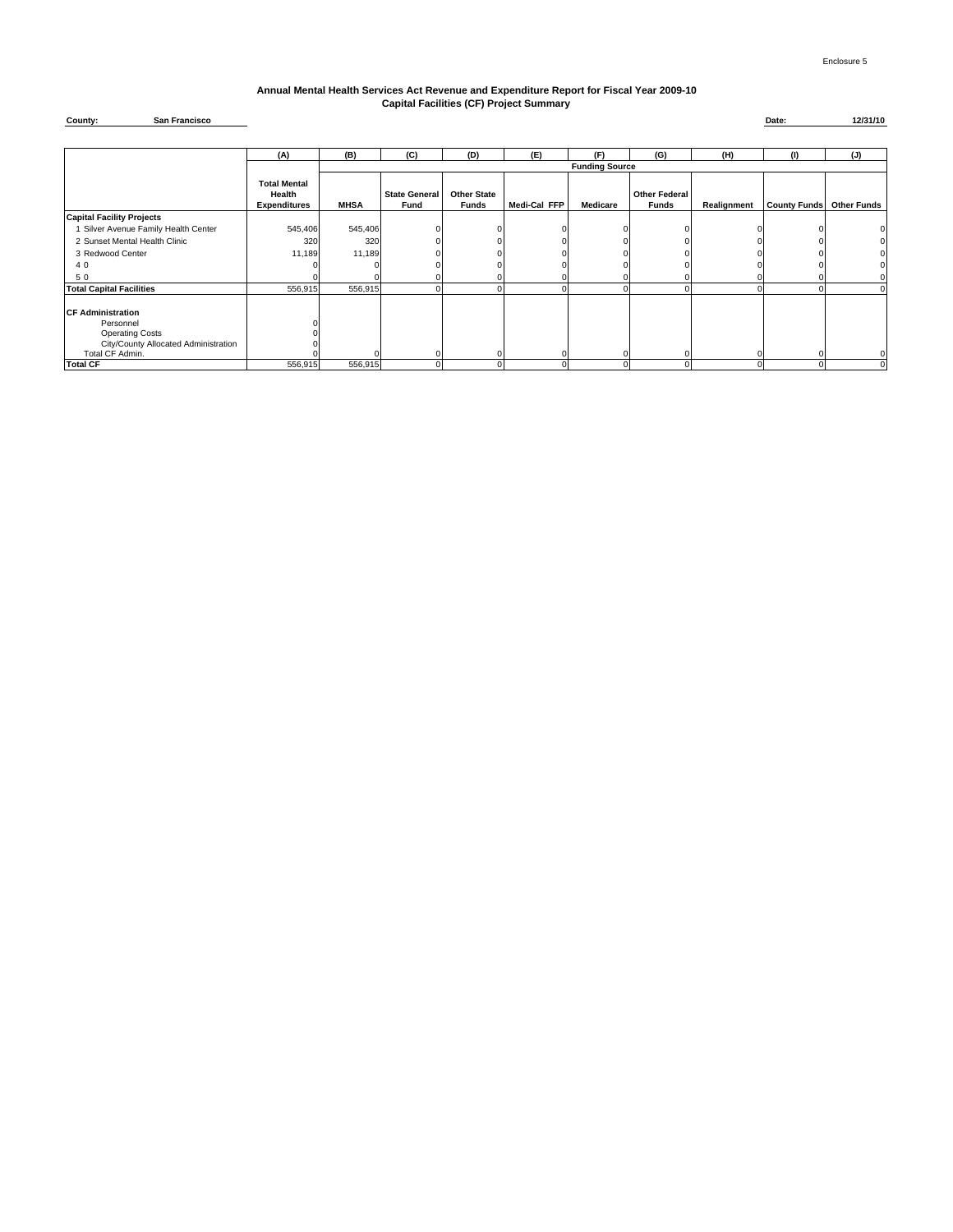#### **Annual Mental Health Services Act Revenue and Expenditure Report for Fiscal Year 2009-10 Technological Needs (TN) Project Summary**

#### **County: San Francisco Date: 12/31/10**

|                                      | (A)                           | (B)         | (C)                  | (D)                  | (E)                 | (F)                   | (G)                  | (H)         | (1)                             | (J)              |
|--------------------------------------|-------------------------------|-------------|----------------------|----------------------|---------------------|-----------------------|----------------------|-------------|---------------------------------|------------------|
|                                      |                               |             |                      |                      |                     | <b>Funding Source</b> |                      |             |                                 |                  |
|                                      | <b>Total Mental</b><br>Health |             | <b>State General</b> | <b>Other State</b>   |                     |                       | <b>Other Federal</b> |             |                                 |                  |
|                                      | <b>Expenditures</b>           | <b>MHSA</b> | Fund                 | Funds                | <b>Medi-Cal FFP</b> | <b>Medicare</b>       | <b>Funds</b>         | Realignment | <b>County Funds Other Funds</b> |                  |
| <b>TN Projects</b>                   |                               |             |                      |                      |                     |                       |                      |             |                                 |                  |
| 10                                   |                               |             |                      | n                    |                     |                       |                      |             |                                 | $\mathbf 0$      |
| 20                                   |                               |             |                      |                      |                     |                       |                      |             |                                 | $\mathbf 0$      |
| 30                                   |                               |             |                      |                      |                     |                       |                      |             |                                 | $\mathbf 0$      |
| 40                                   |                               |             |                      |                      |                     |                       |                      |             |                                 | $\mathbf 0$      |
| 50                                   |                               |             |                      |                      |                     |                       |                      |             |                                 | $\mathbf 0$      |
| 60                                   |                               |             |                      |                      |                     |                       |                      |             |                                 | $\pmb{0}$        |
| 70                                   |                               |             |                      |                      |                     |                       |                      |             |                                 | $\mathbf 0$      |
| 80                                   |                               |             |                      |                      |                     |                       |                      |             |                                 | $\mathbf 0$      |
| 90                                   |                               |             |                      |                      |                     |                       |                      |             |                                 | $\pmb{0}$        |
| 10 0                                 |                               |             |                      |                      |                     |                       |                      |             |                                 | $\mathbf 0$      |
| 11 0                                 |                               |             |                      |                      |                     |                       |                      |             |                                 | 0                |
| 12 0                                 |                               |             |                      |                      |                     |                       |                      |             |                                 | $\mathbf 0$      |
| 130                                  |                               |             |                      |                      |                     |                       |                      |             |                                 | $\mathbf 0$      |
| 14 0                                 |                               |             |                      |                      |                     |                       |                      |             |                                 | $\pmb{0}$        |
| 15 0                                 |                               |             |                      |                      |                     |                       |                      |             |                                 | $\mathbf 0$      |
| <b>Total TN</b>                      |                               |             | $\Omega$             | $\Omega$             | $\Omega$            |                       |                      | $\Omega$    |                                 | $\mathbf 0$      |
|                                      |                               |             |                      |                      |                     |                       |                      |             |                                 |                  |
| <b>TN Administration</b>             |                               |             |                      |                      |                     |                       |                      |             |                                 |                  |
| Personnel                            |                               |             |                      |                      |                     |                       |                      |             |                                 |                  |
| <b>Operating Costs</b>               |                               |             |                      |                      |                     |                       |                      |             |                                 |                  |
| City/County Allocated Administration |                               |             |                      |                      |                     |                       |                      |             |                                 |                  |
| Total TN Admin.<br><b>Total TN</b>   |                               |             |                      | $\Omega$<br>$\Omega$ |                     | $\Omega$              | $\Omega$             | $\Omega$    | O                               | $\mathbf 0$<br>ō |
|                                      |                               | 0           | 0                    |                      | $\Omega$            |                       |                      |             |                                 |                  |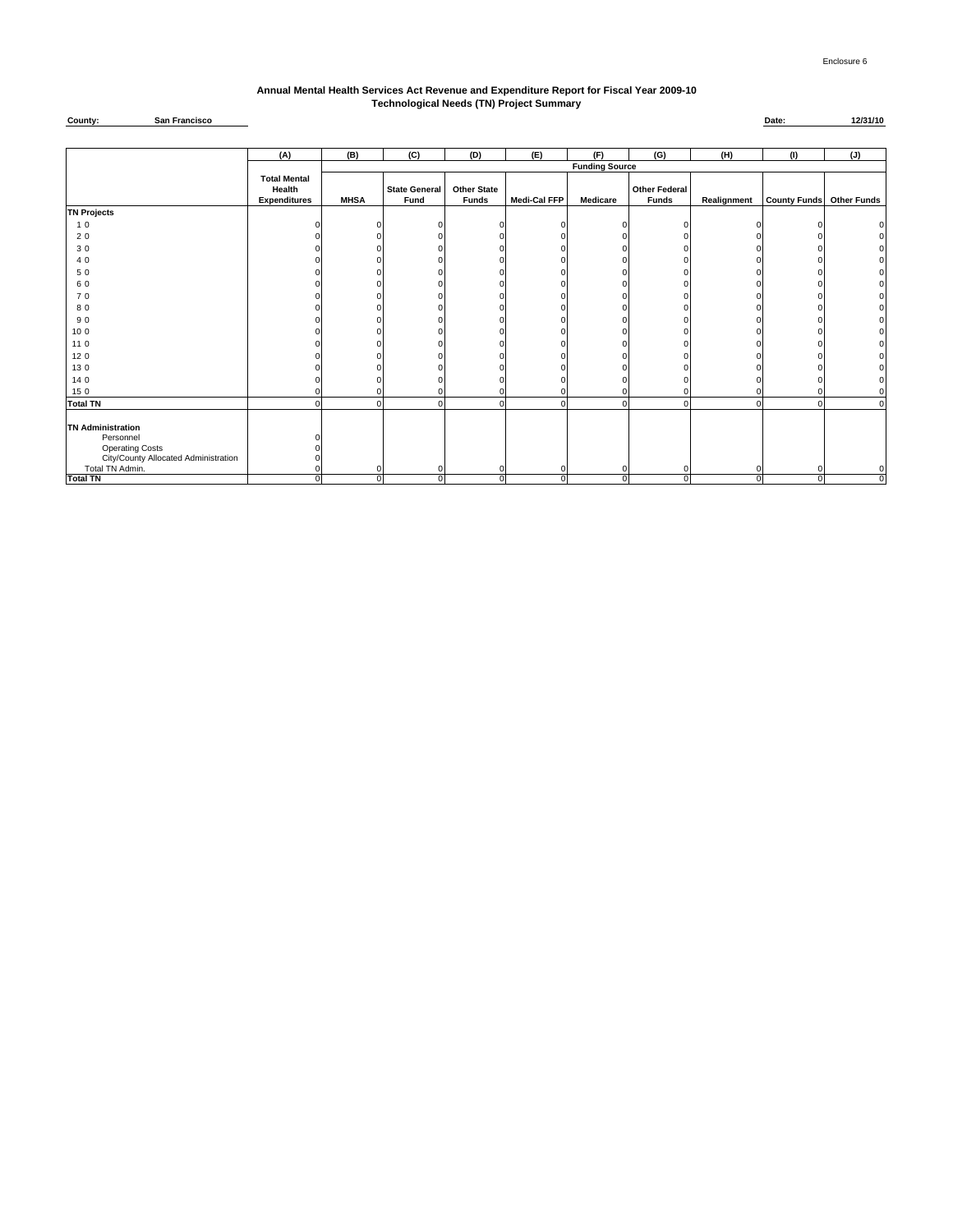| County:<br><b>San Francisco</b>                       |                     |             |                      |                    |                     |                       |                      |             | Date:               | 12/01/10           |
|-------------------------------------------------------|---------------------|-------------|----------------------|--------------------|---------------------|-----------------------|----------------------|-------------|---------------------|--------------------|
| <b>WP1 School Based Wellness Center</b><br>Program 1: |                     |             |                      |                    |                     |                       |                      |             |                     |                    |
|                                                       |                     |             |                      |                    |                     |                       |                      |             |                     |                    |
|                                                       | (A)                 | (B)         | (C)                  | (D)                | (E)                 | (F)                   | (G)                  | (H)         | (1)                 | (J)                |
|                                                       |                     |             |                      |                    |                     | <b>Funding Source</b> |                      |             |                     |                    |
|                                                       | <b>Total Mental</b> |             |                      |                    |                     |                       |                      |             |                     |                    |
|                                                       | Health              |             | <b>State General</b> | <b>Other State</b> |                     |                       | <b>Other Federal</b> |             |                     |                    |
| <b>Activity</b>                                       | <b>Expenditures</b> | <b>MHSA</b> | Fund                 | <b>Funds</b>       | <b>Medi-Cal FFP</b> | <b>Medicare</b>       | <b>Funds</b>         | Realignment | <b>County Funds</b> | <b>Other Funds</b> |
| Program 1                                             |                     |             |                      |                    |                     |                       |                      |             |                     |                    |
| Prevention                                            |                     |             |                      |                    |                     |                       |                      |             |                     |                    |
| County                                                |                     |             |                      |                    |                     |                       |                      |             |                     |                    |
| Personnel                                             |                     |             |                      |                    |                     |                       |                      |             |                     |                    |
| Operating                                             |                     |             |                      |                    |                     |                       |                      |             |                     |                    |
| Other                                                 |                     |             |                      |                    |                     |                       |                      |             |                     |                    |
| <b>Total County</b>                                   |                     |             |                      |                    |                     |                       |                      |             |                     | $\mathbf 0$        |
| <b>Contract Provider</b>                              |                     |             |                      |                    |                     |                       |                      |             |                     |                    |
| Personnel                                             | 573,374             | 77,086      |                      |                    |                     |                       |                      |             | 486,732             | 9,556              |
| Operating                                             | 20,787              | 11,680      |                      |                    |                     |                       |                      |             | 7,798               | 1,308              |
| Other                                                 | 72,868              | 10,798      |                      |                    |                     |                       |                      |             | 60,958              | 1,112              |
| <b>Total Contract Provider</b>                        | 667,028             | 99,564      |                      |                    | 0                   |                       |                      |             | 555,487             | 11,977             |
| <b>Total Prevention</b>                               | 667.028             | 99,564      |                      |                    |                     |                       |                      |             | 555,487             | 11,977             |
| Early Intervention (EI)                               |                     |             |                      |                    |                     |                       |                      |             |                     |                    |
| County                                                |                     |             |                      |                    |                     |                       |                      |             |                     |                    |
| Personnel                                             |                     |             |                      |                    |                     |                       |                      |             |                     |                    |
| Operating                                             |                     |             |                      |                    |                     |                       |                      |             |                     |                    |
| Other                                                 |                     |             |                      |                    |                     |                       |                      |             |                     |                    |
| <b>Total County</b>                                   |                     |             |                      |                    |                     |                       | $\Omega$             |             |                     | $\Omega$           |
| <b>Contract Provider</b>                              |                     |             |                      |                    |                     |                       |                      |             |                     |                    |
| Personnel                                             | 548,148             | 394,470     |                      | 9,668              | 11,366              |                       |                      |             | 58,189              | 74,455             |
| Operating                                             | 163,427             | 103,931     |                      | 1,313              | 1,543               |                       |                      |             | 10,558              | 46,082             |
| Other                                                 | 85,292              | 59,727      |                      | 1,318              | 1,549               |                       |                      |             | 8,250               | 14,449             |
| <b>Total Contract Provider</b>                        | 796,868             | 558.128     |                      | 12,299             | 14,458              |                       |                      |             | 76,997              | 134,986            |
| <b>Total Early Intervention</b>                       | 796,868             | 558,128     |                      | 12,299             | 14,458              |                       |                      |             | 76,997              | 134,986            |
| <b>Total Program 1</b>                                | 1,463,896           | 657.692     |                      | 12.299             | 14,458              |                       | $\Omega$             |             | 632,485             | 146,962            |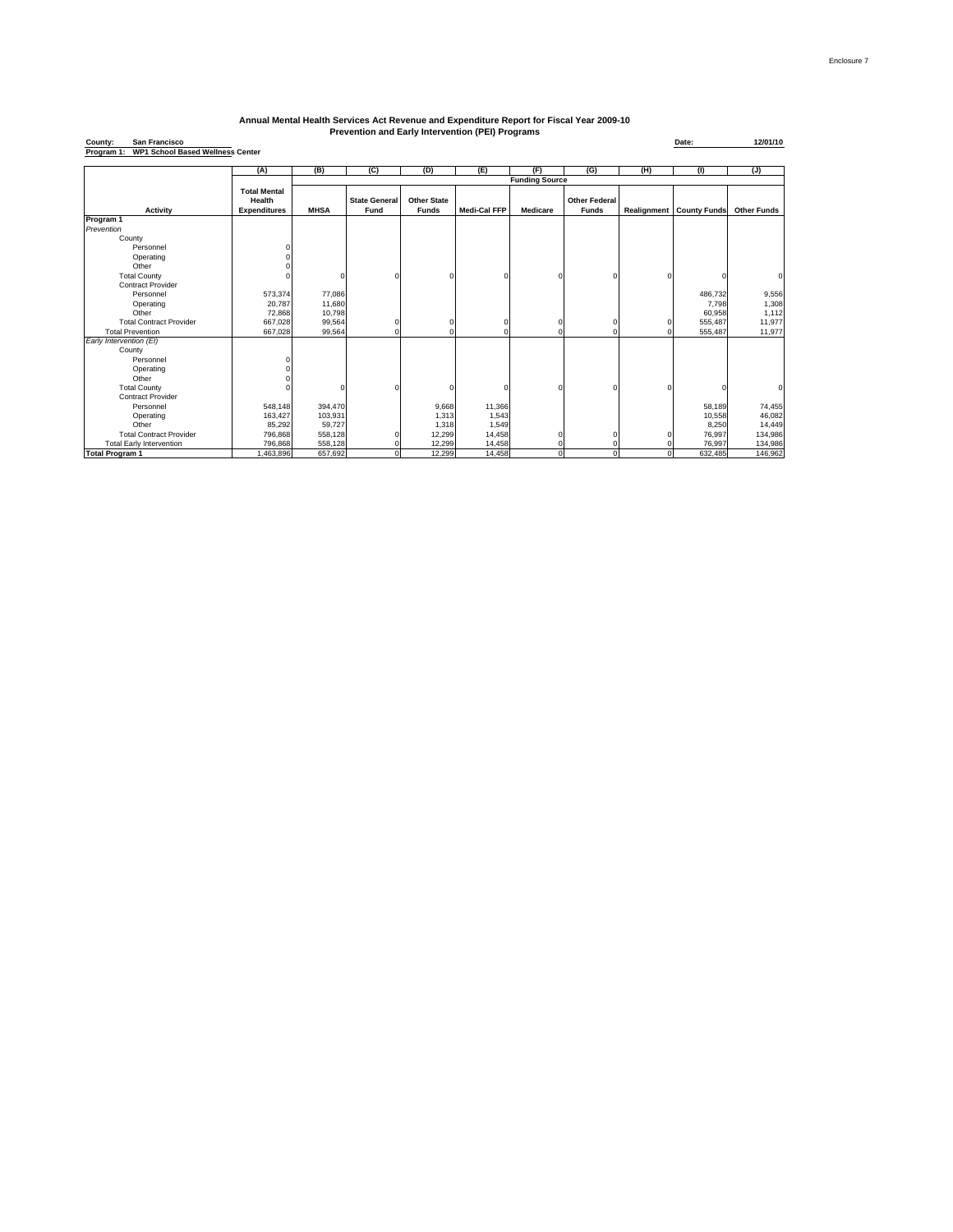| San Francisco<br>County:                                |                     |             |                      |                    | Frevention and Early Intervention (FEI) Frograms |                       |                      |             | Date:               | 12/01/10           |
|---------------------------------------------------------|---------------------|-------------|----------------------|--------------------|--------------------------------------------------|-----------------------|----------------------|-------------|---------------------|--------------------|
| Program 2: WP2 Screening/Service for Incarcerated Youth |                     |             |                      |                    |                                                  |                       |                      |             |                     |                    |
|                                                         |                     |             |                      |                    |                                                  |                       |                      |             |                     |                    |
|                                                         | (A)                 | (B)         | (C)                  | (D)                | (E)                                              | (F)                   | (G)                  | (H)         | (1)                 | (1)                |
|                                                         | <b>Total Mental</b> |             |                      |                    |                                                  | <b>Funding Source</b> |                      |             |                     |                    |
|                                                         | Health              |             | <b>State General</b> | <b>Other State</b> |                                                  |                       | <b>Other Federal</b> |             |                     |                    |
| Activity                                                | <b>Expenditures</b> | <b>MHSA</b> | Fund                 | <b>Funds</b>       | <b>Medi-Cal FFP</b>                              | <b>Medicare</b>       | <b>Funds</b>         | Realignment | <b>County Funds</b> | <b>Other Funds</b> |
| Program 2                                               |                     |             |                      |                    |                                                  |                       |                      |             |                     |                    |
| Prevention                                              |                     |             |                      |                    |                                                  |                       |                      |             |                     |                    |
| County                                                  |                     |             |                      |                    |                                                  |                       |                      |             |                     |                    |
| Personnel                                               |                     |             |                      |                    |                                                  |                       |                      |             |                     |                    |
| Operating                                               |                     |             |                      |                    |                                                  |                       |                      |             |                     |                    |
| Other                                                   |                     |             |                      |                    |                                                  |                       |                      |             |                     |                    |
| <b>Total County</b>                                     |                     | n           |                      | $\Omega$           | O                                                |                       | ſ                    |             | ſ                   |                    |
| <b>Contract Provider</b>                                |                     |             |                      |                    |                                                  |                       |                      |             |                     |                    |
| Personnel                                               |                     |             |                      |                    |                                                  |                       |                      |             |                     |                    |
| Operating                                               | 3,462               | 3,462       |                      |                    |                                                  |                       |                      |             |                     |                    |
| Other                                                   |                     |             |                      |                    |                                                  |                       |                      |             |                     |                    |
| <b>Total Contract Provider</b>                          | 3,462               | 3,462       |                      | $\Omega$           |                                                  |                       | ſ                    |             | ſ                   |                    |
| <b>Total Prevention</b>                                 | 3,462               | 3,462       |                      | $\Omega$           |                                                  |                       |                      |             |                     |                    |
| Early Intervention (EI)                                 |                     |             |                      |                    |                                                  |                       |                      |             |                     |                    |
| County                                                  |                     |             |                      |                    |                                                  |                       |                      |             |                     |                    |
| Personnel                                               |                     |             |                      |                    |                                                  |                       |                      |             |                     |                    |
| Operating                                               |                     |             |                      |                    |                                                  |                       |                      |             |                     |                    |
| Other                                                   |                     |             |                      |                    |                                                  |                       |                      |             |                     |                    |
| <b>Total County</b>                                     |                     | n           |                      | $\Omega$           |                                                  |                       | Ċ                    |             | C                   |                    |
| Con                                                     |                     |             |                      |                    |                                                  |                       |                      |             |                     |                    |
| Personnel                                               | 55,958              | 55,958      |                      |                    |                                                  |                       |                      |             |                     |                    |
| Operating                                               | 4,519               | 4,519       |                      |                    |                                                  |                       |                      |             |                     |                    |
| Other                                                   | 7,006               | 7,006       |                      |                    |                                                  |                       |                      |             |                     |                    |
| <b>Total Contract Provider</b>                          | 67,483              | 67,483      |                      | $\Omega$           |                                                  |                       | ٢                    |             | ٢                   |                    |
| <b>Total Early Intervention</b>                         | 67,483              | 67,483      |                      |                    |                                                  |                       |                      |             |                     |                    |
| <b>Total Program 2</b>                                  | 70,945              | 70,945      |                      | $\Omega$           |                                                  |                       | Ċ                    | $\Omega$    | C                   |                    |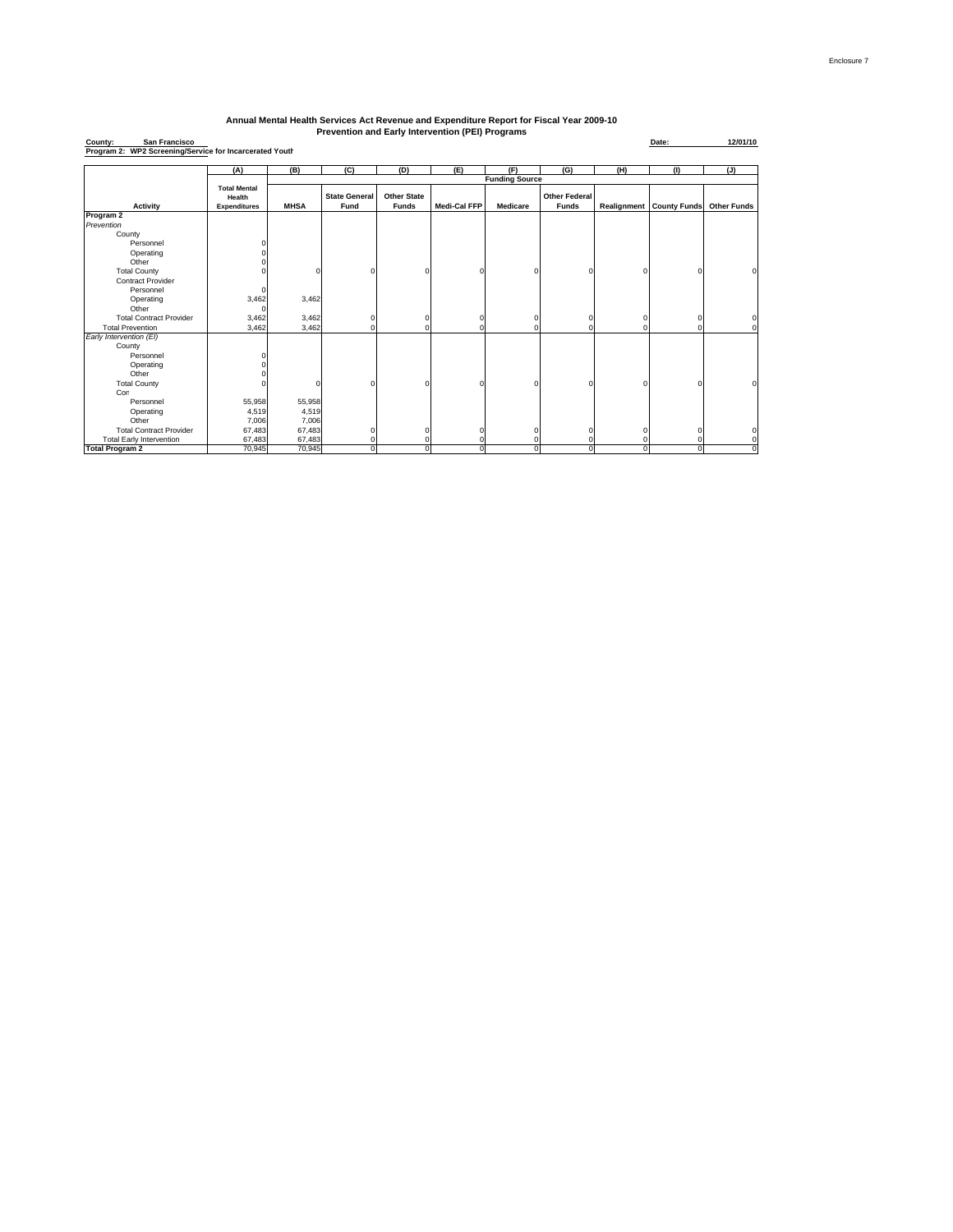| San Francisco<br>County:<br>Program <sub>3:</sub><br>WP3 Re-engagement of Truant&Out of School Youti |                                                      |             |                              |                                    |                     |                       |                                      |             | Date:               | 12/01/10           |
|------------------------------------------------------------------------------------------------------|------------------------------------------------------|-------------|------------------------------|------------------------------------|---------------------|-----------------------|--------------------------------------|-------------|---------------------|--------------------|
|                                                                                                      | (A)                                                  | (B)         | (C)                          | (D)                                | (E)                 | (F)                   | (G)                                  | (H)         | (1)                 | (J)                |
|                                                                                                      |                                                      |             |                              |                                    |                     | <b>Funding Source</b> |                                      |             |                     |                    |
| Activity                                                                                             | <b>Total Mental</b><br>Health<br><b>Expenditures</b> | <b>MHSA</b> | <b>State General</b><br>Fund | <b>Other State</b><br><b>Funds</b> | <b>Medi-Cal FFP</b> | <b>Medicare</b>       | <b>Other Federal</b><br><b>Funds</b> | Realignment | <b>County Funds</b> | <b>Other Funds</b> |
| Program 3                                                                                            |                                                      |             |                              |                                    |                     |                       |                                      |             |                     |                    |
| Prevention                                                                                           |                                                      |             |                              |                                    |                     |                       |                                      |             |                     |                    |
| County<br>Personnel<br>Operating<br>Other                                                            |                                                      |             |                              |                                    |                     |                       |                                      |             |                     |                    |
| <b>Total County</b>                                                                                  |                                                      |             |                              |                                    |                     | $\Omega$              |                                      | C           | $\Omega$            |                    |
| <b>Contract Provider</b>                                                                             |                                                      |             |                              |                                    |                     |                       |                                      |             |                     |                    |
| Personnel                                                                                            |                                                      |             |                              |                                    |                     |                       |                                      |             |                     |                    |
| Operating                                                                                            |                                                      |             |                              |                                    |                     |                       |                                      |             |                     |                    |
| Other                                                                                                |                                                      |             |                              |                                    |                     |                       |                                      |             |                     |                    |
| <b>Total Contract Provider</b>                                                                       |                                                      |             | n                            | n                                  |                     | $\Omega$              |                                      | C           | 0                   |                    |
| <b>Total Prevention</b>                                                                              |                                                      |             | n                            | $\Omega$                           |                     | $\Omega$              |                                      | r           | $\Omega$            |                    |
| Early Intervention (EI)<br>County<br>Personnel                                                       |                                                      |             |                              |                                    |                     |                       |                                      |             |                     |                    |
|                                                                                                      |                                                      |             |                              |                                    |                     |                       |                                      |             |                     |                    |
| Operating<br>Other                                                                                   |                                                      |             |                              |                                    |                     |                       |                                      |             |                     |                    |
| <b>Total County</b>                                                                                  |                                                      |             |                              |                                    |                     | $\Omega$              |                                      | C           | $\Omega$            |                    |
| <b>Contract Provider</b>                                                                             |                                                      |             |                              |                                    |                     |                       |                                      |             |                     |                    |
| Personnel                                                                                            |                                                      |             |                              |                                    |                     |                       |                                      |             |                     |                    |
| Operating                                                                                            |                                                      |             |                              |                                    |                     |                       |                                      |             |                     |                    |
| Other                                                                                                |                                                      |             |                              |                                    |                     |                       |                                      |             |                     |                    |
| <b>Total Contract Provider</b>                                                                       |                                                      |             |                              |                                    |                     |                       |                                      |             | $\Omega$            |                    |
| <b>Total Early Intervention</b>                                                                      |                                                      |             |                              |                                    |                     |                       |                                      |             | $\Omega$            |                    |
| <b>Total Program 3</b>                                                                               |                                                      |             |                              |                                    |                     | $\Omega$              |                                      | C           | $\Omega$            |                    |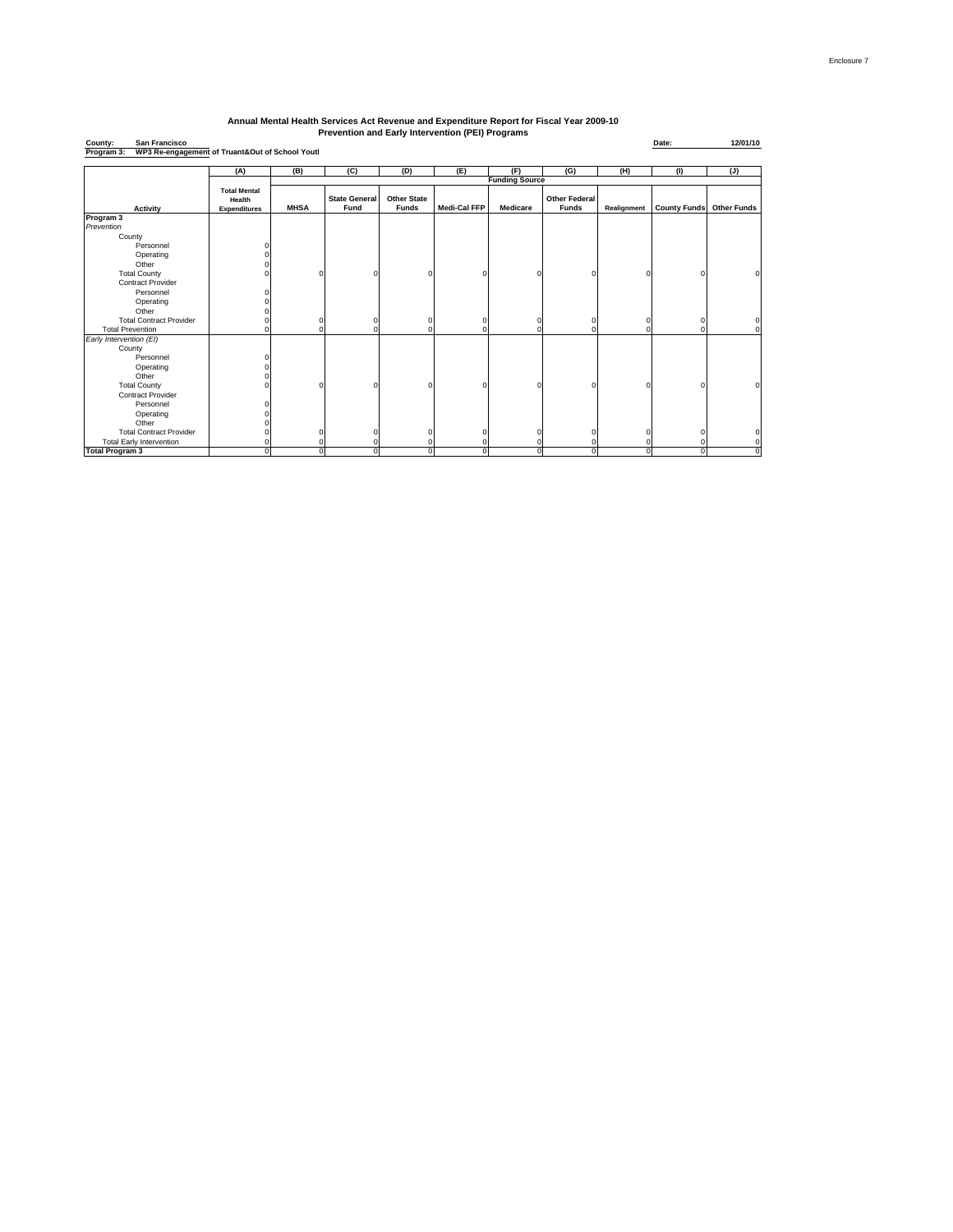**County: Date: 12/01/10 Program 4: WP4 Holistic Wellness Promotion San Francisco**

|                                 | (A)                                                  | (B)         | (C)                          | (D)                         | (E)                 | (F)                   | (G)                                  | (H)         | (1)                 | (J)                |
|---------------------------------|------------------------------------------------------|-------------|------------------------------|-----------------------------|---------------------|-----------------------|--------------------------------------|-------------|---------------------|--------------------|
|                                 |                                                      |             |                              |                             |                     | <b>Funding Source</b> |                                      |             |                     |                    |
| <b>Activity</b>                 | <b>Total Mental</b><br>Health<br><b>Expenditures</b> | <b>MHSA</b> | <b>State General</b><br>Fund | Other State<br><b>Funds</b> | <b>Medi-Cal FFP</b> | <b>Medicare</b>       | <b>Other Federal</b><br><b>Funds</b> | Realignment | <b>County Funds</b> | <b>Other Funds</b> |
| Program 4                       |                                                      |             |                              |                             |                     |                       |                                      |             |                     |                    |
| Prevention                      |                                                      |             |                              |                             |                     |                       |                                      |             |                     |                    |
| County                          |                                                      |             |                              |                             |                     |                       |                                      |             |                     |                    |
| Personnel                       |                                                      |             |                              |                             |                     |                       |                                      |             |                     |                    |
| Operating                       |                                                      |             |                              |                             |                     |                       |                                      |             |                     |                    |
| Other                           |                                                      |             |                              |                             |                     |                       |                                      |             |                     |                    |
| <b>Total County</b>             |                                                      |             |                              |                             |                     |                       | n                                    | $\Omega$    | C                   | $\Omega$           |
| Contract Provider               |                                                      |             |                              |                             |                     |                       |                                      |             |                     |                    |
| Personnel                       | 33,738                                               | 33,737      |                              |                             |                     |                       |                                      |             |                     |                    |
| Operating                       | 21,351                                               | 21,347      |                              |                             |                     |                       |                                      |             |                     | 3                  |
| Other                           | 5,023                                                | 5,023       |                              |                             |                     |                       |                                      |             |                     | $\Omega$           |
| <b>Total Contract Provider</b>  | 60,112                                               | 60,107      |                              |                             |                     | $\Omega$              | 0                                    | $\Omega$    | C                   | 5                  |
| <b>Total Prevention</b>         | 60,112                                               | 60,107      |                              |                             |                     | $\Omega$              | $\Omega$                             | $\Omega$    | C                   | 51                 |
| Early Intervention (EI)         |                                                      |             |                              |                             |                     |                       |                                      |             |                     |                    |
| County                          |                                                      |             |                              |                             |                     |                       |                                      |             |                     |                    |
| Personnel                       |                                                      |             |                              |                             |                     |                       |                                      |             |                     |                    |
| Operating                       |                                                      |             |                              |                             |                     |                       |                                      |             |                     |                    |
| Other                           |                                                      |             |                              |                             |                     |                       |                                      |             |                     |                    |
| <b>Total County</b>             |                                                      |             |                              |                             |                     |                       | $\Omega$                             | $\Omega$    | $\mathcal{C}$       | $\mathbf 0$        |
| <b>Contract Provider</b>        |                                                      |             |                              |                             |                     |                       |                                      |             |                     |                    |
| Personnel                       | 355,884                                              | 336,400     |                              |                             |                     |                       |                                      |             |                     | 19,484             |
| Operating                       | 355,099                                              | 340,997     |                              |                             |                     |                       |                                      |             |                     | 14,102             |
| Other                           | 68,511                                               | 64,990      |                              |                             |                     |                       |                                      |             |                     | 3,520              |
| <b>Total Contract Provider</b>  | 779,494                                              | 742,387     |                              |                             |                     |                       | 0                                    | $\Omega$    | C                   | 37,107             |
| <b>Total Early Intervention</b> | 779,494                                              | 742,387     |                              |                             |                     | $\Omega$              | $\Omega$                             | 0           | C                   | 37,107             |
| <b>Total Program 4</b>          | 839,606                                              | 802,494     |                              |                             | o                   | $\Omega$              | 0                                    | $\mathbf 0$ | $\mathbf 0$         | 37,112             |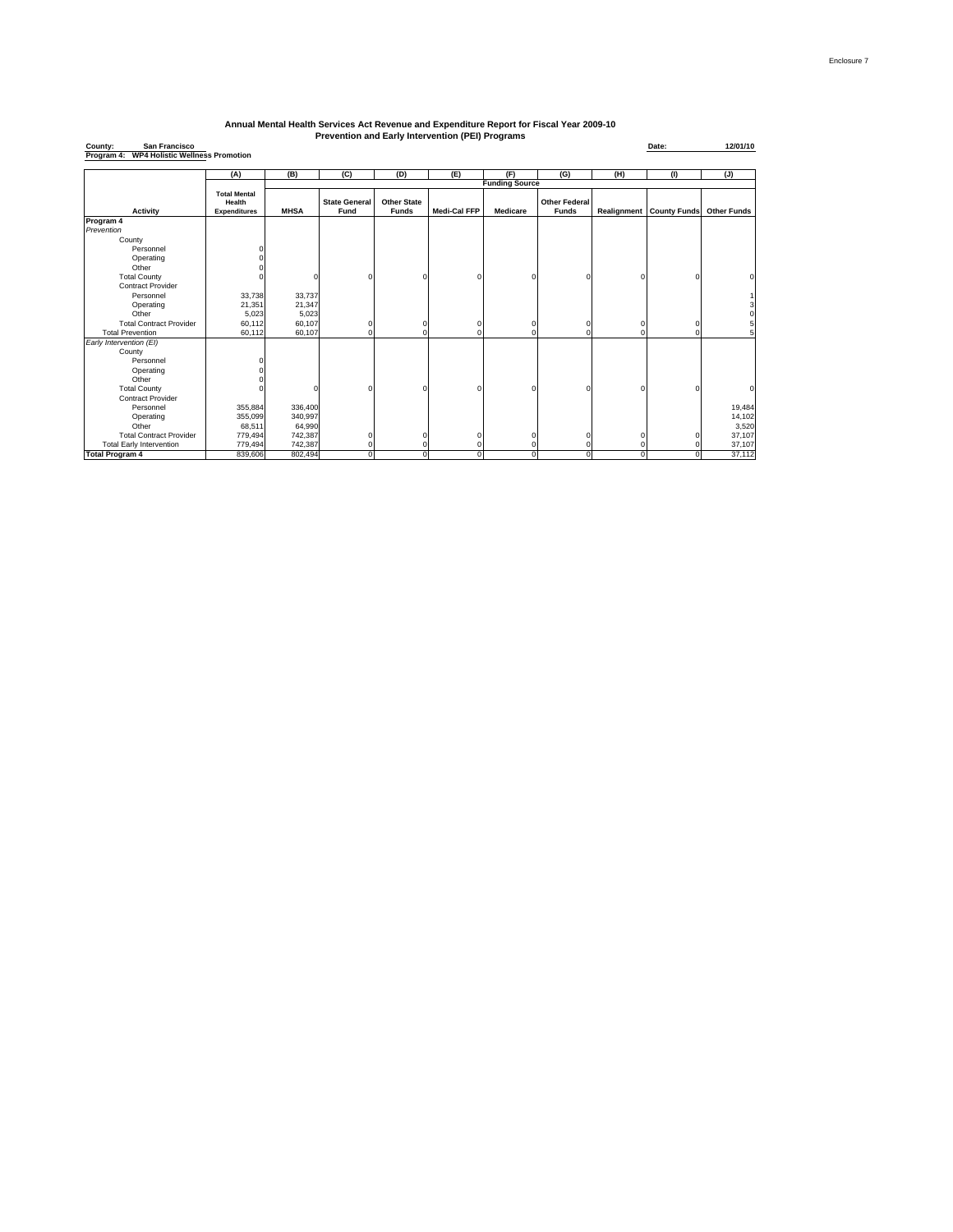**County: Date: 12/01/10 Program 5: WP5 Early Childhood Mental Health Consultation San Francisco**

|                                 | (A)                           | (B)         | (C)                  | (D)                | (E)                 | (F)                   | (G)                  | (H)         | (1)                 | (J)                |
|---------------------------------|-------------------------------|-------------|----------------------|--------------------|---------------------|-----------------------|----------------------|-------------|---------------------|--------------------|
|                                 |                               |             |                      |                    |                     | <b>Funding Source</b> |                      |             |                     |                    |
|                                 | <b>Total Mental</b><br>Health |             | <b>State General</b> | <b>Other State</b> |                     |                       | <b>Other Federal</b> |             |                     |                    |
| Activity                        | <b>Expenditures</b>           | <b>MHSA</b> | Fund                 | <b>Funds</b>       | <b>Medi-Cal FFP</b> | <b>Medicare</b>       | <b>Funds</b>         | Realignment | <b>County Funds</b> | <b>Other Funds</b> |
| Program 5                       |                               |             |                      |                    |                     |                       |                      |             |                     |                    |
| Prevention                      |                               |             |                      |                    |                     |                       |                      |             |                     |                    |
| County                          |                               |             |                      |                    |                     |                       |                      |             |                     |                    |
| Personnel                       |                               |             |                      |                    |                     |                       |                      |             |                     |                    |
| Operating                       |                               |             |                      |                    |                     |                       |                      |             |                     |                    |
| Other                           |                               |             |                      |                    |                     |                       |                      |             |                     |                    |
| <b>Total County</b>             |                               | c           | C                    | $\Omega$           | C                   | r                     | $\Omega$             |             |                     |                    |
| <b>Contract Provider</b>        |                               |             |                      |                    |                     |                       |                      |             |                     |                    |
| Personnel                       |                               |             |                      |                    |                     |                       |                      |             |                     |                    |
|                                 | 90,337                        | 87,447      |                      |                    |                     |                       |                      |             |                     | 2,890              |
| Operating                       | 49,971                        | 45,583      |                      |                    |                     |                       |                      |             |                     | 4,388              |
| Other                           | 14,082                        | 13,216      |                      |                    |                     |                       |                      |             |                     | 865                |
| <b>Total Contract Provider</b>  | 154,390                       | 146,247     | $\Omega$             | $\Omega$           | $\Omega$            | $\Omega$              | $\mathbf 0$          |             |                     | 8,143              |
| <b>Total Prevention</b>         | 154,390                       | 146.247     | C                    | $\Omega$           | $\Omega$            | n                     | $\Omega$             |             |                     | 8,143              |
| Early Intervention (EI)         |                               |             |                      |                    |                     |                       |                      |             |                     |                    |
| County                          |                               |             |                      |                    |                     |                       |                      |             |                     |                    |
| Personnel                       |                               |             |                      |                    |                     |                       |                      |             |                     |                    |
| Operating                       |                               |             |                      |                    |                     |                       |                      |             |                     |                    |
| Other                           |                               |             |                      |                    |                     |                       |                      |             |                     |                    |
| <b>Total County</b>             |                               |             | n                    | $\Omega$           | C                   |                       | $\Omega$             |             |                     |                    |
| Contract Provider               |                               |             |                      |                    |                     |                       |                      |             |                     |                    |
| Personnel                       | 194,345                       | 181,169     |                      |                    |                     |                       |                      |             |                     | 13,176             |
| Operating                       | 27,391                        | 27,107      |                      |                    |                     |                       |                      |             |                     | 284                |
| Other                           | 22,755                        | 21,189      |                      |                    |                     |                       |                      |             |                     | 1,566              |
| <b>Total Contract Provider</b>  | 244,491                       | 229,465     |                      | $\Omega$           | $\Omega$            |                       | $\Omega$             |             |                     | 15,026             |
| <b>Total Early Intervention</b> | 244,491                       | 229,465     |                      | $\Omega$           | $\Omega$            |                       | $\Omega$             |             |                     | 15,026             |
| <b>Total Program 5</b>          | 398.881                       | 375,712     | $\Omega$             | $\Omega$           | $\Omega$            | $\Omega$              | $\Omega$             |             | n                   | 23,169             |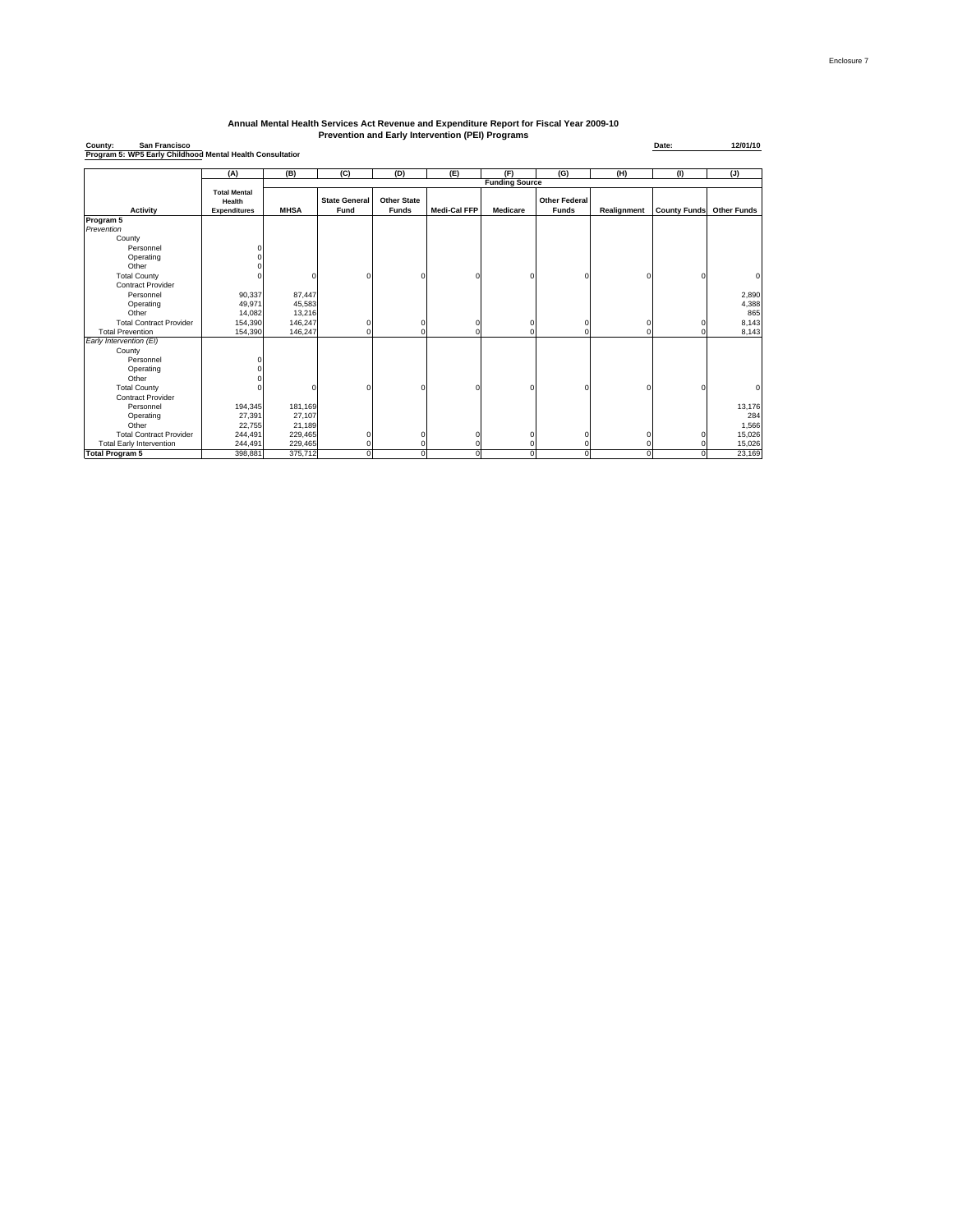| County:<br><b>San Francisco</b>                                                                  |                               |             |                      |                    |                     |                       |                      |             | Date:               | 12/01/10           |
|--------------------------------------------------------------------------------------------------|-------------------------------|-------------|----------------------|--------------------|---------------------|-----------------------|----------------------|-------------|---------------------|--------------------|
| Program 6: WP6 Mental Health Consultation for Youth At Risk/Involved with Juvenile Justice Syste |                               |             |                      |                    |                     |                       |                      |             |                     |                    |
|                                                                                                  |                               |             |                      |                    |                     |                       |                      |             |                     |                    |
|                                                                                                  | (A)                           | (B)         | (C)                  | (D)                | (E)                 | (F)                   | (G)                  | (H)         | (1)                 | (1)                |
|                                                                                                  |                               |             |                      |                    |                     | <b>Funding Source</b> |                      |             |                     |                    |
|                                                                                                  | <b>Total Mental</b>           |             | <b>State General</b> | <b>Other State</b> |                     |                       | <b>Other Federal</b> |             |                     |                    |
| <b>Activity</b>                                                                                  | Health<br><b>Expenditures</b> | <b>MHSA</b> | Fund                 | <b>Funds</b>       | <b>Medi-Cal FFP</b> | <b>Medicare</b>       | <b>Funds</b>         | Realignment | <b>County Funds</b> | <b>Other Funds</b> |
|                                                                                                  |                               |             |                      |                    |                     |                       |                      |             |                     |                    |
| Program 6<br>Prevention                                                                          |                               |             |                      |                    |                     |                       |                      |             |                     |                    |
| County                                                                                           |                               |             |                      |                    |                     |                       |                      |             |                     |                    |
| Personnel                                                                                        |                               |             |                      |                    |                     |                       |                      |             |                     |                    |
| Operating                                                                                        |                               |             |                      |                    |                     |                       |                      |             |                     |                    |
| Other                                                                                            |                               |             |                      |                    |                     |                       |                      |             |                     |                    |
| <b>Total County</b>                                                                              |                               |             | $\Omega$             |                    |                     |                       |                      |             |                     |                    |
| <b>Contract Provider</b>                                                                         |                               |             |                      |                    |                     |                       |                      |             |                     |                    |
| Personnel                                                                                        | 21,462                        | 21,462      |                      |                    |                     |                       |                      |             |                     |                    |
| Operating                                                                                        | 23,546                        | 23,546      |                      |                    |                     |                       |                      |             |                     |                    |
| Other                                                                                            | 7,035                         | 7,035       |                      |                    |                     |                       |                      |             |                     |                    |
| <b>Total Contract Provider</b>                                                                   | 52,043                        | 52,043      | $\Omega$             |                    |                     |                       |                      | $\Omega$    |                     |                    |
| <b>Total Prevention</b>                                                                          | 52,043                        | 52,043      | $\Omega$             |                    |                     |                       |                      |             | n                   |                    |
| Early Intervention (EI)                                                                          |                               |             |                      |                    |                     |                       |                      |             |                     |                    |
| County                                                                                           |                               |             |                      |                    |                     |                       |                      |             |                     |                    |
| Personnel                                                                                        |                               |             |                      |                    |                     |                       |                      |             |                     |                    |
| Operating                                                                                        |                               |             |                      |                    |                     |                       |                      |             |                     |                    |
| Other                                                                                            |                               |             |                      |                    |                     |                       |                      |             |                     |                    |
| <b>Total County</b>                                                                              |                               |             | $\Omega$             |                    |                     | n                     |                      | $\Omega$    |                     | $\Omega$           |
| <b>Contract Provider</b>                                                                         |                               |             |                      |                    |                     |                       |                      |             |                     |                    |
| Personnel                                                                                        | 96,118                        | 96,118      |                      |                    |                     |                       |                      |             |                     |                    |
| Operating                                                                                        | 93,992                        | 93,992      |                      |                    |                     |                       |                      |             |                     |                    |
| Other                                                                                            | 22,798                        | 22,798      |                      |                    |                     |                       |                      |             |                     |                    |
| <b>Total Contract Provider</b>                                                                   | 212,909                       | 212,909     |                      |                    |                     |                       |                      |             |                     |                    |
| <b>Total Early Intervention</b>                                                                  | 212,909                       | 212,909     |                      |                    |                     |                       |                      |             |                     |                    |
| <b>Total Program 6</b>                                                                           | 264,952                       | 264,952     | $\Omega$             | O                  | n                   | $\Omega$              | n                    | $\Omega$    | $\Omega$            |                    |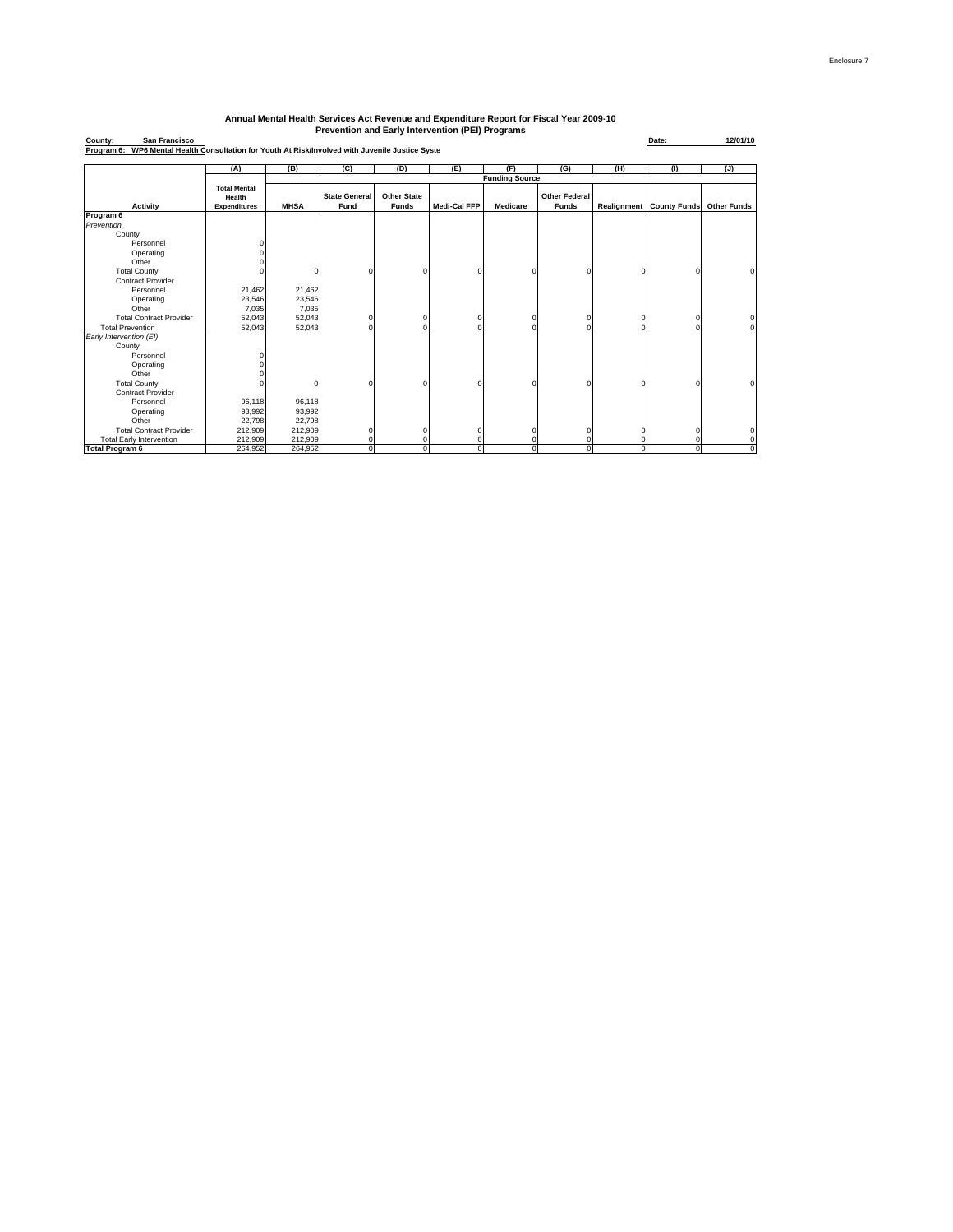**County: Date: 12/01/10 Program 7: WP7 BH Screening and Response San Francisco**

|                                 | (A)                 | (B)         | (C)                  | (D)                | (E)                 | (F)                   | (G)                  | (H)         | (1)                             | (J)                |
|---------------------------------|---------------------|-------------|----------------------|--------------------|---------------------|-----------------------|----------------------|-------------|---------------------------------|--------------------|
|                                 |                     |             |                      |                    |                     | <b>Funding Source</b> |                      |             |                                 |                    |
|                                 | <b>Total Mental</b> |             |                      |                    |                     |                       |                      |             |                                 |                    |
|                                 | Health              |             | <b>State General</b> | <b>Other State</b> |                     |                       | <b>Other Federal</b> |             |                                 |                    |
| <b>Activity</b>                 | <b>Expenditures</b> | <b>MHSA</b> | Fund                 | <b>Funds</b>       | <b>Medi-Cal FFP</b> | Medicare              | <b>Funds</b>         |             | <b>Realignment County Funds</b> | <b>Other Funds</b> |
| Program 7                       |                     |             |                      |                    |                     |                       |                      |             |                                 |                    |
| Prevention                      |                     |             |                      |                    |                     |                       |                      |             |                                 |                    |
| County                          |                     |             |                      |                    |                     |                       |                      |             |                                 |                    |
| Personnel                       | 26,316              | 26,316      |                      |                    |                     |                       |                      |             |                                 |                    |
| Operating                       |                     |             |                      |                    |                     |                       |                      |             |                                 |                    |
| Other                           |                     |             |                      |                    |                     |                       |                      |             |                                 |                    |
| <b>Total County</b>             | 26,316              | 26,316      |                      | $\Omega$           |                     |                       |                      | O           | O                               |                    |
| <b>Contract Provider</b>        |                     |             |                      |                    |                     |                       |                      |             |                                 |                    |
| Personnel                       | 81,167              | 80,166      |                      |                    |                     |                       |                      |             |                                 | 1,002              |
| Operating                       | 57,552              | 57,136      |                      |                    |                     |                       |                      |             |                                 | 416                |
| Other                           | 15,654              | 15,484      |                      |                    |                     |                       |                      |             |                                 | 170                |
| <b>Total Contract Provider</b>  | 154,373             | 152,785     |                      | $\mathbf 0$        | ŋ                   | O                     |                      | $\mathbf 0$ | 0                               | 1,588              |
| <b>Total Prevention</b>         | 180,689             | 179,101     |                      | n                  |                     | n                     |                      | $\Omega$    | $\Omega$                        | 1,588              |
| Early Intervention (EI)         |                     |             |                      |                    |                     |                       |                      |             |                                 |                    |
| County                          |                     |             |                      |                    |                     |                       |                      |             |                                 |                    |
| Personnel                       |                     |             |                      |                    |                     |                       |                      |             |                                 |                    |
| Operating                       |                     |             |                      |                    |                     |                       |                      |             |                                 |                    |
| Other                           |                     |             |                      |                    |                     |                       |                      |             |                                 |                    |
| <b>Total County</b>             |                     |             |                      | $\Omega$           |                     |                       |                      | n           | O                               |                    |
| <b>Contract Provider</b>        |                     |             |                      |                    |                     |                       |                      |             |                                 |                    |
| Personnel                       |                     |             |                      |                    |                     |                       |                      |             |                                 |                    |
| Operating                       |                     |             |                      |                    |                     |                       |                      |             |                                 |                    |
| Other                           |                     |             |                      |                    |                     |                       |                      |             |                                 |                    |
| <b>Total Contract Provider</b>  |                     |             |                      | n                  |                     |                       |                      | 0           | $\Omega$                        |                    |
| <b>Total Early Intervention</b> |                     |             |                      |                    |                     |                       |                      | 0           | $\Omega$                        |                    |
| <b>Total Program 7</b>          | 180,689             | 179,101     |                      | O.                 |                     | $\Omega$              | Ō                    | $\Omega$    | $\mathbf 0$                     | 1,588              |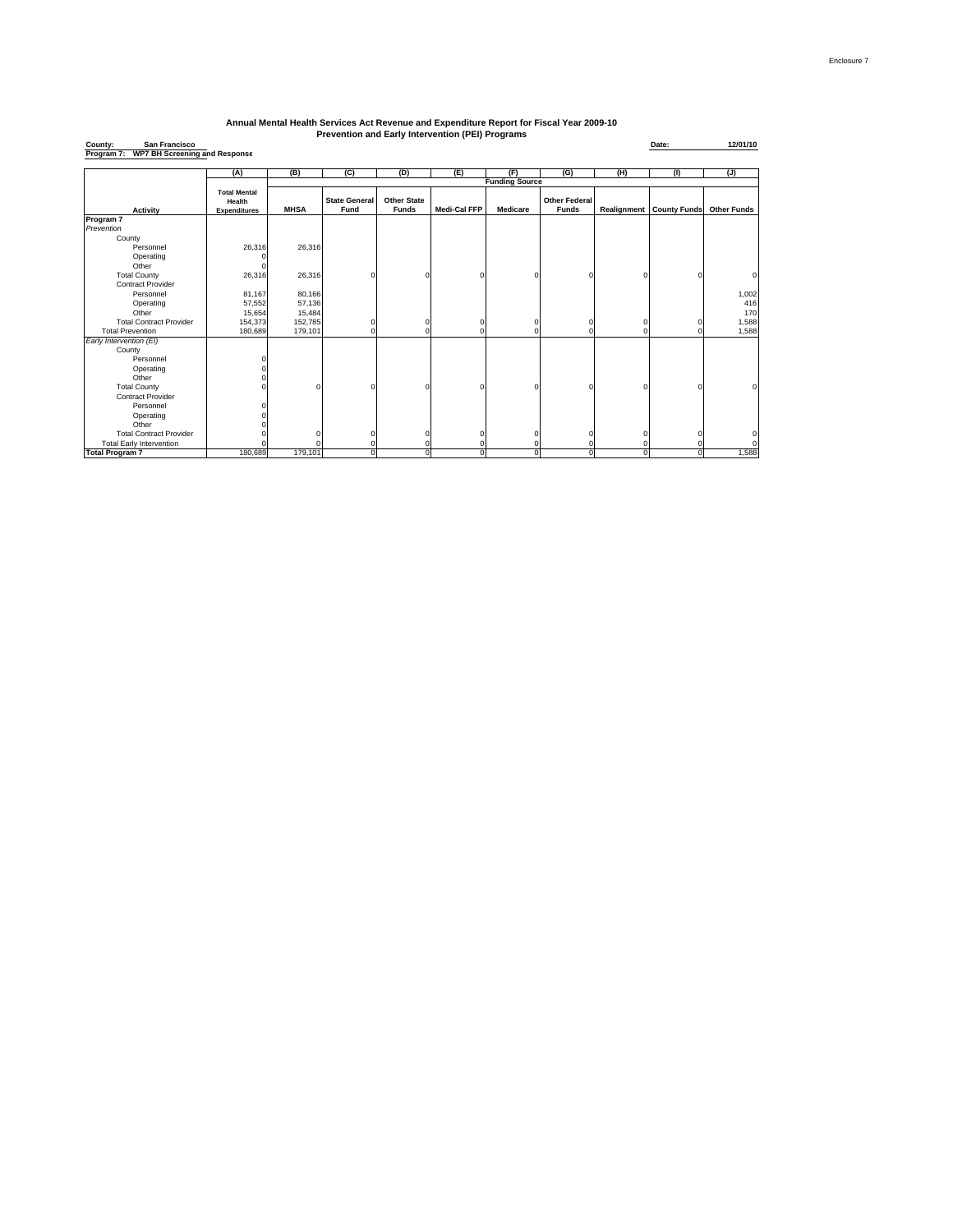**County: Date: 12/01/10 Program 8: WP8 Early Psychosis Intervention and Response San Francisco**

|                                 | (A)                        | (B)         | (C)                  | (D)                | (E)                 | (F)                   | (G)                  | (H)      | (1)                             | (J)                |
|---------------------------------|----------------------------|-------------|----------------------|--------------------|---------------------|-----------------------|----------------------|----------|---------------------------------|--------------------|
|                                 |                            |             |                      |                    |                     | <b>Funding Source</b> |                      |          |                                 |                    |
|                                 |                            |             |                      |                    |                     |                       |                      |          |                                 |                    |
|                                 | <b>Total Mental Health</b> |             | <b>State General</b> | <b>Other State</b> |                     |                       | <b>Other Federal</b> |          |                                 |                    |
| <b>Activity</b>                 | <b>Expenditures</b>        | <b>MHSA</b> | Fund                 | <b>Funds</b>       | <b>Medi-Cal FFP</b> | <b>Medicare</b>       | <b>Funds</b>         |          | <b>Realignment County Funds</b> | <b>Other Funds</b> |
| Program 8                       |                            |             |                      |                    |                     |                       |                      |          |                                 |                    |
| Prevention                      |                            |             |                      |                    |                     |                       |                      |          |                                 |                    |
| County                          |                            |             |                      |                    |                     |                       |                      |          |                                 |                    |
| Personnel                       | 237,010                    | 237,010     |                      |                    |                     |                       |                      |          |                                 |                    |
| Operating                       |                            |             |                      |                    |                     |                       |                      |          |                                 |                    |
| Other                           |                            |             |                      |                    |                     |                       |                      |          |                                 |                    |
| <b>Total County</b>             | 237,010                    | 237,010     |                      |                    | $\Omega$            | $\Omega$              | n                    | n        | $\Omega$                        | $\Omega$           |
| <b>Contract Provider</b>        |                            |             |                      |                    |                     |                       |                      |          |                                 |                    |
| Personnel                       | 97,495                     | 95,411      |                      |                    |                     |                       |                      |          |                                 | 2,084              |
| Operating                       | 331,522                    | 325,182     |                      |                    |                     |                       |                      |          |                                 | 6,340              |
| Other                           | 51,482                     | 50,471      |                      |                    |                     |                       |                      |          |                                 | 1,011              |
| <b>Total Contract Provider</b>  | 480,499                    | 471,064     | $\Omega$             | $\Omega$           | $\Omega$            | 0                     | 0                    | $\Omega$ | 0                               | 9,435              |
| <b>Total Prevention</b>         | 717,509                    | 708,074     | ŋ                    | $\Omega$           | $\Omega$            | $\Omega$              | $\Omega$             | $\Omega$ | $\Omega$                        | 9,435              |
| Early Intervention (EI)         |                            |             |                      |                    |                     |                       |                      |          |                                 |                    |
| County                          |                            |             |                      |                    |                     |                       |                      |          |                                 |                    |
| Personnel                       |                            |             |                      |                    |                     |                       |                      |          |                                 |                    |
| Operating                       |                            |             |                      |                    |                     |                       |                      |          |                                 |                    |
| Other                           |                            |             |                      |                    |                     |                       |                      |          |                                 |                    |
| <b>Total County</b>             |                            |             |                      |                    | O                   | $\Omega$              | n                    | n        | $\Omega$                        | $\Omega$           |
| Contract Provider               |                            |             |                      |                    |                     |                       |                      |          |                                 |                    |
| Personnel                       | 117,695                    | 115,138     |                      |                    |                     |                       |                      |          |                                 | 2,557              |
| Operating                       | 233,075                    | 228,012     |                      |                    |                     |                       |                      |          |                                 | 5,063              |
| Other                           | 42,092                     | 41,178      |                      |                    |                     |                       |                      |          |                                 | 914                |
| <b>Total Contract Provider</b>  | 392,862                    | 384,327     |                      | $\Omega$           |                     | 0                     | C                    |          | $^{\circ}$                      | 8,535              |
| <b>Total Early Intervention</b> | 392,862                    | 384,327     |                      | $\Omega$           | $\Omega$            | 0                     | O                    | n        | $\Omega$                        | 8,535              |
| <b>Total Program 8</b>          | 1,110,371                  | 1,092,401   | $\Omega$             | 0                  | $\mathbf 0$         | $\mathbf 0$           | O                    | $\Omega$ | $\mathbf 0$                     | 17,970             |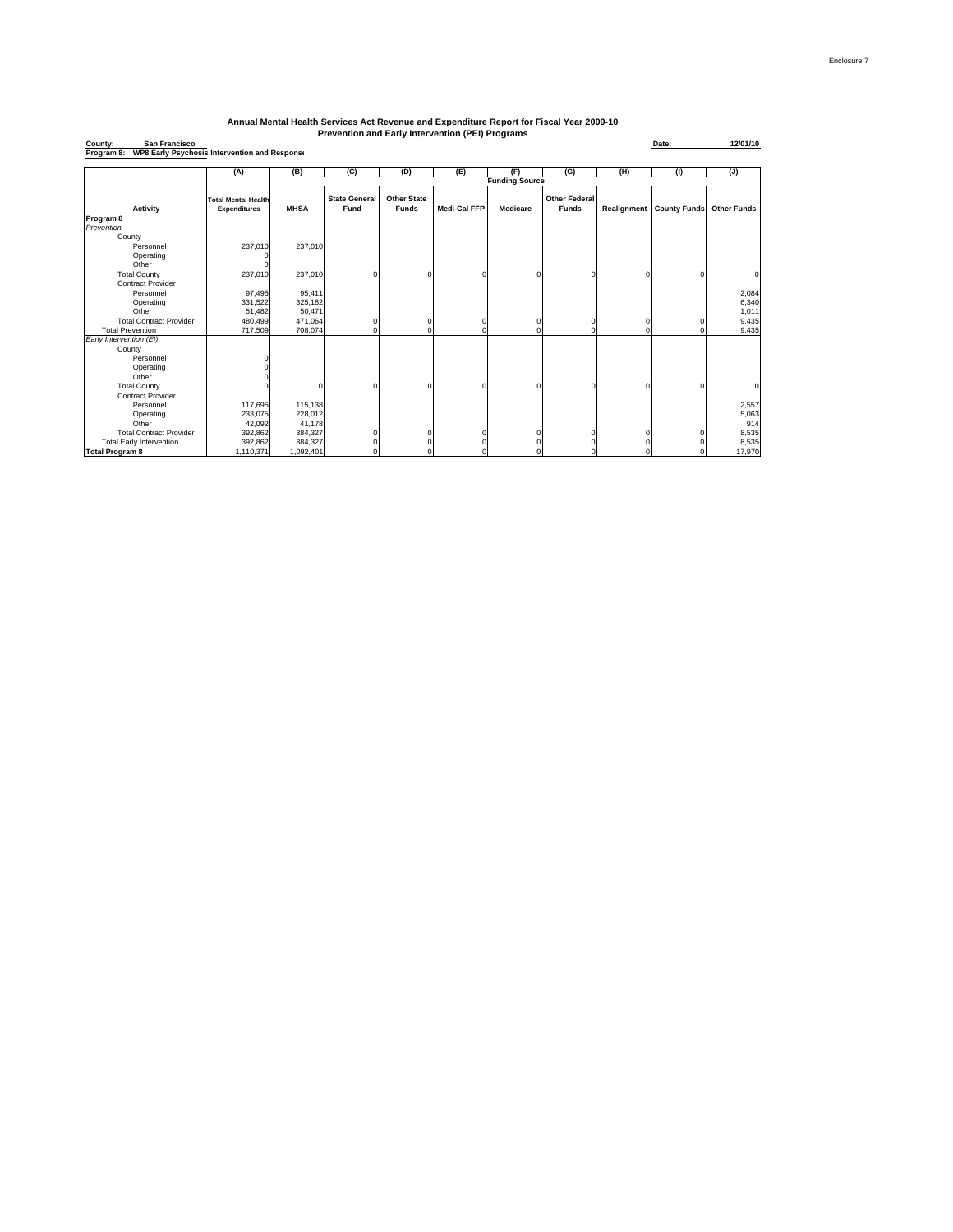| San Francisco<br>County:                                   |                                                      |             | Prevention and Early Intervention (PEI) Programs |                                    |              |                       |                                      |             | Date:               | 12/01/10           |
|------------------------------------------------------------|------------------------------------------------------|-------------|--------------------------------------------------|------------------------------------|--------------|-----------------------|--------------------------------------|-------------|---------------------|--------------------|
| WP9 Transition Age Youth Multi-Service Cente<br>Program 9: |                                                      |             |                                                  |                                    |              |                       |                                      |             |                     |                    |
|                                                            | (A)                                                  | (B)         | (C)                                              | (D)                                | (E)          | (F)                   | (G)                                  | (H)         | (1)                 | (1)                |
|                                                            |                                                      |             |                                                  |                                    |              | <b>Funding Source</b> |                                      |             |                     |                    |
| Activity                                                   | <b>Total Mental</b><br>Health<br><b>Expenditures</b> | <b>MHSA</b> | <b>State General</b><br>Fund                     | <b>Other State</b><br><b>Funds</b> | Medi-Cal FFP | <b>Medicare</b>       | <b>Other Federal</b><br><b>Funds</b> | Realignment | <b>County Funds</b> | <b>Other Funds</b> |
| Program 9                                                  |                                                      |             |                                                  |                                    |              |                       |                                      |             |                     |                    |
| Prevention                                                 |                                                      |             |                                                  |                                    |              |                       |                                      |             |                     |                    |
| County                                                     |                                                      |             |                                                  |                                    |              |                       |                                      |             |                     |                    |
| Personnel                                                  |                                                      |             |                                                  |                                    |              |                       |                                      |             |                     |                    |
| Operating                                                  |                                                      |             |                                                  |                                    |              |                       |                                      |             |                     |                    |
| Other                                                      |                                                      |             |                                                  |                                    |              |                       |                                      |             |                     |                    |
| <b>Total County</b>                                        |                                                      |             |                                                  | n                                  |              |                       |                                      | $\Omega$    |                     | $\Omega$           |
| <b>Contract Provider</b>                                   |                                                      |             |                                                  |                                    |              |                       |                                      |             |                     |                    |
| Personnel                                                  | 18,753                                               | 16,749      |                                                  |                                    |              |                       |                                      |             |                     | 2,004              |
| Operating                                                  | 25,196                                               | 22,503      |                                                  |                                    |              |                       |                                      |             |                     | 2,693              |
| Other                                                      | 5,663                                                | 5,058       |                                                  |                                    |              |                       |                                      |             |                     | 605                |
| <b>Total Contract Provider</b>                             | 49,612                                               | 44,309      |                                                  |                                    |              |                       |                                      |             |                     | 5,302              |
| <b>Total Prevention</b>                                    | 49,612                                               | 44,309      |                                                  |                                    |              |                       |                                      |             |                     | 5,302              |
| Early Intervention (EI)                                    |                                                      |             |                                                  |                                    |              |                       |                                      |             |                     |                    |
| County                                                     |                                                      |             |                                                  |                                    |              |                       |                                      |             |                     |                    |
| Personnel                                                  |                                                      |             |                                                  |                                    |              |                       |                                      |             |                     |                    |
| Operating                                                  |                                                      |             |                                                  |                                    |              |                       |                                      |             |                     |                    |
| Other                                                      |                                                      |             |                                                  |                                    |              |                       |                                      |             |                     |                    |
| <b>Total County</b>                                        |                                                      |             |                                                  |                                    |              |                       |                                      |             |                     |                    |
| <b>Contract Provider</b>                                   |                                                      |             |                                                  |                                    |              |                       |                                      |             |                     |                    |
| Personnel                                                  | 52,886                                               | 47,234      |                                                  |                                    |              |                       |                                      |             |                     | 5,652              |
| Operating                                                  | 69,557                                               | 62,123      |                                                  |                                    |              |                       |                                      |             |                     | 7,434              |
| Other                                                      | 14,693                                               | 13,123      |                                                  |                                    |              |                       |                                      |             |                     | 1,570              |
| <b>Total Contract Provider</b>                             | 137,136                                              | 122,480     |                                                  |                                    |              |                       |                                      |             |                     | 14,657             |
| <b>Total Early Intervention</b>                            | 137,136                                              | 122,480     |                                                  |                                    |              |                       |                                      |             |                     | 14,657             |
| <b>Total Program 9</b>                                     | 186,748                                              | 166,789     |                                                  |                                    |              |                       |                                      |             |                     | 19,959             |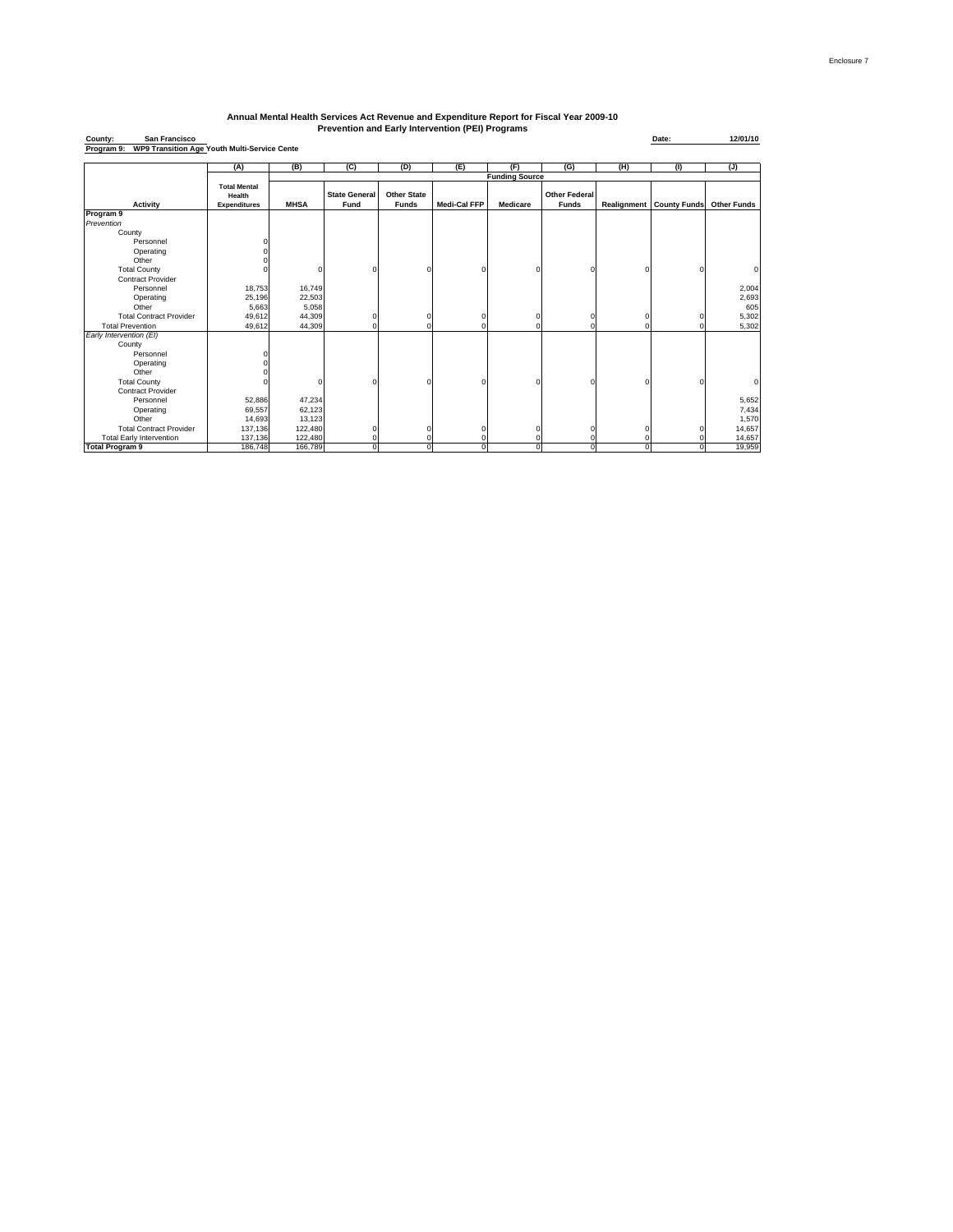**County: Date: 12/01/10 Program 10: WP10 Trauma and Recovery Services San Francisco**

|                                 | (A)                                                  | (B)         | (C)                          | (D)                         | (E)                 | (F)                   | (G)                                  | (H)         | (1)                 | (J)                |
|---------------------------------|------------------------------------------------------|-------------|------------------------------|-----------------------------|---------------------|-----------------------|--------------------------------------|-------------|---------------------|--------------------|
|                                 |                                                      |             |                              |                             |                     | <b>Funding Source</b> |                                      |             |                     |                    |
| Activity                        | <b>Total Mental</b><br>Health<br><b>Expenditures</b> | <b>MHSA</b> | <b>State General</b><br>Fund | <b>Other State</b><br>Funds | <b>Medi-Cal FFP</b> | Medicare              | <b>Other Federal</b><br><b>Funds</b> | Realignment | <b>County Funds</b> | <b>Other Funds</b> |
| Program 10                      |                                                      |             |                              |                             |                     |                       |                                      |             |                     |                    |
| Prevention                      |                                                      |             |                              |                             |                     |                       |                                      |             |                     |                    |
| County                          |                                                      |             |                              |                             |                     |                       |                                      |             |                     |                    |
| Personnel                       |                                                      |             |                              |                             |                     |                       |                                      |             |                     |                    |
| Operating                       |                                                      |             |                              |                             |                     |                       |                                      |             |                     |                    |
| Other                           |                                                      |             |                              |                             |                     |                       |                                      |             |                     |                    |
| <b>Total County</b>             |                                                      | ſ           | O                            | $\Omega$                    |                     |                       | n                                    |             | ٢                   |                    |
| <b>Contract Provider</b>        |                                                      |             |                              |                             |                     |                       |                                      |             |                     |                    |
| Personnel                       | C                                                    |             |                              |                             |                     |                       |                                      |             |                     |                    |
| Operating                       |                                                      |             |                              |                             |                     |                       |                                      |             |                     |                    |
| Other                           |                                                      |             |                              |                             |                     |                       |                                      |             |                     |                    |
| <b>Total Contract Provider</b>  |                                                      | $\Omega$    | O                            | $^{\circ}$                  | c                   | c                     | $\Omega$                             |             | C                   | C                  |
| <b>Total Prevention</b>         | O                                                    | O           | 0                            | $\mathbf 0$                 | O                   | c                     | $\Omega$                             |             | ٢                   | $\mathbf 0$        |
| Early Intervention (EI)         |                                                      |             |                              |                             |                     |                       |                                      |             |                     |                    |
| County                          |                                                      |             |                              |                             |                     |                       |                                      |             |                     |                    |
| Personnel                       |                                                      |             |                              |                             |                     |                       |                                      |             |                     |                    |
| Operating                       |                                                      |             |                              |                             |                     |                       |                                      |             |                     |                    |
| Other                           |                                                      |             |                              |                             |                     |                       |                                      |             |                     |                    |
| <b>Total County</b>             |                                                      | $\Omega$    | O                            | $\Omega$                    |                     |                       | $\Omega$                             |             | ٢                   | O                  |
| <b>Contract Provider</b>        |                                                      |             |                              |                             |                     |                       |                                      |             |                     |                    |
| Personnel                       | 45,883                                               | 45,883      |                              |                             |                     |                       |                                      |             |                     |                    |
| Operating                       | 7,006                                                | 7,006       |                              |                             |                     |                       |                                      |             |                     |                    |
| Other                           | 6,347                                                | 6,347       |                              |                             |                     |                       |                                      |             |                     |                    |
| <b>Total Contract Provider</b>  | 59,236                                               | 59,236      | $\Omega$                     | $^{\circ}$                  | O                   |                       | $\Omega$                             |             | ٢                   |                    |
| <b>Total Early Intervention</b> | 59,236                                               | 59,236      | $\Omega$                     | $\Omega$                    | O                   |                       | $\Omega$                             |             |                     | 0                  |
| <b>Total Program 10</b>         | 59,236                                               | 59,236      | $\mathbf 0$                  | $\mathbf 0$                 | $\Omega$            | $\Omega$              | $\Omega$                             | $\Omega$    | $\Omega$            | $\Omega$           |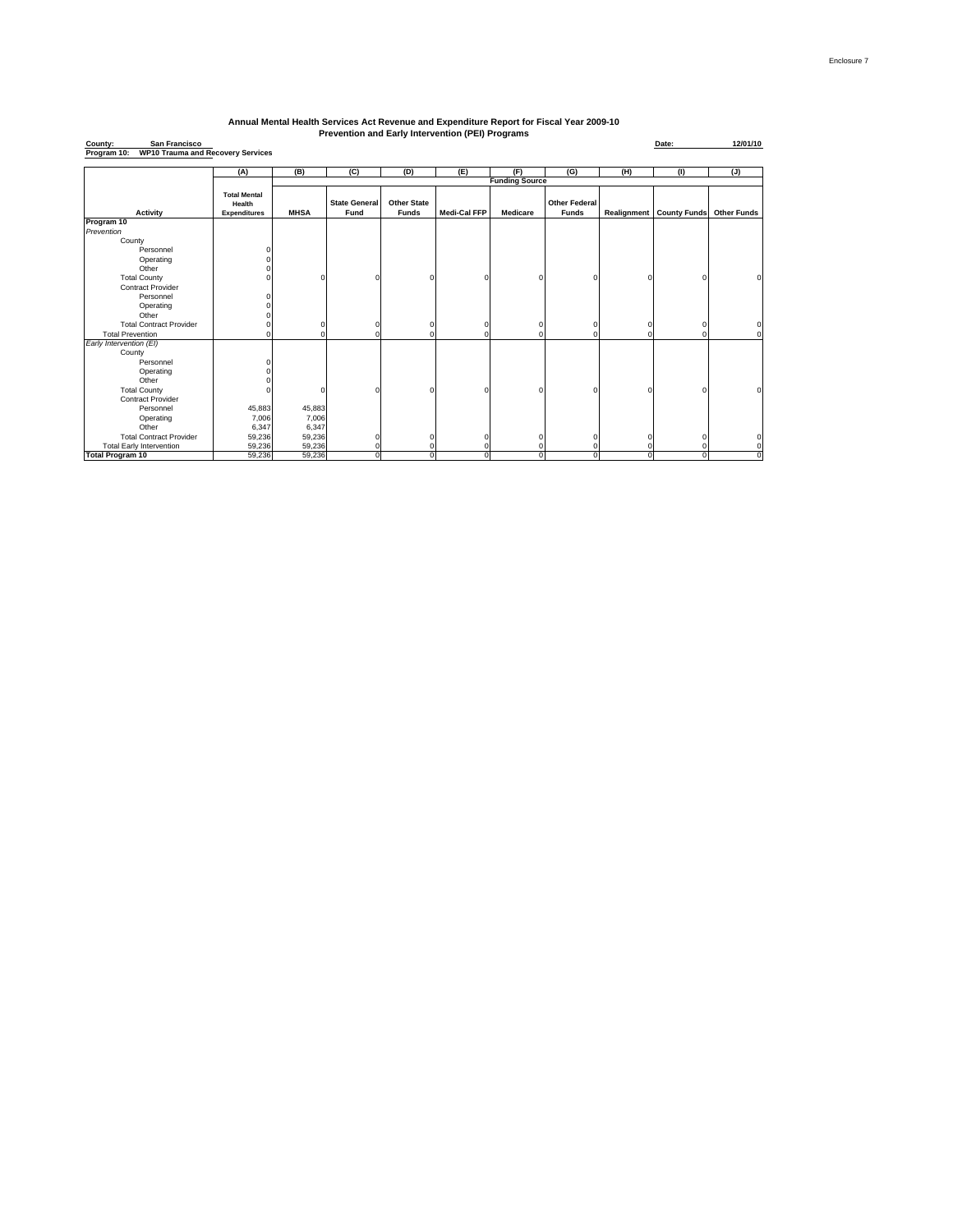**County: Date: 12/01/10 Program 11: WP11 CBHS Adult Crisis Incident Response Team San Francisco**

|                                 | (A)                           | (B)         | (C)                  | (D)                | (E)                 | (F)                   | (G)                  | (H)         | (1)                 | (1)                |
|---------------------------------|-------------------------------|-------------|----------------------|--------------------|---------------------|-----------------------|----------------------|-------------|---------------------|--------------------|
|                                 |                               |             |                      |                    |                     | <b>Funding Source</b> |                      |             |                     |                    |
|                                 | <b>Total Mental</b><br>Health |             | <b>State General</b> | <b>Other State</b> |                     |                       | <b>Other Federal</b> |             |                     |                    |
| <b>Activity</b>                 | <b>Expenditures</b>           | <b>MHSA</b> | Fund                 | <b>Funds</b>       | <b>Medi-Cal FFP</b> | <b>Medicare</b>       | <b>Funds</b>         | Realignment | <b>County Funds</b> | <b>Other Funds</b> |
| Program 11                      |                               |             |                      |                    |                     |                       |                      |             |                     |                    |
| Prevention                      |                               |             |                      |                    |                     |                       |                      |             |                     |                    |
| County                          |                               |             |                      |                    |                     |                       |                      |             |                     |                    |
| Personnel                       | 271,994                       | 271,994     |                      |                    |                     |                       |                      |             |                     |                    |
| Operating                       |                               |             |                      |                    |                     |                       |                      |             |                     |                    |
| Other                           |                               |             |                      |                    |                     |                       |                      |             |                     |                    |
| <b>Total County</b>             | 271,994                       | 271,994     |                      | $\Omega$           | $\Omega$            | $\Omega$              | $\Omega$             | $\Omega$    | O                   | $\mathbf 0$        |
| <b>Contract Provider</b>        |                               |             |                      |                    |                     |                       |                      |             |                     |                    |
| Personnel                       |                               |             |                      |                    |                     |                       |                      |             |                     |                    |
| Operating                       |                               |             |                      |                    |                     |                       |                      |             |                     |                    |
| Other                           |                               |             |                      |                    |                     |                       |                      |             |                     |                    |
| <b>Total Contract Provider</b>  |                               |             |                      | $\mathbf 0$        | $\Omega$            | $\Omega$              | $\Omega$             | 0           | $\Omega$            | $\mathbf 0$        |
| <b>Total Prevention</b>         | 271,994                       | 271,994     |                      | O                  | $\Omega$            | ŋ                     | 0                    | $\Omega$    | $\Omega$            | $\mathbf{0}$       |
| Early Intervention (EI)         |                               |             |                      |                    |                     |                       |                      |             |                     |                    |
| County                          |                               |             |                      |                    |                     |                       |                      |             |                     |                    |
| Personnel                       |                               |             |                      |                    |                     |                       |                      |             |                     |                    |
| Operating                       |                               |             |                      |                    |                     |                       |                      |             |                     |                    |
| Other                           |                               |             |                      |                    |                     |                       |                      |             |                     |                    |
| <b>Total County</b>             |                               |             |                      | c                  | $\Omega$            | n                     | n                    | $\Omega$    | ŋ                   | $\mathbf 0$        |
| <b>Contract Provider</b>        |                               |             |                      |                    |                     |                       |                      |             |                     |                    |
| Personnel                       |                               |             |                      |                    |                     |                       |                      |             |                     |                    |
| Operating                       |                               |             |                      |                    |                     |                       |                      |             |                     |                    |
| Other                           |                               |             |                      |                    |                     |                       |                      |             |                     |                    |
| <b>Total Contract Provider</b>  |                               |             |                      | $\Omega$           |                     |                       | 0                    | 0           | $\Omega$            | $\mathbf 0$        |
| <b>Total Early Intervention</b> |                               |             |                      |                    |                     |                       | n                    | $\Omega$    | ŋ                   | $\mathbf{0}$       |
| <b>Total Program 11</b>         | 271.994                       | 271.994     | $\Omega$             | $\Omega$           | $\Omega$            | $\Omega$              | 0                    | $\Omega$    | $\Omega$            | $\overline{0}$     |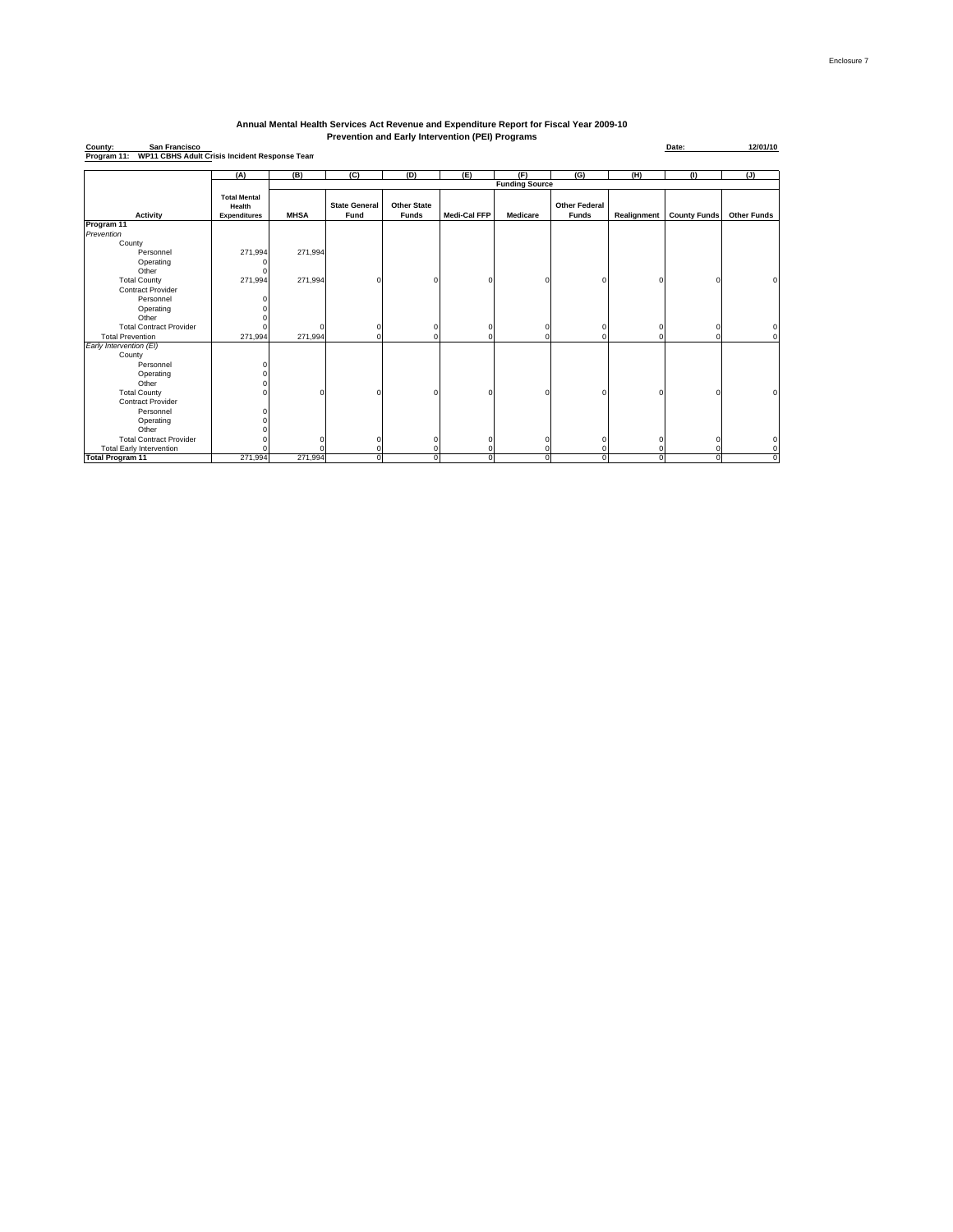| <b>San Francisco</b><br>County:  |                                                      |             |                              |                                    |                     |                       |                                      |     | Date:                                | 12/01/10       |
|----------------------------------|------------------------------------------------------|-------------|------------------------------|------------------------------------|---------------------|-----------------------|--------------------------------------|-----|--------------------------------------|----------------|
|                                  | (A)                                                  | (B)         | (C)                          | (D)                                | (E)                 | (F)                   | (G)                                  | (H) | (1)                                  | $\overline{u}$ |
|                                  |                                                      |             |                              |                                    |                     | <b>Funding Source</b> |                                      |     |                                      |                |
|                                  | <b>Total Mental</b><br>Health<br><b>Expenditures</b> | <b>MHSA</b> | <b>State General</b><br>Fund | <b>Other State</b><br><b>Funds</b> | <b>Medi-Cal FFP</b> | <b>Medicare</b>       | <b>Other Federal</b><br><b>Funds</b> |     | Realignment County Funds Other Funds |                |
| <b>All Programs</b>              |                                                      |             |                              |                                    |                     |                       |                                      |     |                                      |                |
| Prevention                       |                                                      |             |                              |                                    |                     |                       |                                      |     |                                      |                |
| County                           |                                                      |             |                              |                                    |                     |                       |                                      |     |                                      |                |
| Personnel                        | 535319.86                                            | 535319.86   |                              |                                    |                     |                       |                                      |     |                                      |                |
| Operating                        |                                                      |             |                              |                                    |                     |                       |                                      |     |                                      |                |
| Other                            |                                                      |             |                              |                                    |                     |                       |                                      |     |                                      |                |
| <b>Total County</b>              | 535319.86                                            | 535319.86   |                              |                                    |                     |                       |                                      |     |                                      |                |
| <b>Contract Provider</b>         |                                                      |             |                              |                                    |                     |                       |                                      |     |                                      |                |
| Personnel                        | 916325.45                                            | 412056.08   |                              |                                    |                     |                       |                                      |     | 486731.69                            | 17537.68       |
| Operating                        | 533386.67                                            | 510440.09   |                              |                                    |                     |                       |                                      |     | 7797.85                              | 15148.73       |
| Other                            | 171807.15                                            | 107085.46   |                              |                                    |                     |                       |                                      |     | 60957.87                             | 3763.82        |
| <b>Total Contract Provider</b>   | 1621519.27                                           | 1029581.63  |                              |                                    |                     |                       |                                      |     | 555487.41                            | 36450.23       |
| <b>Total Prevention</b>          | 2156839.13                                           | 1564901.49  |                              |                                    |                     |                       |                                      |     | 555487.41                            | 36450.23       |
| Early Intervention (EI)          |                                                      |             |                              |                                    |                     |                       |                                      |     |                                      |                |
| County                           |                                                      |             |                              |                                    |                     |                       |                                      |     |                                      |                |
| Personnel                        |                                                      |             |                              |                                    |                     |                       |                                      |     |                                      |                |
| Operating                        |                                                      |             |                              |                                    |                     |                       |                                      |     |                                      |                |
| Other                            |                                                      |             |                              |                                    |                     |                       |                                      |     |                                      |                |
| <b>Total County</b>              |                                                      |             |                              |                                    |                     |                       |                                      |     |                                      |                |
| <b>Contract Provider</b>         |                                                      |             |                              |                                    |                     |                       |                                      |     |                                      |                |
| Personnel                        | 1466918.81                                           | 1272371.33  |                              | 9668.21                            | 11366.04            |                       |                                      |     | 58189.24                             | 115323.99      |
| Operating                        | 954066.31                                            | 867686.23   |                              | 1312.75                            | 1543.28             |                       |                                      |     | 10558.34                             | 72965.71       |
| Other                            | 269494.73                                            | 236357.93   |                              | 1317.7                             | 1549.1              |                       |                                      |     | 8249.62                              | 22020.38       |
| <b>Total Contract Provider</b>   | 2690479.85                                           | 2376415.49  |                              | 12298.66                           | 14458.42            |                       |                                      |     | 76997.2                              | 210310.08      |
| <b>Total Early Intervention</b>  | 2690479.85                                           | 2376415.49  |                              | 12298.66                           | 14458.42            |                       |                                      |     | 76997.2                              | 210310.08      |
| <b>Total PEI Funding Sources</b> | 4847318.98                                           | 3941316.98  | $\Omega$                     | 12298.66                           | 14458.42            | $\Omega$              | $\Omega$                             | 0   | 632484.61                            | 246760.31      |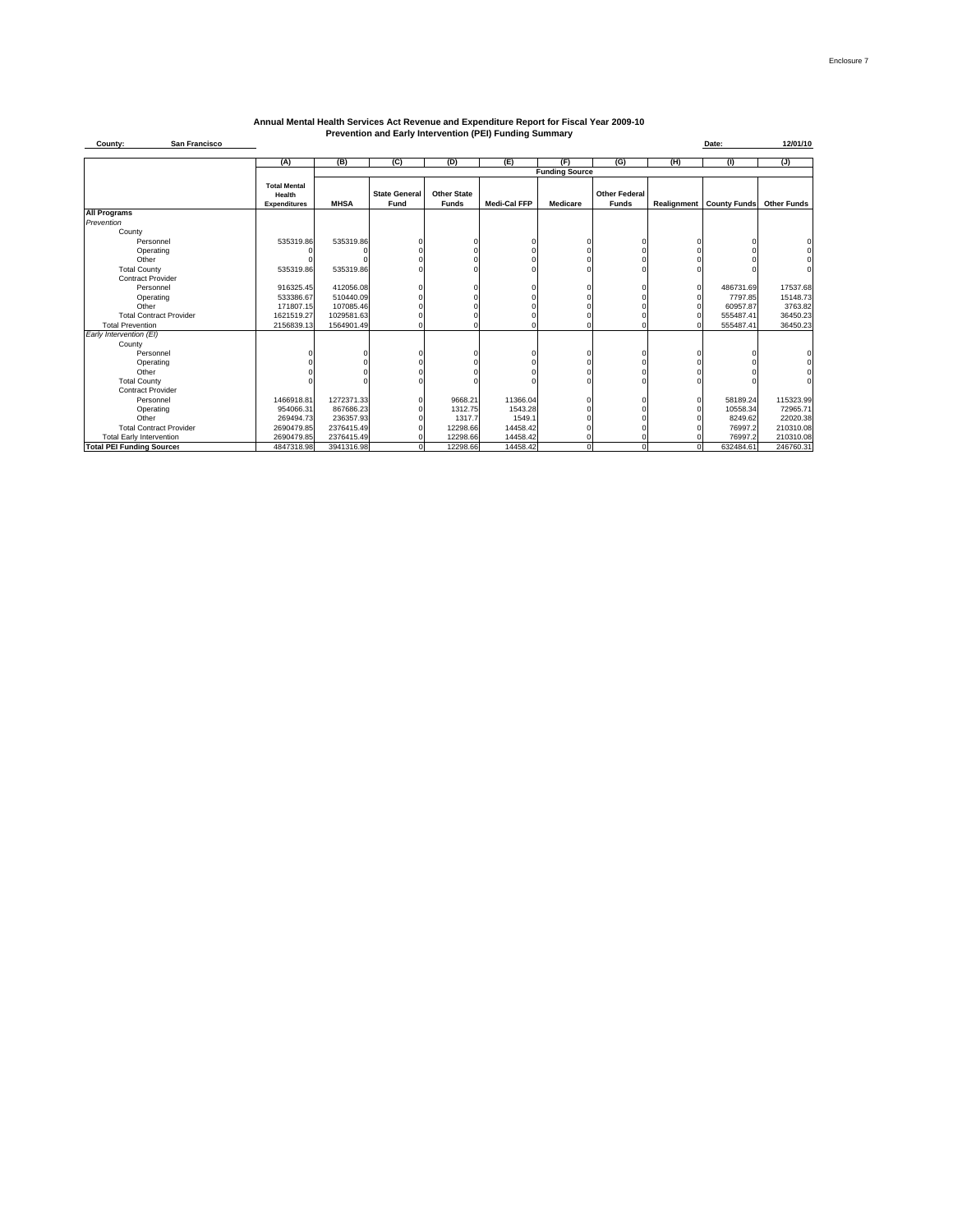| San Francisco<br>County:                                                 |                     |             |                      |                    |                     |                       |                      |             | Date:               | 12/01/10           |
|--------------------------------------------------------------------------|---------------------|-------------|----------------------|--------------------|---------------------|-----------------------|----------------------|-------------|---------------------|--------------------|
|                                                                          |                     | (B)         |                      | (D)                |                     | (F)                   | (G)                  |             |                     |                    |
|                                                                          | (A)                 |             | (C)                  |                    | (E)                 | <b>Funding Source</b> |                      | (H)         | (1)                 | (J)                |
|                                                                          | <b>Total Mental</b> |             |                      |                    |                     |                       |                      |             |                     |                    |
|                                                                          | Health              |             | <b>State General</b> | <b>Other State</b> |                     |                       | <b>Other Federal</b> |             |                     |                    |
|                                                                          | <b>Expenditures</b> | <b>MHSA</b> | Fund                 | <b>Funds</b>       | <b>Medi-Cal FFP</b> | <b>Medicare</b>       | <b>Funds</b>         | Realignment | <b>County Funds</b> | <b>Other Funds</b> |
| PEI Programs                                                             |                     |             |                      |                    |                     |                       |                      |             |                     |                    |
| 1 WP1 School Based Wellness Center                                       | 1,463,896           | 657.692     | $\Omega$             | 12,299             | 14,458              | n                     | r                    | C           | 632,485             | 146,962            |
| 2 WP2 Screening/Service for Incarcerated Youth                           | 70,945              | 70,945      |                      |                    |                     |                       |                      |             |                     | C                  |
| 3 WP3 Re-engagement of Truant&Out of Schoo                               |                     |             |                      |                    |                     |                       |                      |             |                     |                    |
| 4 WP4 Holistic Wellness Promotion                                        | 839,606             | 802,494     |                      |                    |                     |                       |                      |             |                     | 37,112             |
| 5 WP5 Early Childhood Mental Health Consultat                            | 398,881             | 375,712     |                      |                    |                     |                       |                      |             |                     | 23,169             |
| 6 WP6 Mental Health Consultation for Youth At I                          | 264,952             | 264,952     |                      |                    |                     |                       |                      |             |                     | C                  |
| 7 WP7 BH Screening and Response                                          | 180,689             | 179,101     | n                    |                    |                     |                       |                      |             |                     | 1,588              |
| 8 WP8 Early Psychosis Intervention and Respor                            | 1,110,371           | 1,092,401   | $\Omega$             |                    |                     |                       |                      |             |                     | 17,970             |
| 9 WP9 Transition Age Youth Multi-Service Cente                           | 186,748             | 166,789     | $\Omega$             |                    |                     |                       |                      |             |                     | 19,959             |
| 10 WP10 Trauma and Recovery Services                                     | 59,236              | 59,236      | $\Omega$             |                    |                     |                       |                      |             |                     |                    |
| 11 WP11 CBHS Adult Crisis Incident Response T                            | 271,994             | 271,994     | $\Omega$             |                    |                     |                       |                      |             |                     |                    |
| 12 0                                                                     |                     |             |                      |                    |                     |                       |                      |             |                     |                    |
| 130                                                                      |                     |             | $\Omega$             |                    |                     |                       |                      |             |                     |                    |
| 140                                                                      |                     |             | n                    |                    |                     |                       |                      |             |                     |                    |
| 15 0                                                                     |                     |             | $\Omega$             |                    |                     |                       |                      |             |                     |                    |
| 16 0                                                                     |                     |             |                      |                    |                     |                       |                      |             |                     |                    |
| 170                                                                      |                     |             |                      |                    |                     |                       |                      |             |                     |                    |
| 18 0                                                                     |                     |             |                      |                    |                     |                       |                      |             |                     |                    |
| 19 0                                                                     |                     |             |                      |                    |                     |                       |                      |             |                     |                    |
| 20 0                                                                     |                     |             |                      |                    |                     |                       |                      |             |                     |                    |
| 21 0                                                                     |                     |             |                      |                    |                     |                       |                      |             |                     |                    |
| 22 0                                                                     |                     |             |                      |                    |                     |                       |                      |             |                     |                    |
| 23 0                                                                     |                     |             |                      |                    |                     |                       |                      |             |                     |                    |
| 24 0                                                                     |                     |             |                      |                    |                     |                       |                      |             |                     |                    |
| 25 0                                                                     |                     |             | $\Omega$             |                    |                     |                       | $\Omega$             | ſ           |                     |                    |
| <b>Total PEI Programs</b><br>PEI Planning, Evaluation and Administration | 4847318.98          | 3,941,317   | $\mathbf 0$          | 12.299             | 14,458              | $\Omega$              |                      | $\Omega$    | 632.485             | 246,760            |
| Planning                                                                 |                     |             |                      |                    |                     |                       |                      |             |                     |                    |
| Personnel                                                                | 5031.25             | 5031.25     |                      |                    |                     |                       |                      |             |                     |                    |
| Other                                                                    | 25168.25            | 25168.25    |                      |                    |                     |                       |                      |             |                     |                    |
| <b>Total PEI Planning</b>                                                | 30199.5             | 30199.5     | $\Omega$             |                    |                     |                       |                      |             |                     |                    |
| Evaluation                                                               |                     |             |                      |                    |                     |                       |                      |             |                     |                    |
| Personnel                                                                | $\Omega$            |             |                      |                    |                     |                       |                      |             |                     |                    |
| <b>Professional Services</b>                                             | 7700                | 7700        |                      |                    |                     |                       |                      |             |                     |                    |
| <b>Operating Costs</b>                                                   |                     |             |                      |                    |                     |                       |                      |             |                     |                    |
| <b>Total PEI Evaluation</b>                                              | 7700                | 7700        | $\Omega$             |                    |                     |                       |                      | ٢           |                     |                    |
| Administration                                                           |                     |             |                      |                    |                     |                       |                      |             |                     |                    |
| Personnel                                                                | 171190.55           | 171190.55   |                      |                    |                     |                       |                      |             |                     |                    |
| <b>Operating Costs</b>                                                   | 20.34               | 20.34       |                      |                    |                     |                       |                      |             |                     |                    |
| City/County Allocated Administration                                     |                     |             |                      |                    |                     |                       |                      |             |                     |                    |
| <b>Total PEI Administration</b>                                          | 171210.89           | 171210.89   | $\Omega$             |                    |                     |                       |                      |             |                     |                    |
| <b>Total PEI Planning, Evaluation and Admin</b>                          | 209110.39           | 209110.39   | $\Omega$             |                    |                     | O                     |                      |             |                     | C                  |
| <b>Total PEI</b>                                                         | 5056429.37          | 4,150,427   | $\overline{0}$       | 12,299             | 14.458              | $\Omega$              | $\Omega$             | $\Omega$    | 632.485             | 246.760            |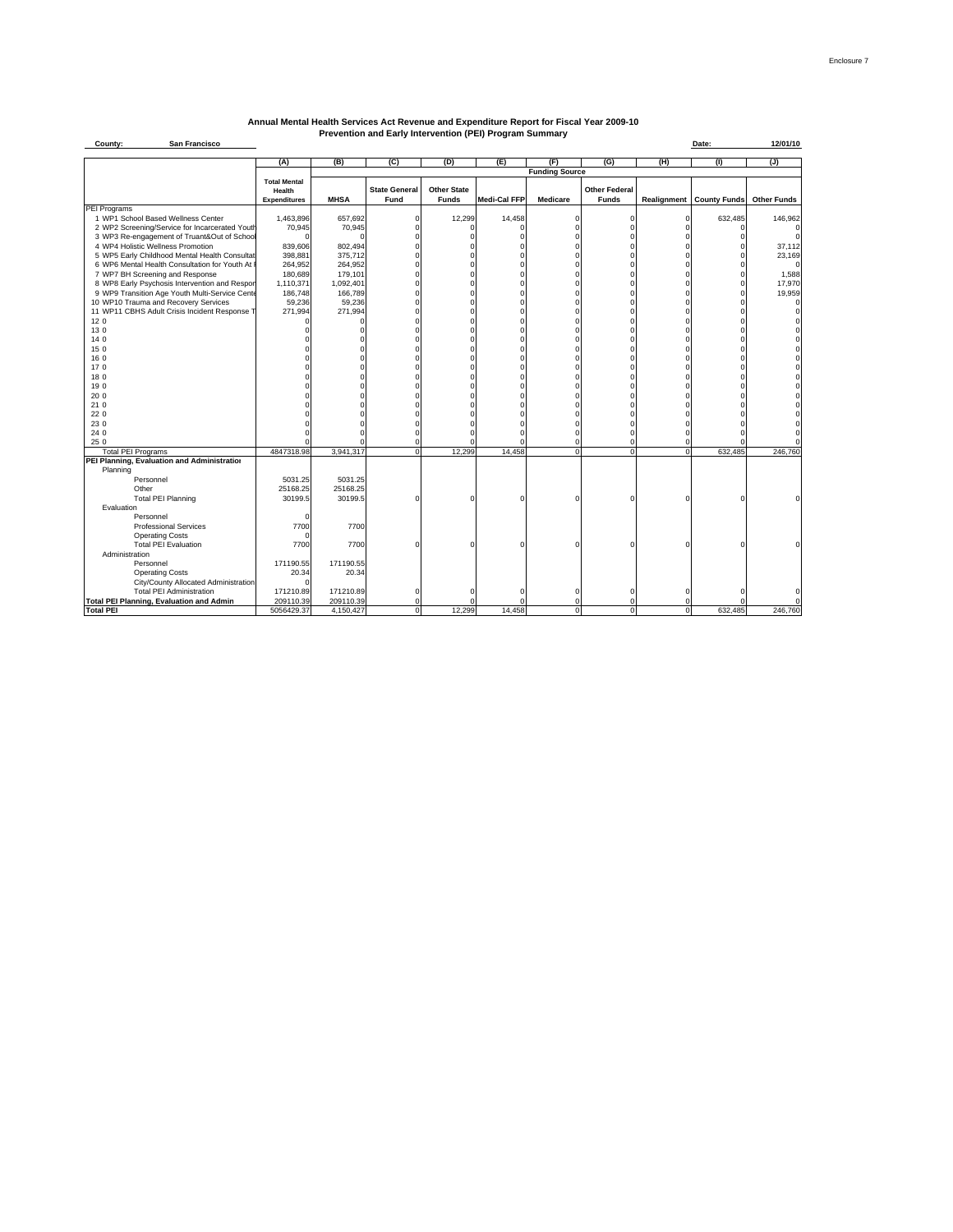#### **Annual Mental Health Services Act Revenue and Expenditure Report for Fiscal Year 2009-10 Innovation (INN) Program Summary**

**County: Date: 12/31/10 San Francisco**

|                                                          | (A)                           | (B)         | (C)                  | (D)                | (E)          | (F)                   | (G)                  | (H)          | (1)                             | (J)                |
|----------------------------------------------------------|-------------------------------|-------------|----------------------|--------------------|--------------|-----------------------|----------------------|--------------|---------------------------------|--------------------|
|                                                          |                               |             |                      |                    |              | <b>Funding Source</b> |                      |              |                                 |                    |
|                                                          | <b>Total Mental</b><br>Health |             | <b>State General</b> | <b>Other State</b> |              |                       | <b>Other Federal</b> |              |                                 |                    |
|                                                          | <b>Expenditures</b>           | <b>MHSA</b> | Fund                 | Funds              | Medi-Cal FFP | <b>Medicare</b>       | <b>Funds</b>         |              | <b>Realignment County Funds</b> | <b>Other Funds</b> |
| <b>INN Programs</b>                                      |                               |             |                      |                    |              |                       |                      |              |                                 |                    |
| 10                                                       |                               |             | 0                    | $\Omega$           |              | $\Omega$              |                      | O            |                                 |                    |
| 20                                                       |                               |             | $\Omega$             |                    |              |                       |                      |              |                                 |                    |
| 30                                                       |                               |             | n                    |                    |              |                       |                      |              |                                 |                    |
| 40                                                       |                               |             | O                    |                    |              |                       |                      |              |                                 |                    |
| 50                                                       |                               |             | $\Omega$             |                    |              |                       |                      |              |                                 |                    |
| 60                                                       |                               |             | $\Omega$             |                    |              |                       |                      |              |                                 |                    |
| 70                                                       |                               |             | $\Omega$             |                    |              |                       |                      |              |                                 |                    |
| 80                                                       |                               |             | $\Omega$             |                    |              |                       |                      |              |                                 |                    |
| 90                                                       |                               |             | $\Omega$             |                    |              |                       |                      |              |                                 |                    |
| 100                                                      |                               |             | $\Omega$             |                    |              |                       |                      |              |                                 |                    |
| 110                                                      |                               |             | O                    |                    |              |                       |                      |              |                                 |                    |
| 120                                                      |                               |             |                      |                    |              |                       |                      |              |                                 |                    |
| 13 0                                                     |                               |             | $\Omega$             |                    |              |                       |                      |              |                                 |                    |
| 14 0                                                     |                               |             | $\Omega$             | O                  |              |                       |                      |              |                                 |                    |
| 15 0                                                     |                               |             | $\mathbf 0$          | $\mathbf 0$        | $\Omega$     | C                     |                      |              |                                 |                    |
| <b>Total INN Programs</b>                                | n                             | $\Omega$    | $\mathbf 0$          | $\overline{0}$     | $\Omega$     | $\Omega$              | $\Omega$             | $\Omega$     | $\Omega$                        | $\Omega$           |
| <b>INN Planning, Evaluation and Administration</b>       |                               |             |                      |                    |              |                       |                      |              |                                 |                    |
| Planning                                                 |                               |             |                      |                    |              |                       |                      |              |                                 |                    |
| Personnel                                                | 30,550                        | 30,550      |                      |                    |              |                       |                      |              |                                 |                    |
| Other                                                    | 591                           | 591         |                      |                    |              |                       |                      |              |                                 |                    |
| <b>Total INN Planning</b>                                | 31,141                        | 31,141      | 0                    | $\Omega$           |              | $\Omega$              |                      |              |                                 |                    |
| Evaluation                                               |                               |             |                      |                    |              |                       |                      |              |                                 |                    |
| Personnel                                                |                               |             |                      |                    |              |                       |                      |              |                                 |                    |
| <b>Professional Services</b>                             |                               |             |                      |                    |              |                       |                      |              |                                 |                    |
| <b>Operating Costs</b>                                   |                               |             |                      |                    |              |                       |                      |              |                                 |                    |
| <b>Total INN Evaluation</b>                              |                               |             | $\Omega$             | $\Omega$           |              | $\Omega$              | n                    | $\Omega$     |                                 |                    |
| Administration                                           |                               |             |                      |                    |              |                       |                      |              |                                 |                    |
| Personnel                                                |                               |             |                      |                    |              |                       |                      |              |                                 |                    |
| <b>Operating Costs</b>                                   |                               |             |                      |                    |              |                       |                      |              |                                 |                    |
| City/County Allocated Administration                     |                               |             |                      |                    |              |                       |                      |              |                                 |                    |
| <b>Total INN Administration</b>                          |                               |             | 0                    | $\Omega$           | n            | C                     |                      | $\Omega$     |                                 |                    |
| <b>Total INN Planning, Evaluation and Administration</b> | 31,141                        | 31,141      | $\mathbf 0$          | $\Omega$           |              |                       |                      |              |                                 |                    |
|                                                          |                               |             |                      |                    |              |                       |                      |              |                                 |                    |
| <b>Total INN</b>                                         | 31,141                        | 31,141      | $\mathbf 0$          | ō                  | $\mathbf{0}$ | $\mathbf{0}$          | $\mathbf{0}$         | $\mathbf{0}$ | o                               | $\mathbf{0}$       |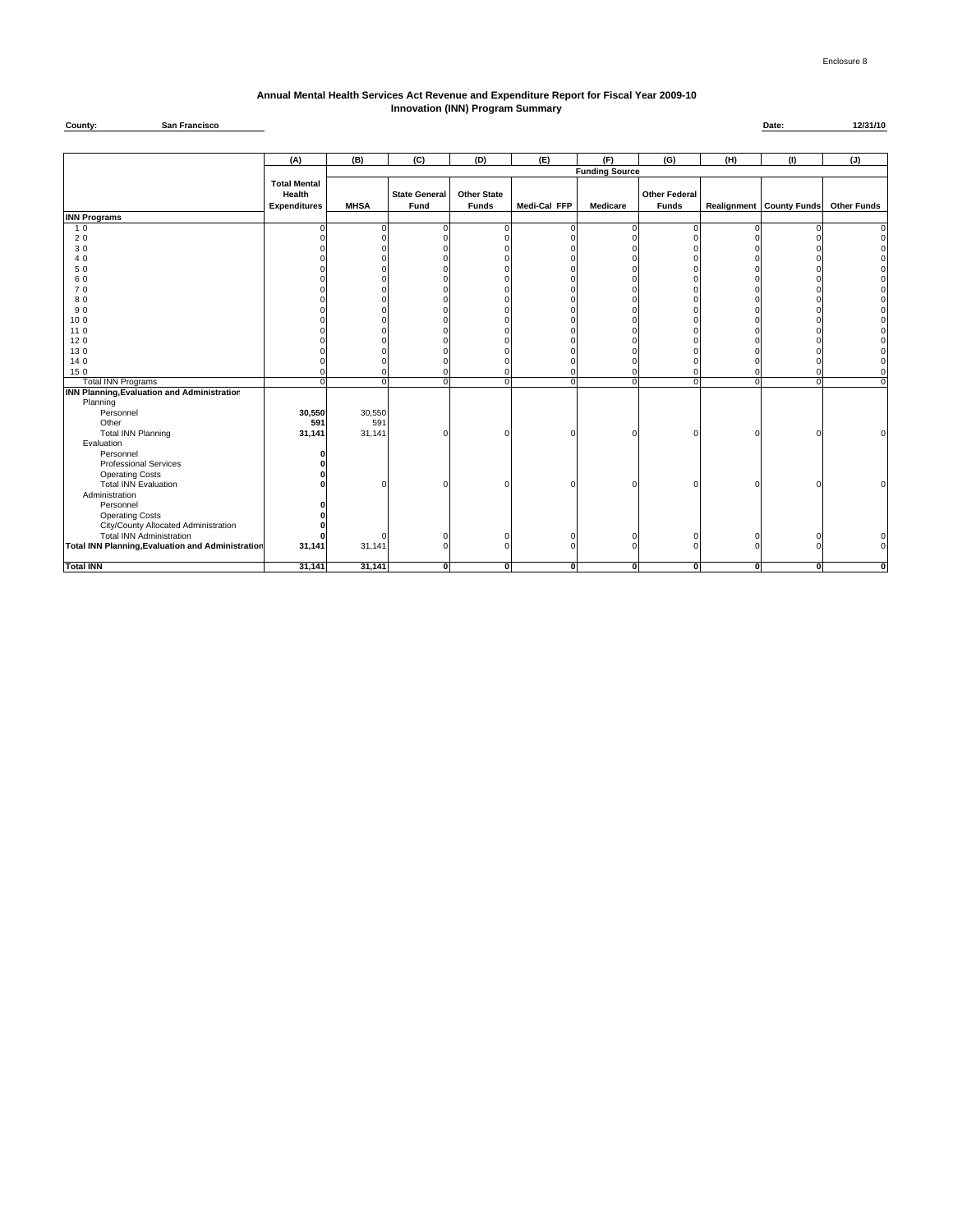#### **Annual Mental Health Services Act Revenue and Expenditure Report for Fiscal Year 2009-10 PEI Statewide Project - Training, Technical Assistance and Capacity Building (TTACB)**

| County: | San Francisco | Date: | 12/31/10 |
|---------|---------------|-------|----------|
|         |               |       |          |
|         |               |       |          |

|                                                      | (A)                 | (B)                   | (C)                  | (D)                | (E'          | (F)      | (G)                  | (H)         |                     |                    |  |
|------------------------------------------------------|---------------------|-----------------------|----------------------|--------------------|--------------|----------|----------------------|-------------|---------------------|--------------------|--|
|                                                      |                     | <b>Funding Source</b> |                      |                    |              |          |                      |             |                     |                    |  |
|                                                      |                     |                       |                      |                    |              |          |                      |             |                     |                    |  |
|                                                      | <b>Total Mental</b> |                       |                      |                    |              |          |                      |             |                     |                    |  |
|                                                      | Health              |                       | <b>State General</b> | <b>Other State</b> |              |          | <b>Other Federal</b> |             |                     |                    |  |
|                                                      | <b>Expenditures</b> | <b>MHSA</b>           | Fund                 | <b>Funds</b>       | Medi-Cal FFP | Medicare | Funds                | Realignment | <b>County Funds</b> | <b>Other Funds</b> |  |
| Training, Technical Assistance and Capacity Building | 119.600             | 119,600               |                      |                    |              |          |                      |             |                     |                    |  |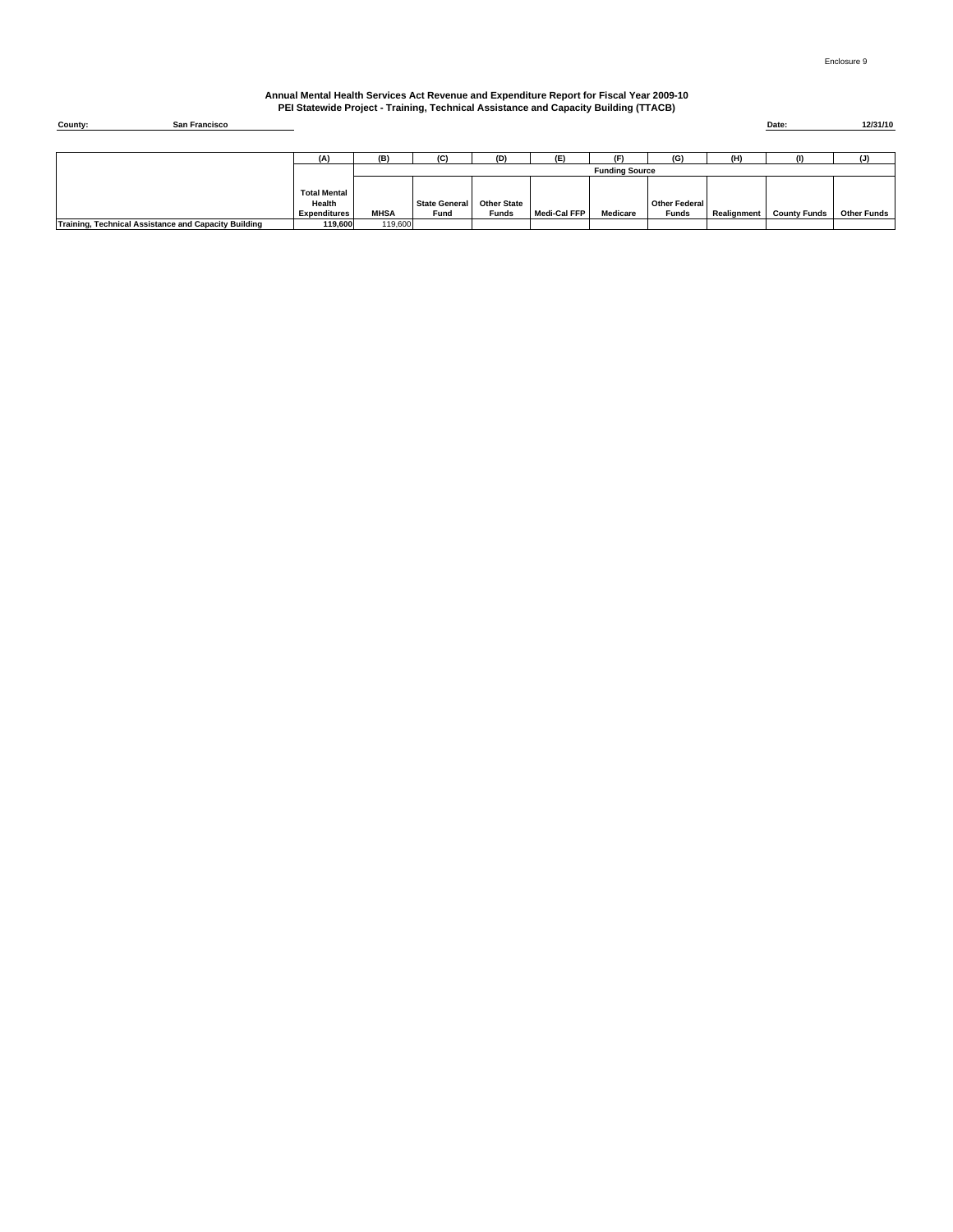#### **Annual Mental Health Services Act Revenue and Expenditure Report for Fiscal Year 2009-10 County Summary**

**County: Date: 0/0/2010 SanFrancisco**

|                                                        | (A)                                                  | (B)                   | (C)                          | (D)                                | (E)          | (F)             | (G)                           | (H)     | (1)                             | (J)                |  |  |
|--------------------------------------------------------|------------------------------------------------------|-----------------------|------------------------------|------------------------------------|--------------|-----------------|-------------------------------|---------|---------------------------------|--------------------|--|--|
|                                                        |                                                      | <b>Funding Source</b> |                              |                                    |              |                 |                               |         |                                 |                    |  |  |
|                                                        | <b>Total Mental</b><br>Health<br><b>Expenditures</b> | <b>MHSA</b>           | <b>State General</b><br>Fund | <b>Other State</b><br><b>Funds</b> | Medi-Cal FFP | <b>Medicare</b> | Other Federal<br><b>Funds</b> |         | <b>Realignment County Funds</b> | <b>Other Funds</b> |  |  |
| <b>MHSA Components</b>                                 |                                                      |                       |                              |                                    |              |                 |                               |         |                                 |                    |  |  |
| 1 Community Services and Supports                      | 17,603,381                                           | 13,853,292            |                              | 65,956                             | 647,380      | 113             |                               | 520,741 | 2,350,316                       | 165,582            |  |  |
| 2 Workforce Education and Training                     | 753,040                                              | 744,020               |                              |                                    |              |                 |                               |         |                                 | 9,020              |  |  |
| 3 Capital Facilities                                   | 556,915                                              | 556,915               |                              |                                    |              |                 |                               |         |                                 | 0                  |  |  |
| 4 Technological Needs                                  |                                                      |                       |                              |                                    |              |                 |                               |         |                                 | 0                  |  |  |
| 5 Prevention and Early Intervention                    | 5,056,429                                            | 4,150,427             |                              | 12,299                             | 14,458       |                 |                               |         | 632,485                         | 246,760            |  |  |
| 6 Innovation                                           | 31,141                                               | 31,141                |                              |                                    |              |                 |                               |         |                                 | 0                  |  |  |
| 7 Training, Technical Assistance and Capacity Building | 119,600                                              | 119,600               |                              |                                    |              |                 |                               |         |                                 | 0                  |  |  |
| 8 WET Regional Partnership                             |                                                      |                       | 0                            |                                    |              |                 |                               |         |                                 |                    |  |  |
| <b>Total MHSA Components</b>                           | 24,120,508                                           | 19,455,396            | $\mathbf{o}$                 | 78,255                             | 661,838      | 113             | 0                             | 520,741 | 2,982,801                       | 421,363            |  |  |